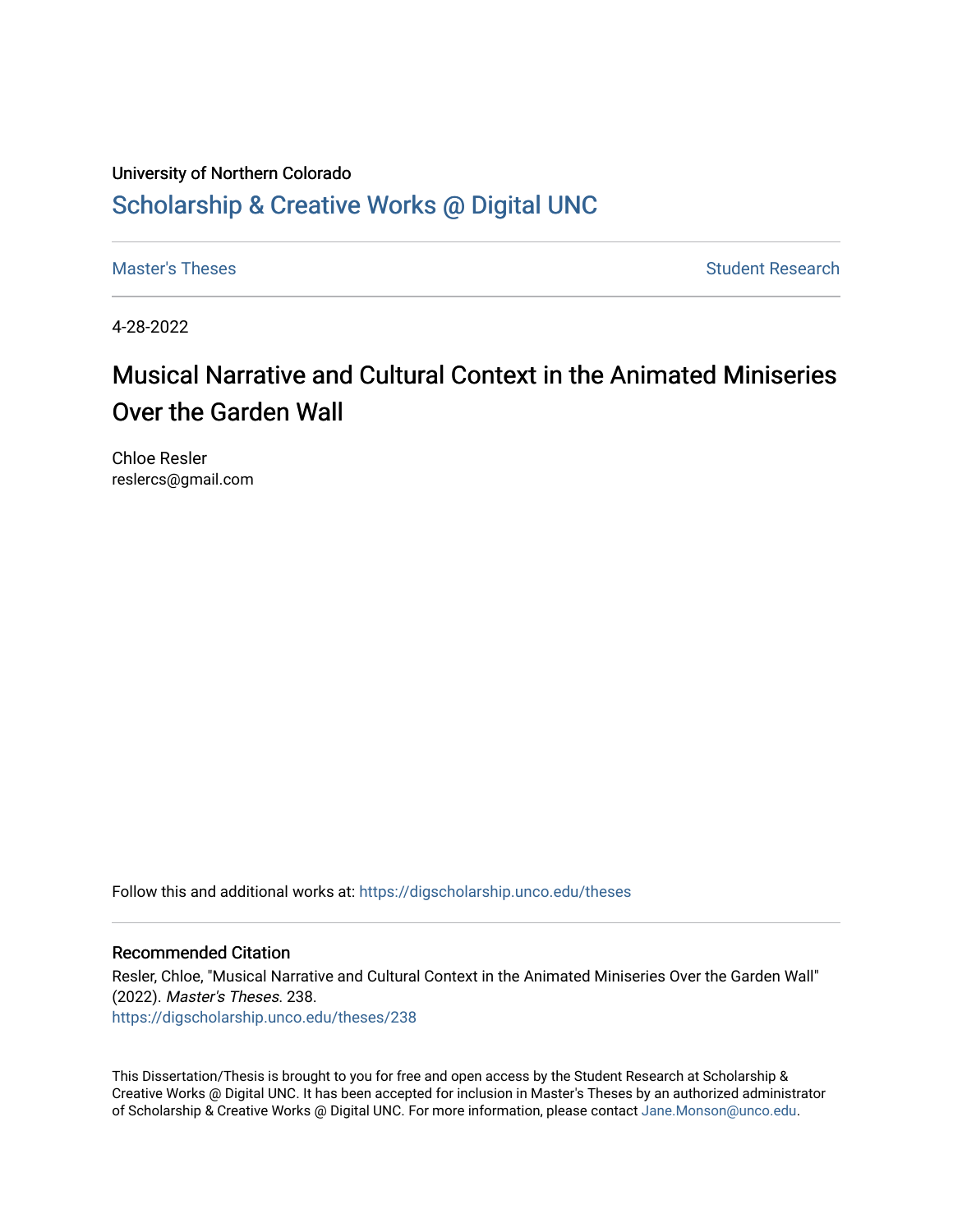## UNIVERSITY OF NORTHERN COLORADO

Greeley, Colorado

The Graduate School

## MUSICAL NARRATIVE AND CULTURAL CONTEXT IN THE ANIMATED MINISERIES *OVER THE GARDEN WALL*

A Thesis Submitted in Partial Fulfillment of the Requirements for the Degree of Master of Music

Chloe Shekinah Resler

College of Performing and Visual Arts School of Music Music History and Literature

May 2022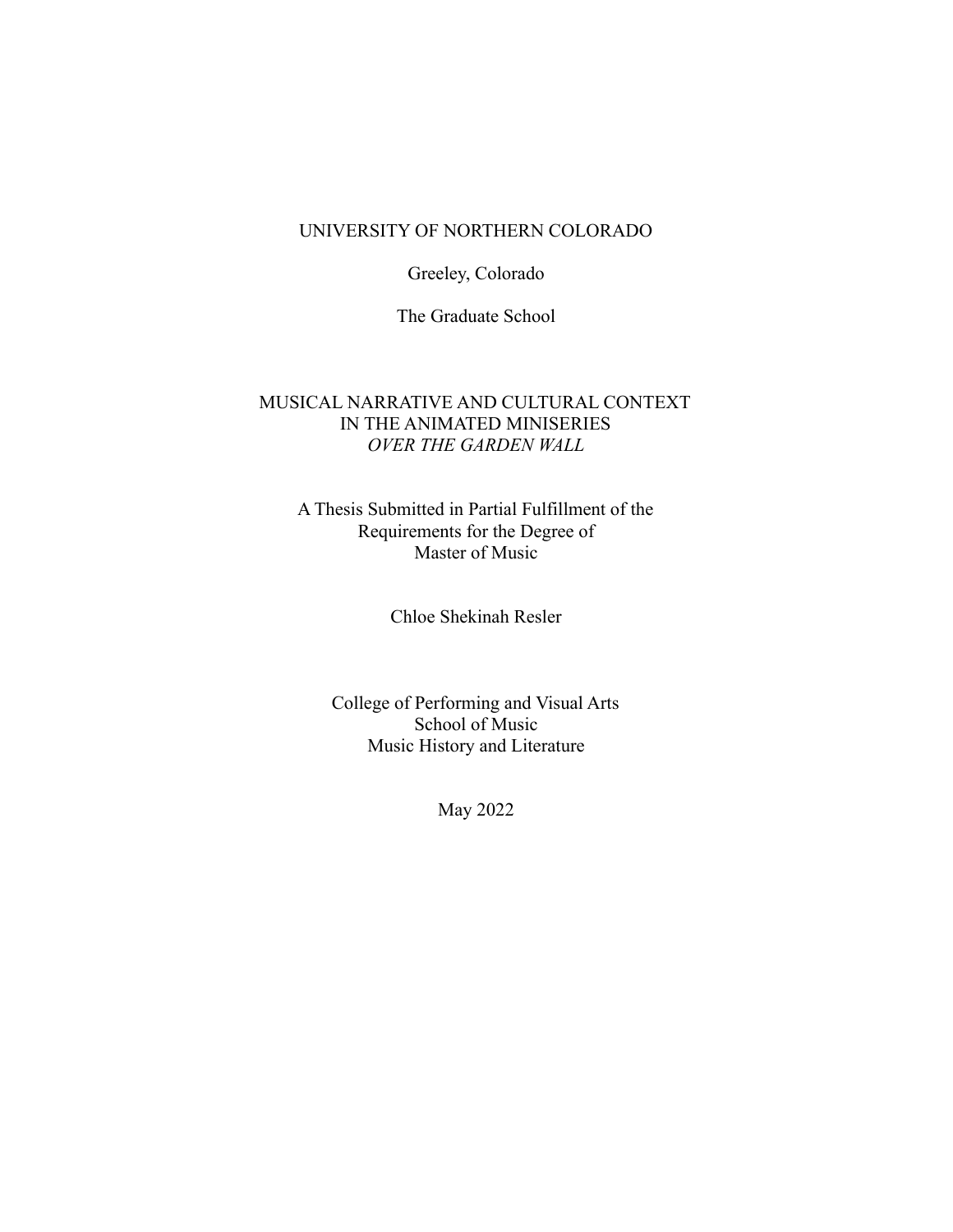This Thesis by: Chloe Shekinah Resler

Entitled: *Musical Narrative and Cultural Context in the Animated Miniseries* Over the Garden Wall

has been approved as meeting the requirement for the Degree of Master of Music in College of Performing and Visual Arts in School of Music, Program of Music History and Literature.

Accepted by the Thesis Committee:

 $\mathcal{L}_\text{max}$  , where  $\mathcal{L}_\text{max}$  and  $\mathcal{L}_\text{max}$  and  $\mathcal{L}_\text{max}$ 

 $\mathcal{L}_\text{max}$  , where  $\mathcal{L}_\text{max}$  and  $\mathcal{L}_\text{max}$  and  $\mathcal{L}_\text{max}$ 

Jonathan Bellman D.M.A., Chair

Deborah Kauffman D.M.A., Committee Member

Accepted by the Graduate School

Jeri-Anne Lyons, Ph.D. Dean of the Graduate School Associate Vice President for Research

 $\mathcal{L}_\text{max}$  and the contract of the contract of the contract of the contract of the contract of the contract of the contract of the contract of the contract of the contract of the contract of the contract of the contrac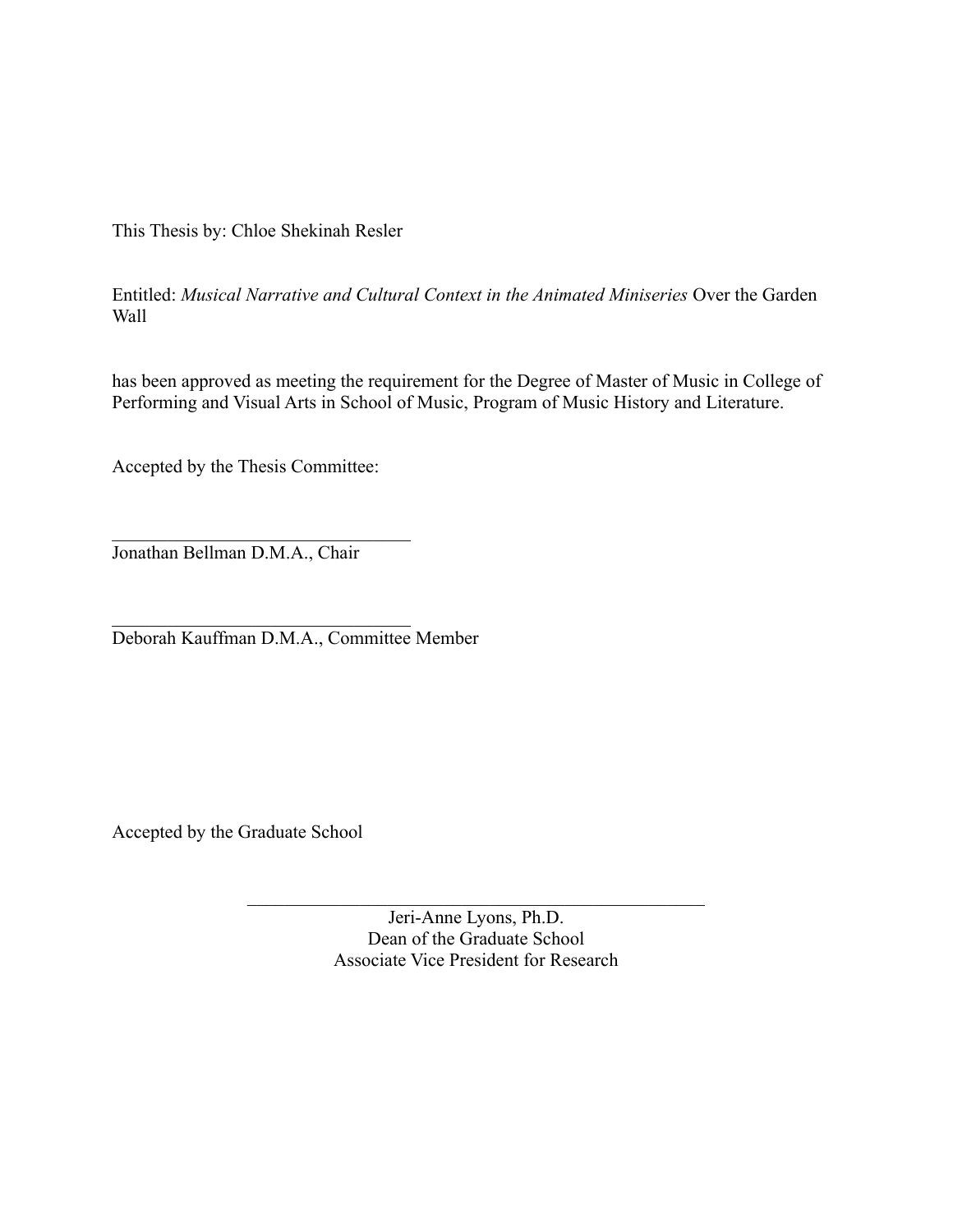## ABSTRACT

Resler, Chloe Shekinah. *Musical Narrative and Cultural Context in the Animated Miniseries* Over the Garden Wall. Unpublished Master of Music thesis, University of Northern Colorado, 2022.

*Over the Garden Wall,* a television miniseries that aired in 2014 on Cartoon Network, is a distinctly American fantasy in the young adult genre. It is comprised of ten episodes, each set in a different historical period. The music of the series was written and performed by The Blasting Company and drew from a variety of historical influences, including Sacred Harp singing, ragtime, early jazz, Stephen Foster, Balkan folk music, and classic cartoons. The music serves several purposes throughout the miniseries: it helps set each episode in its respective historical period, aids in character development, and moves the narrative forward. Additionally, the consistent musical referencing of classic cartoons generates a feeling of familiarity for the teenage audience, and assists in transmitting the lessons of *Over the Garden Wall.* Ultimately, the miniseries contains many valuable themes for people of all ages, including the facing of mortality and the importance of family.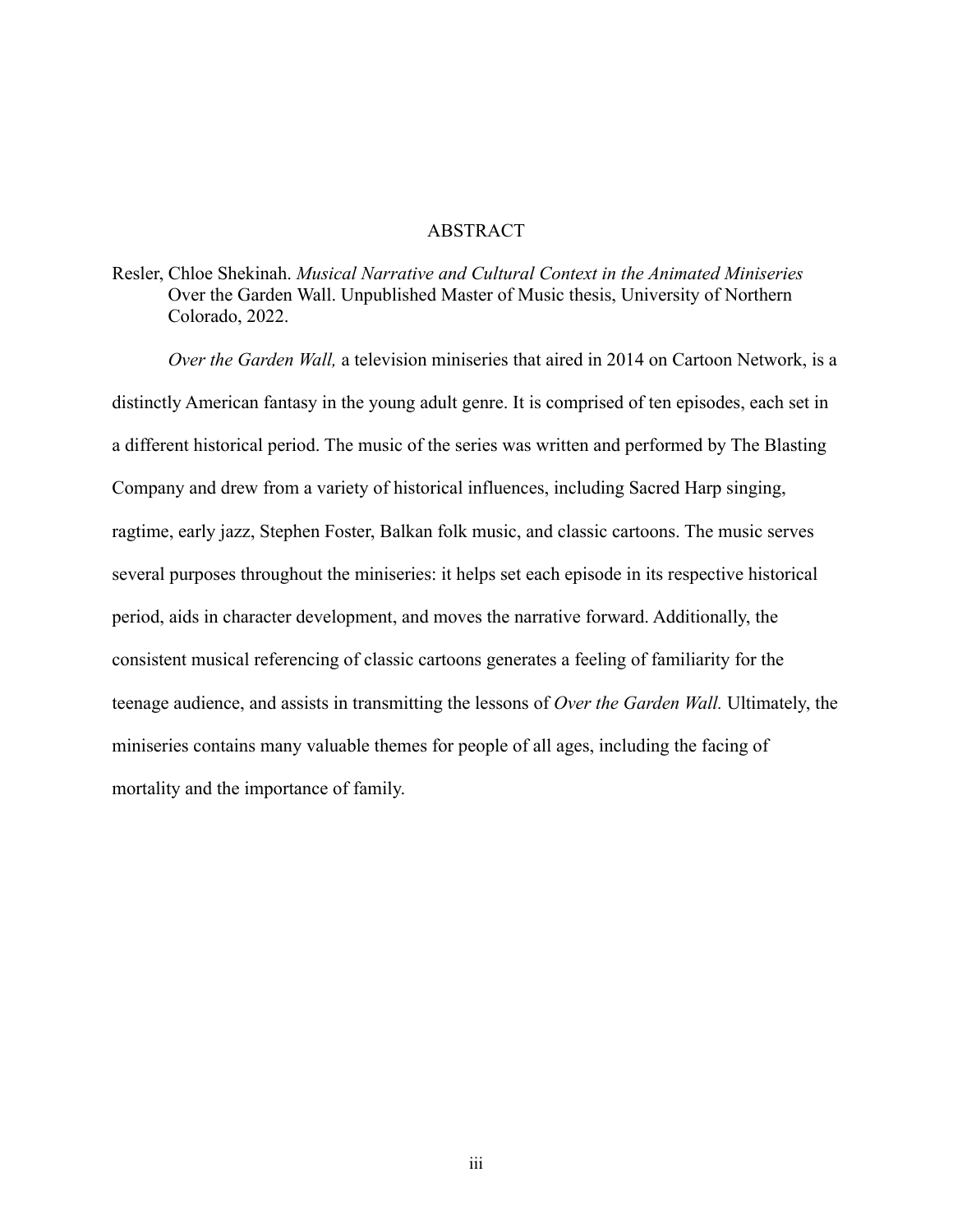## TABLE OF CONTENTS

| $\mathbf I$  | INTRODUCTION, REVIEW OF LITERATURE, AND MUSICAL | 1              |
|--------------|-------------------------------------------------|----------------|
|              |                                                 | $\mathbf{1}$   |
|              |                                                 | $\overline{2}$ |
|              |                                                 | 5              |
|              |                                                 | $\overline{7}$ |
| $\mathbf{I}$ | SUMMARY AND MUSICAL ANALYSIS BY EPISODE         | 9              |
|              |                                                 | 10             |
|              |                                                 | 14             |
|              |                                                 | 15             |
|              |                                                 | 17             |
|              |                                                 | 18             |
|              |                                                 | 19             |
|              |                                                 | 21             |
|              |                                                 | 23             |
|              |                                                 | 24             |
|              |                                                 | 25             |
| III          | A COMPENDIUM OF MUSICAL STYLE REFERENCES        | 27             |
| IV           |                                                 | 32             |
| $\mathbf{V}$ |                                                 | 43             |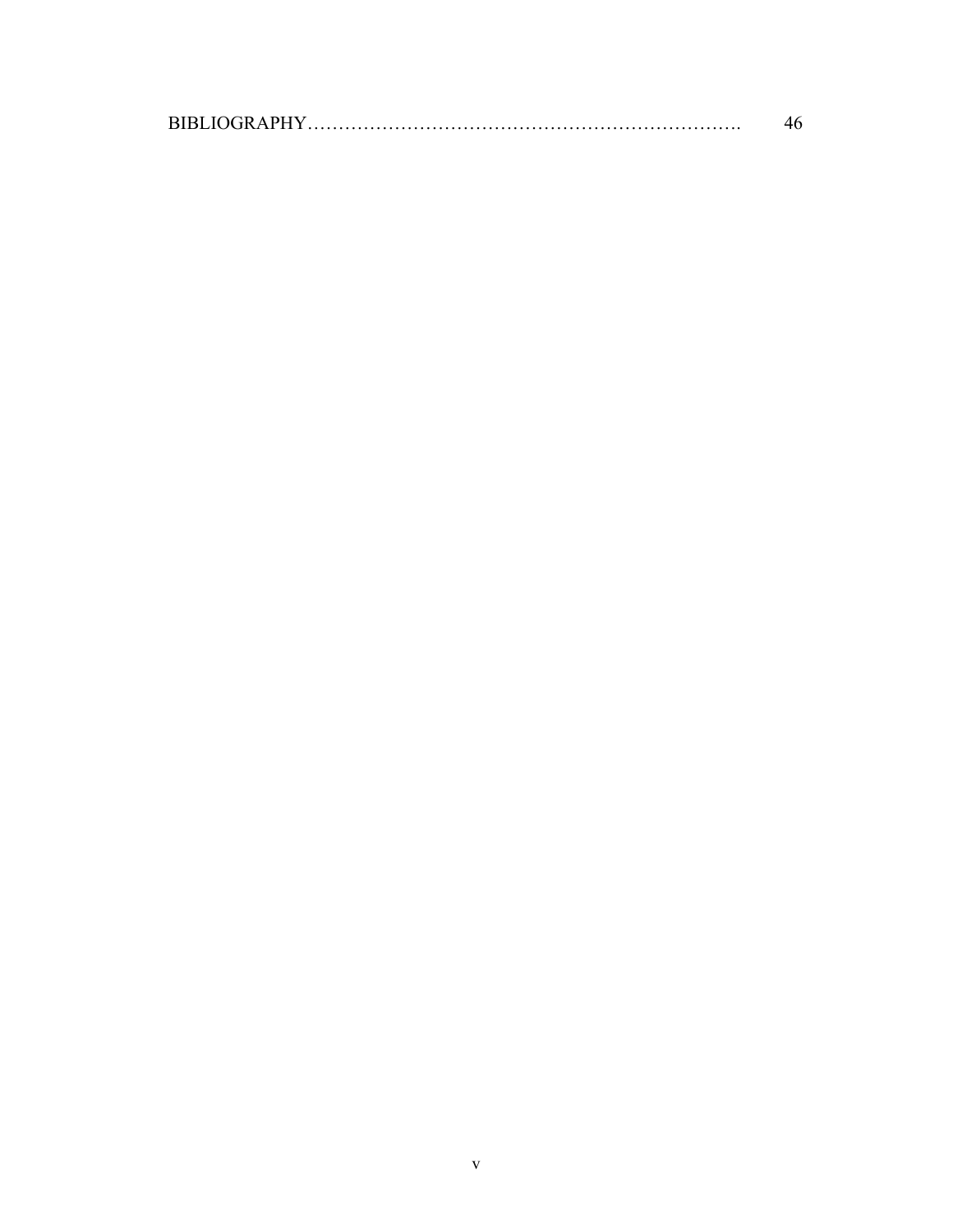## CHAPTER I

## INTRODUCTION, REVIEW OF LITERATURE, AND MUSICAL CONTEXTS

#### **Introduction**

*Over the Garden Wall* is a television miniseries that aired on Cartoon Network as a Halloween special in November 2014, and met with great enthusiasm, winning an Emmy award in 2015.<sup>1</sup> The show, a thoroughly American fantasy, drew inspiration from fairy tales, classic animation, and a wide variety of elements from historical and contemporary popular culture. It featured characters wrestling with such universal folkloric themes of mortality, danger, a long journey, and coming of age. Its ten episodes are set in a liminal space redolent of various periods of American history, and exude a kind of timelessness even as seen through the eyes of the teenage protagonist Wirt. The music of the series, written and performed by The Blasting Company under the direction of creator Patrick McHale, serves many purposes. Many songs featured in the series are diegetic; however, even when pieces are not part of the setting, music is far more than background: it helps to indicate the historical period of each vignette, aids in character development, and moves the narrative forward.

*Over the Garden Wall* is a remarkably rich literary work, dealing with themes pertinent to young adults, but appealing to those of all ages. Despite its popularity and its depth of artistry, it has been overlooked in scholarly musical literature. The music in *Over the Garden Wall* draws on a variety of historical references, and is intended to meet the young adult audience where they

<sup>1</sup>"Creative Arts Emmy Awards Winners" (PDF). Television Academy. Retrieved September 12, 2015. https://www.emmys.com/sites/default/files/Downloads/2015-creative-arts-winners-v1.pdf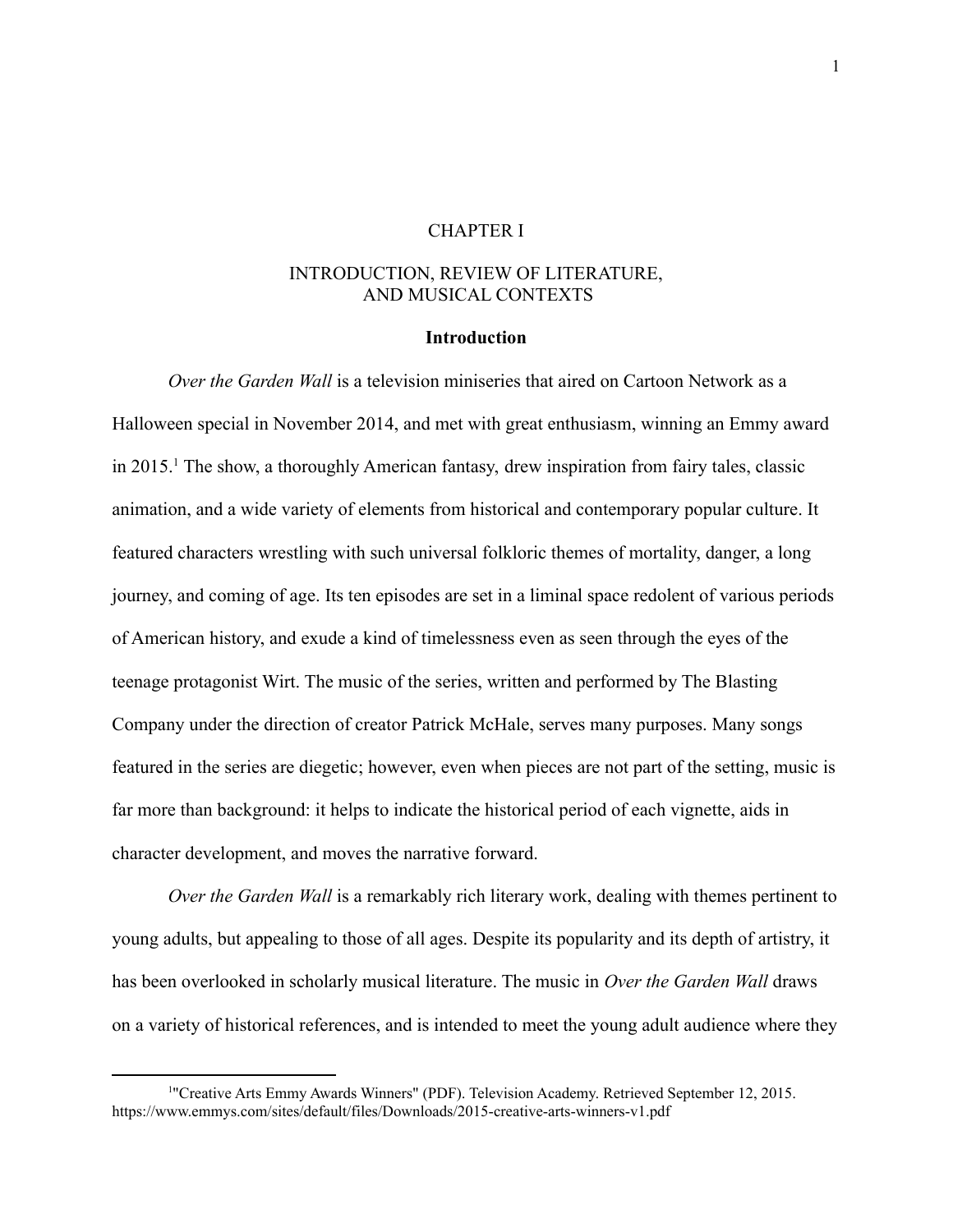are. These deliberate choices make the transmission of valuable lessons and a beautiful story effortless, and are worthy of analysis.

## **Review of Literature**

*Over the Garden Wall* originally aired over the course of one week on Cartoon Network. It is fully available for viewing on Hulu, and is the primary source for this document. It is comprised of 10 episodes, each with its own title. For the purposes of streamlining, after each episode is introduced in the Summary section, it will be referred to by its number. For example, "Into the Unknown," the ninth episode, will be referred to as E9. All of the visuals, music, and storylines referenced here can be found in *Over the Garden Wall* and are indicated by time stamps where appropriate.<sup>2</sup> Selections from the series soundtrack were later released in album format, available on streaming services such as Spotify and Apple Music. The soundtrack album is entitled *Over the Garden Wall* (Original Television Soundtrack), and includes the titles listed in the table below. <sup>3</sup> Not all of the songs on the soundtrack album appear in the same form in the show. For example, "Send Me a Peach" is dominated by Jack Jones' vocal performance on the album, but only the instrumental plays during the show. Similarly, many pieces of music in the show do not appear on the album. Nevertheless, the album is a logical starting place for naming, contextualizing, and discussing important songs accurately when they appear in the show. The soundtrack appears in the order following:

- 1) Prelude
- 2) Into the Unknown
- 3) You Have Beautiful Eyes

*<sup>2</sup>Over the Garden Wall*, created by Patrick McHale (2014; Cartoon Network Studios/Warner Bros. Domestic Television Distribution), Hulu.

<sup>3</sup>Justin Rubenstein and others, *Over the Garden Wall* (Original Television Soundtrack) performed by the Blasting Company (Cartoon Network, 2016), digital release.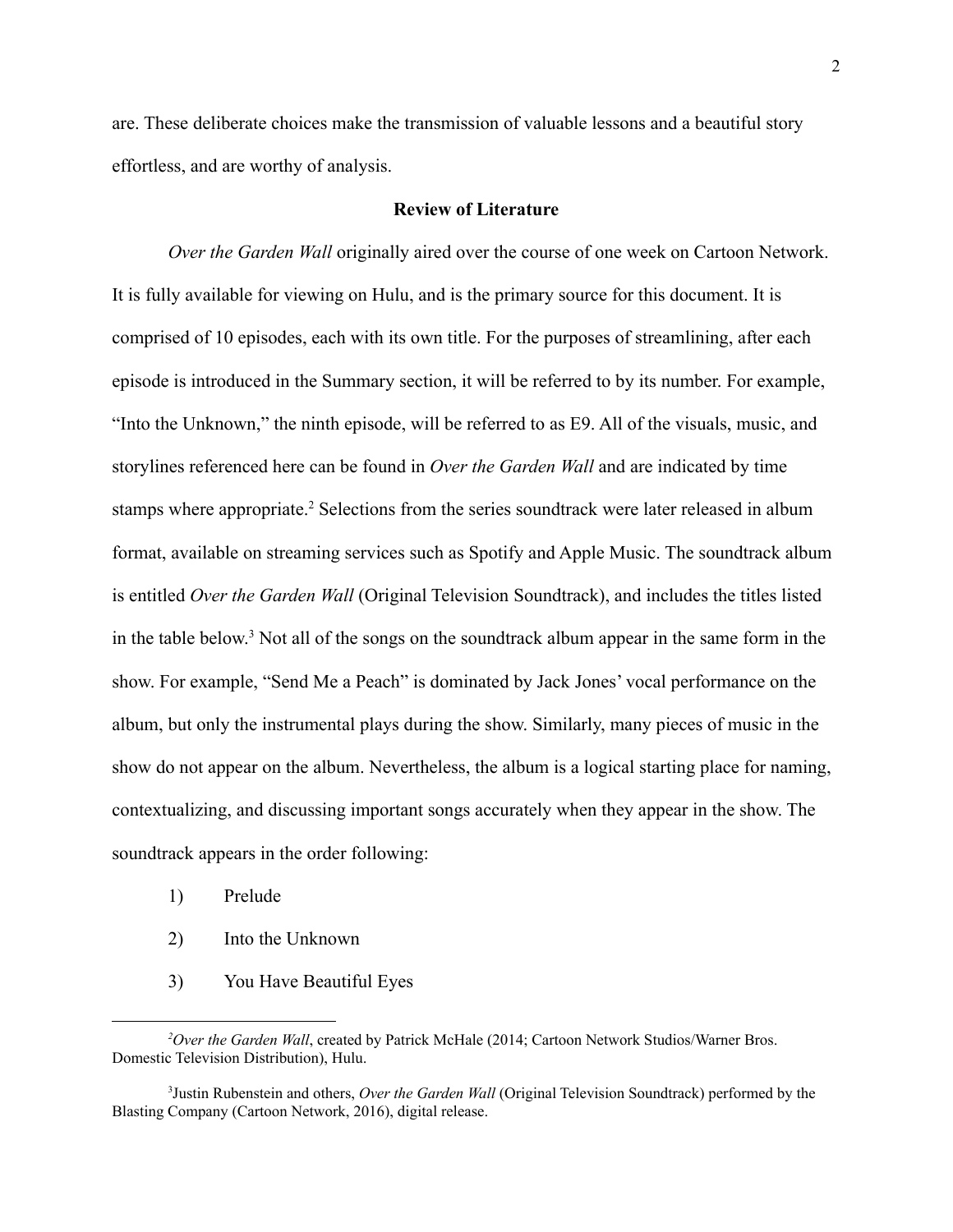- 4) Pottsfield C. M.
- 5) Patient is the Night
- 6) Adelaide Parade
- 7) Money for School
- 8) Ms. Langtree's Lament
- 9) Potatoes and Molasses
- 10) Off to Bed
- 11) The Beast is Out There
- 12) The Highwayman
- 13) A Courting Song
- 14) Endicott Manor
- 15) The Journey Begins
- 16) Half-Moon River
- 17) McLaughlin Bros. Jug Band
- 18) Over the Garden Wall
- 19) Send Me A Peach
- 20) Adelaide's Trap
- 21) Like Ships
- 22) More Bones to Sort
- 23) Old North Wind
- 24) Forward, Oneroi
- 25) The Fight is Over
- 26) Tiny Star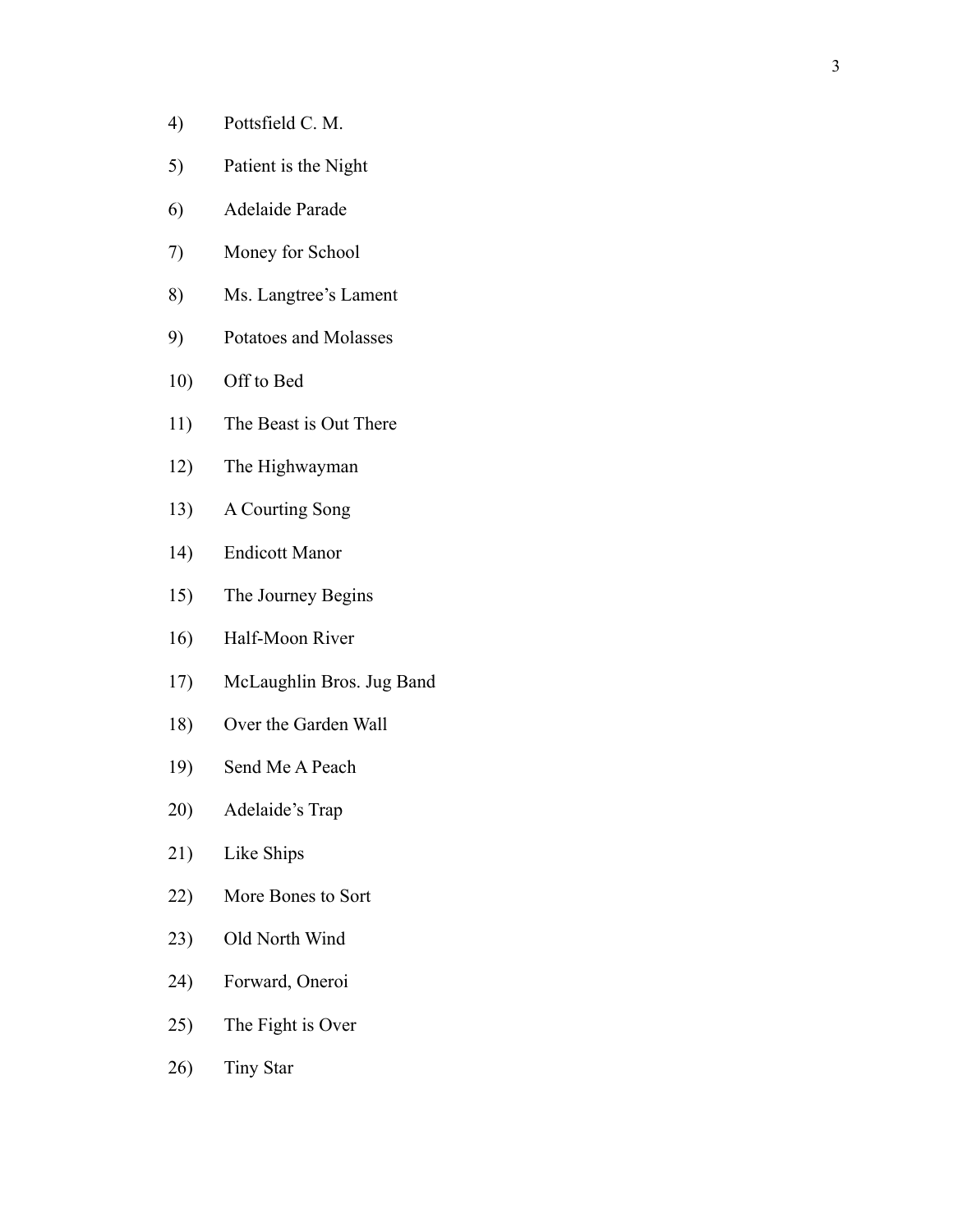- 27) Old Black Train
- 28) The Old Mill
- 29) Come Wayward Souls
- 30) Potatus et Molassus
- 31) One is a Bird
- 32) Black Train/End Credits
- 33) The Clouded Annals of History
- 34) Can't You See I'm Lonely
- 35) Shine on Harvest Moon
- 36) Everything is Nice and Fine
- 37) Halloween Halftime- Bonus Track
- 38) Two Old Cat- Bonus Track
- 39) The Jolly Woodsman- Bonus Track
- 40) Tome of the Unknown- Bonus Track

The most important secondary source is *The Art of* Over the Garden Wall. It was created by Patrick McHale, features commentary by Sean Edgar, who organized the book, and was published in September 2017 (hereafter, "the Art book"). The Art book includes notes and many firsthand accounts from McHale and others who worked on the show about the show's development and concept art, as well as images and music that inspired the team. Each page of the Art book is fully illustrated, often including reference images and small clippings alongside the concept art and the finished art. The book also details the process of creating *Over the Garden Wall* from its precursor, a brief, single-episode vignette called *Tome of the Unknown,* through its airing. *Tome of the Unknown* aired in 2013 and generated the mood and setting for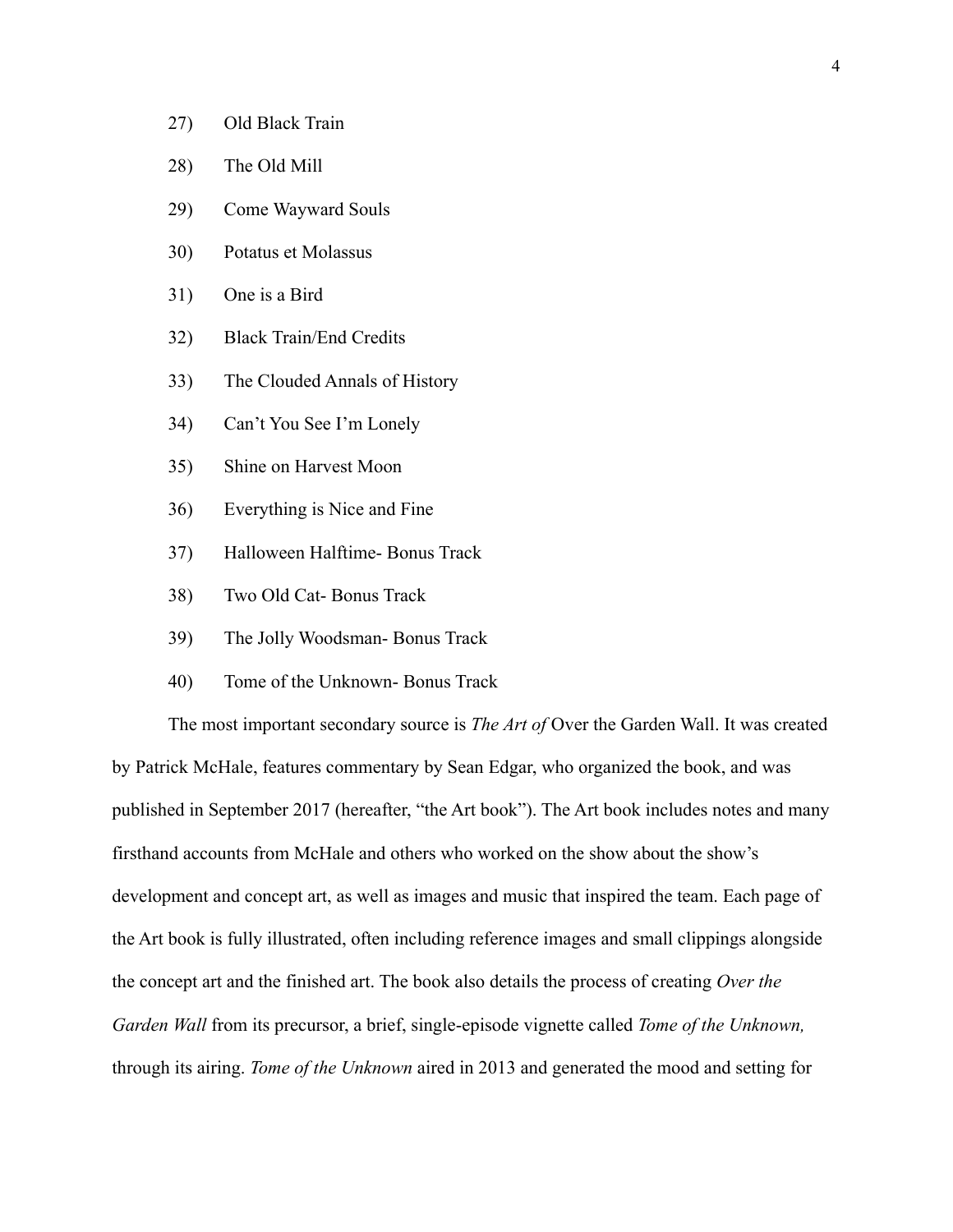*Over the Garden Wall,* although very little of its content was retained. The Art book provides an invaluable glimpse into the goals and process of the show's creators, and how the show interacts with music.

Interviews published online by newspapers and magazines—including the *Los Angeles Times*, *TV Guide*, and *The Mary Sue*— also provided information about the musical inspiration the creators drew from during the process of creating the show. Members of the Blasting Company were not interviewed themselves, and therefore most of the information shared about the musical process came directly from McHale. Journal articles provided necessary background information on some of the styles used throughout the series, including Sacred Harp singing.

#### **Musical Contexts**

"Pottsfield C.M.," which plays throughout almost the entirety of the barn sequence in "Hard Times at the Huskin' Bee," contains the show's reference to Sacred Harp singing. Sacred Harp singing is a 19th-century style of religious singing that continues in rural American communities. It is typically sung *a capella*, with relative pitch. The tradition first appeared in print in *The Sacred Harp* in Georgia in 1844,<sup>4</sup> a product of the American singing schools and meant for educational purposes. Most formal musical education in late-18<sup>th</sup> century America was in the Northeast, and Sacred Harp singing evolved from that pedagogical impulse, subsequently spreading to the South and Midwest in the 19th century. This practice is also called Shape-Note Singing, $5$  based on the technique used to notate the major scale in the 1802 Philadelphia work *The Easy Instructor*. In the shape-note system, the major scale is notated with

<sup>4</sup>Though the book was published in Georgia, it was printed in Philadelphia—still connected to the Northeastern singing school.

<sup>5</sup>Harry Eskew and Charles Reagan Wilson, "Sacred Harp," *The New Encyclopedia of Southern Culture: Volume 12: Music,* ed. Bill C. Malone (University of North Carolina Press, 2008), 128.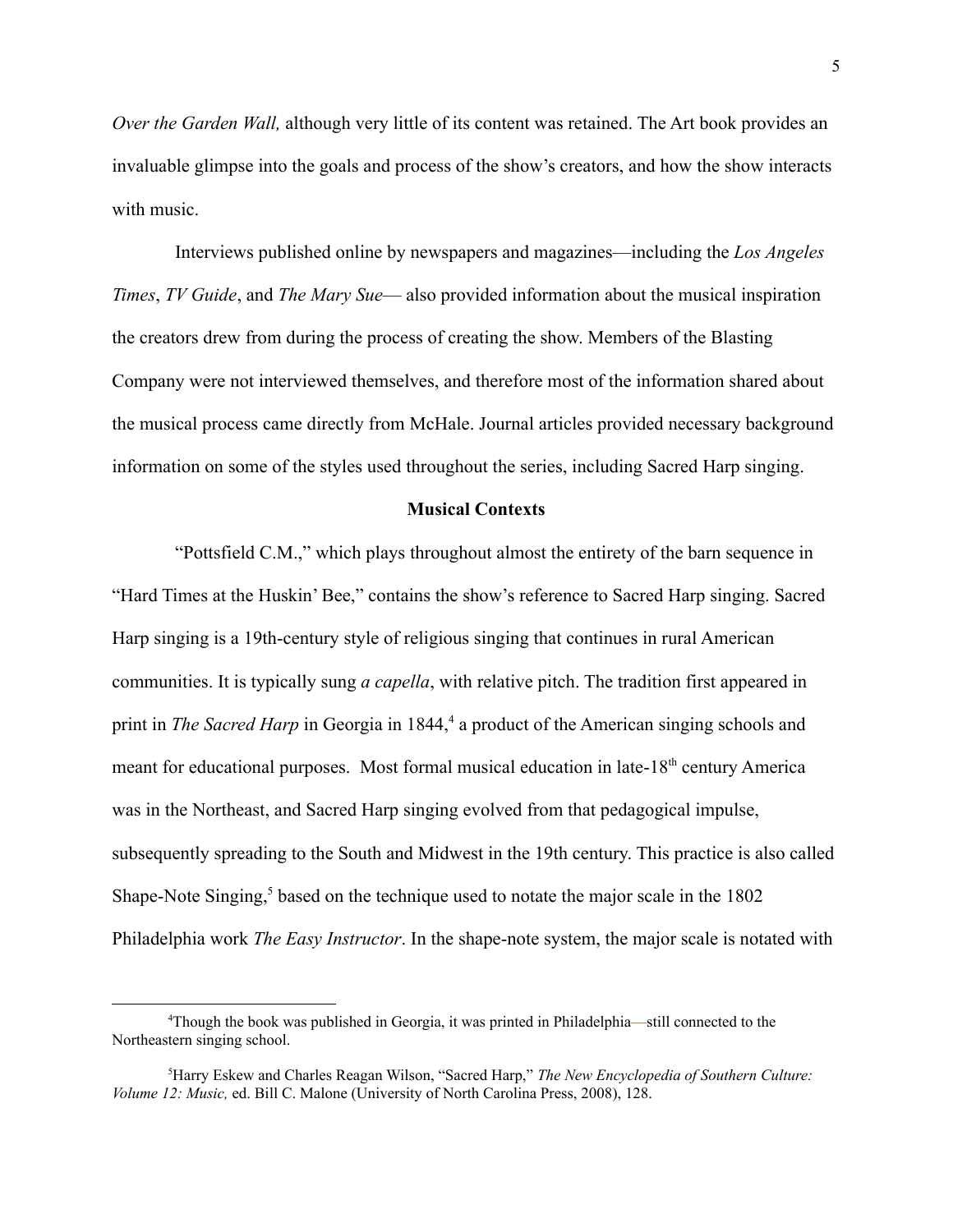the first through eighth scale degrees in this order: fa sol la fa sol la mi fa.<sup>6</sup> In Sacred Harp singing, it is typical for singers to go through the piece singing the shape note syllables before the lyrics are added, and this practice is present in the soundtrack version of "Pottsfield C.M." as well. Many Sacred Harp texts focus on otherworldly or sacred topics, with particular focus on the afterlife, as do the lyrics of "Pottsfield C.M.:

O hie thee forth o'er golden mead Yon is the maypole set A ribbon to wind thy soul And to bind love to thy breast

From flesh removed our chalk footfall Tempers this holy ground Where timeless spirits meet Round the heart of Pottsfield town.<sup>7</sup>

"Chalk footfall" is a nod to the fact that the Pottsfield residents are skeletons, whose bones have been completely cleaned and are a chalk white. Furthermore, "golden mead," the maypole, and the concept of a burial ground being a "holy ground" are all themes related to death in various folklores and religions. Sacred harp singing has three general categories, the first of which is the hymn.<sup>8</sup> This is the genre into which "Pottsfield C.M." falls. The remaining genres are fuguing tunes, which resemble a fugue, and anthems, which are not strophic in form.<sup>9</sup>

Sacred Harp may require the most explanation of the source musics, but it certainly isn't the only one. The Blasting Company made use of several other American genres, including jazz and bluegrass. The instrumentation of the background music in both E3 and E6, for example,

<sup>6</sup>Eskew and Wilson, "Sacred Harp," 128.

<sup>7</sup>"Pottsfield C.M.," *Over the Garden Wall* (Original Television Soundtrack), the Blasting Company (Cartoon Network, 2016), digital release.

<sup>8</sup>Eskew and Wilson, "Sacred Harp," 129.

<sup>9</sup>Eskew and Wilson, "Sacred Harp," 128.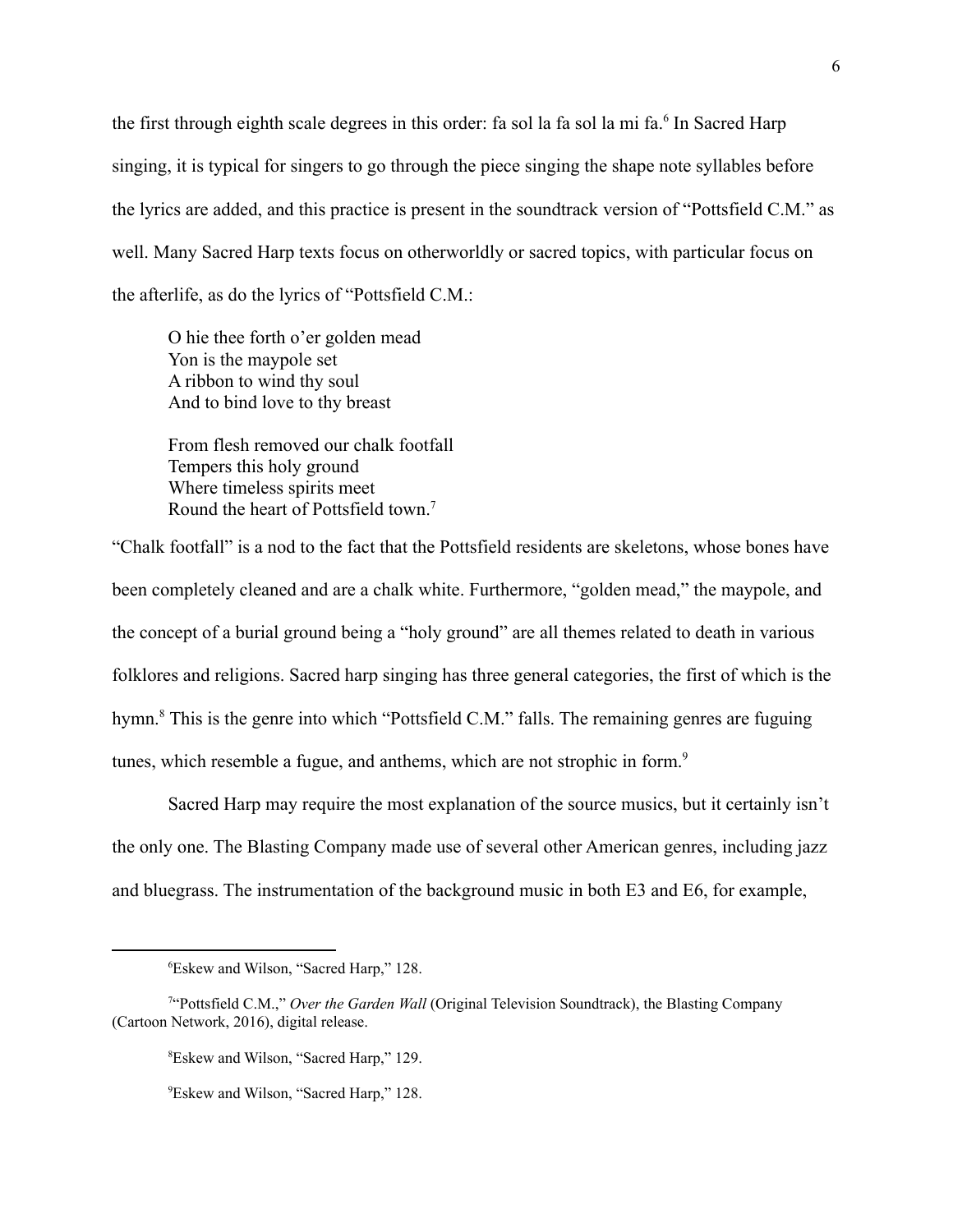relies heavily on clarinet and brass band timbres that are strongly reminiscent of early jazz. Further, Greg, Wirt's younger brother, is associated with early jazz and ragtime through the songs "Money for School" and "Potatoes and Molasses." In E6, the rhythm section of the frog's band includes a banjo and a bass, which were both present in the first jazz rhythm sections.<sup>10</sup> "Langtree's Lament" also references early jazz, including a simple jazz progression that involves a ii-V-I chord progression. The ii-V-I is perhaps the most iconic progression used in jazz across the decades.

*Over the Garden Wall's* reference to bluegrass comes in the form of Justin Rubenstein's version of "Old Black Train," the only traditional song that plays during the course of the series, with lyrics adjusted to fit the narrative of the miniseries more closely. Every other song was composed specifically for the show. "Old Black Train" is a bluegrass and folk standard with many versions, including those by Woody Guthrie and the Carter Family. The lyrics refer to death, with the train used as a metaphor for death. Some versions are focused on a Christian understanding of death and sin, while others are intended to convey the message that death comes for everyone regardless of status. Rubenstein's version focuses more on the actual journey, which is made to fit the journey that Wirt and Greg take through the unknown. The instrumentation, typical of many bluegrass and folk groups, is a voice and guitar. In traditional folk and bluegrass fashion, "Old Black Train" is strophic in form.

#### **Summary**

*Over the Garden Wall* includes ten episodes, each set in a distinctive pseudo-historical American period. The time periods range from the colonial era to the modern day, with a variety of regional settings also represented. These periods are indicated through visual references and

<sup>10</sup>Richard Jones-Bamman, "A Brief History of the Banjo," *Building New Banjos for an Old-Time World* (University of Illinois Press, 2017), 42.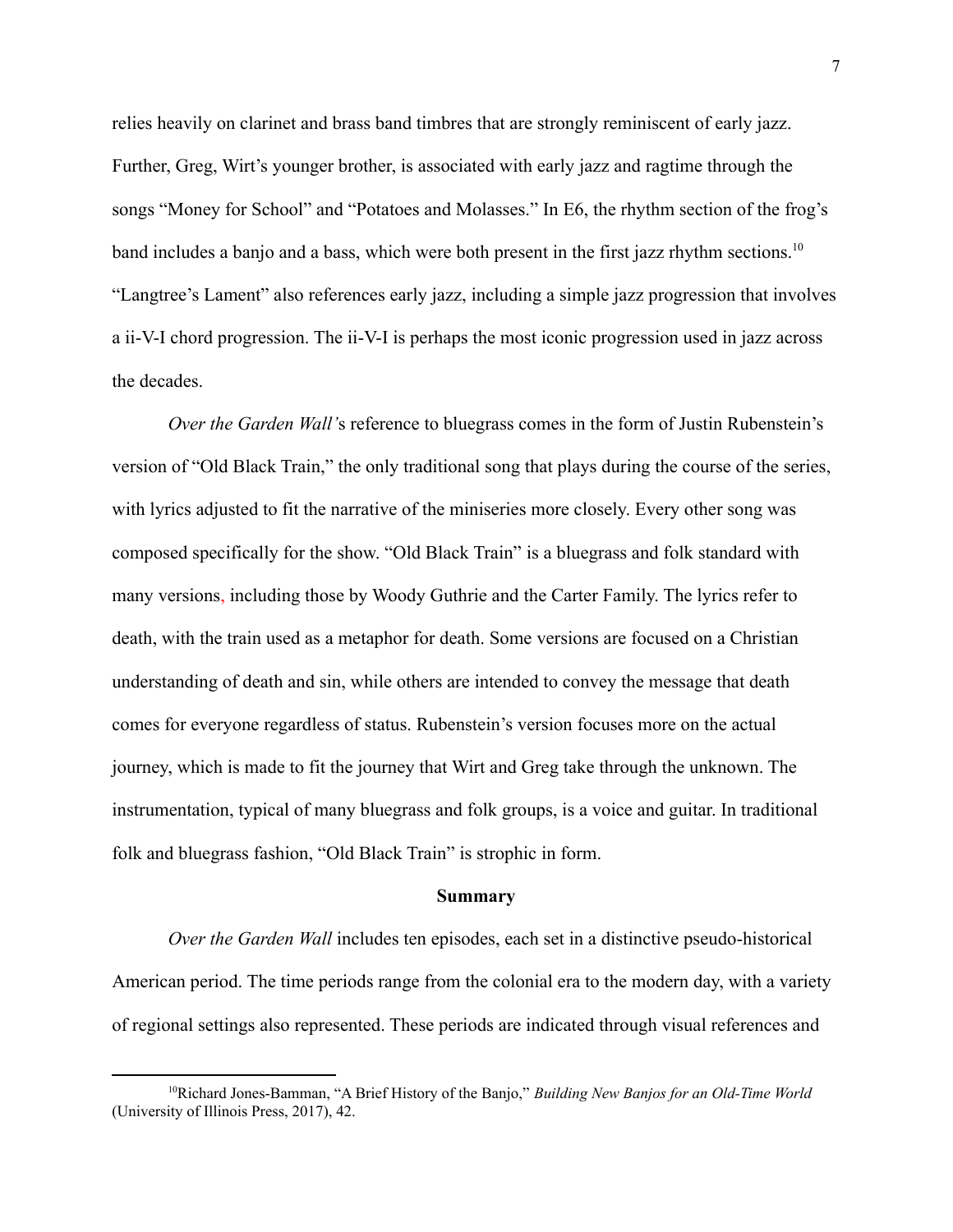musical styles. The creator, Patrick McHale, discussed each influence at length in interviews published online and in the book *The Art of* Over the Garden Wall. Many of the most important pieces heard throughout the miniseries can be found in the album *Over the Garden Wall* (Original Television Soundtrack). Though many of the styles represented throughout the miniseries are familiar to an American audience, some, including Sacred Harp singing, specific Bluegrass references, and early jazz and ragtime, required a brief discussion of context.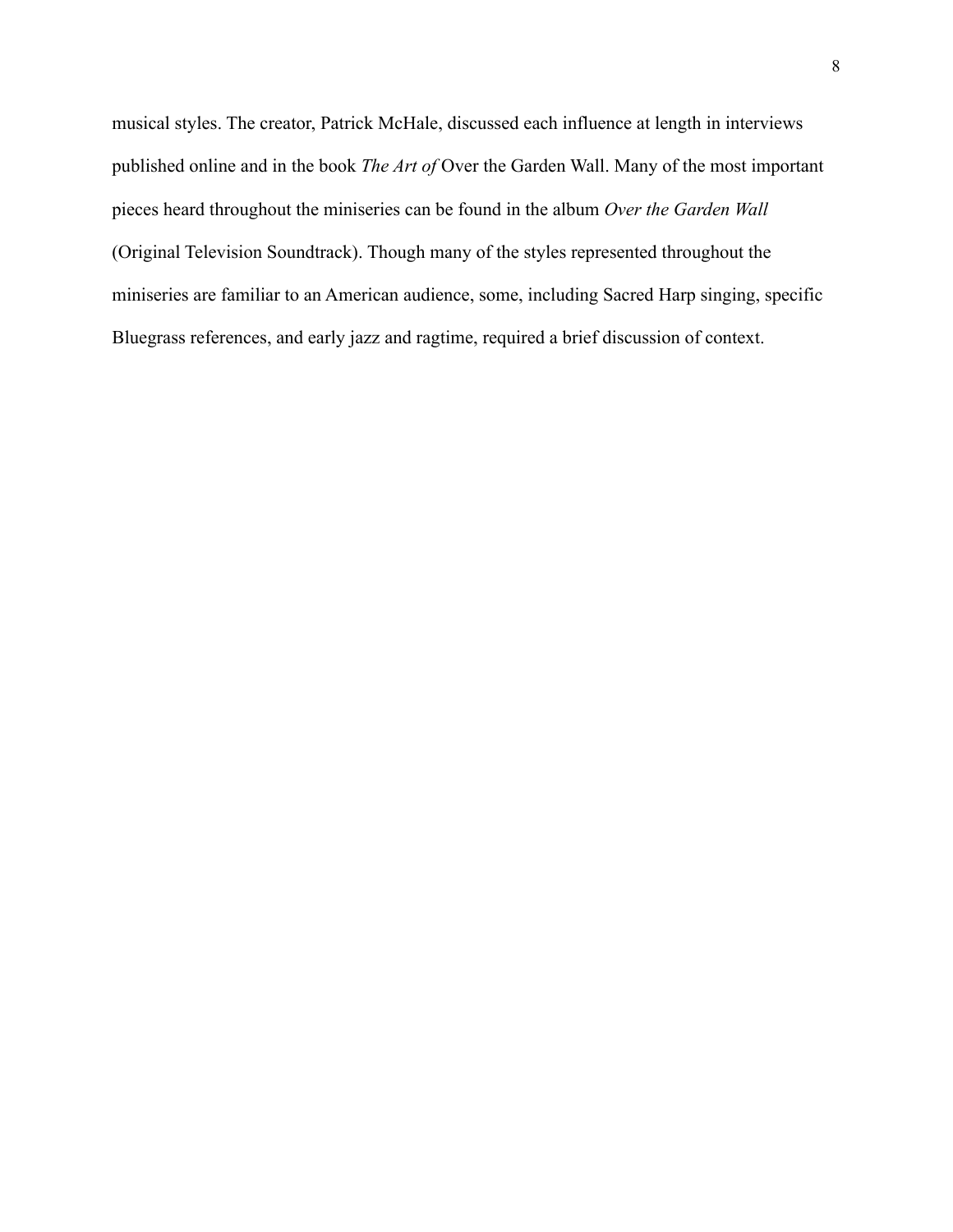## CHAPTER II

## SUMMARY AND MUSICAL ANALYSIS BY EPISODE

*Over the Garden Wall* is structured as a series of vignettes, taking place in a variety of pseudo-historical settings. These vignettes proceed chronologically through the story, with the exception of the ninth episode, which explains how the two half-brothers Wirt and Greg came to be wandering the Unknown in the first place. The miniseries evokes many different historical Americas, with each episode referencing a different period. After each episode is introduced, they will be referred to by acronym; for example, E1 rather than Episode 1. The presence of Wirt and Greg in this pseudo-historical America creates incongruous interactions, as in the case of final conversation between Wirt and Lorna, a character set in the 17th century in E7. After Lorna is freed from her demon, she intimates that she, perhaps, would welcome further attention from Wirt by saying, "Perhaps I'll see you again. I hope so" (10:09). Wirt replies, in an utterly modern and insecure, adolescent way, "Smell ya later" (10:11).

McHale has described the series as a quilt,  $11$  in which each story is totally different in character from the others, but nonetheless forming a cohesive whole. The saga begins by dropping the viewers into the moment that Wirt realizes he and Greg are lost. The vignettes initially appear to have little to do with one another, save the common thread of Wirt and Greg's attempts to return home, but as the series continues it becomes clear that there are several stories happening at once:

<sup>11</sup>Patrick McHale and Sean Edgar, *Art of* Over the Garden Wall, ed. Cardner Clark (Milwaukie, OR: Dark Horse Books, 2017), 83.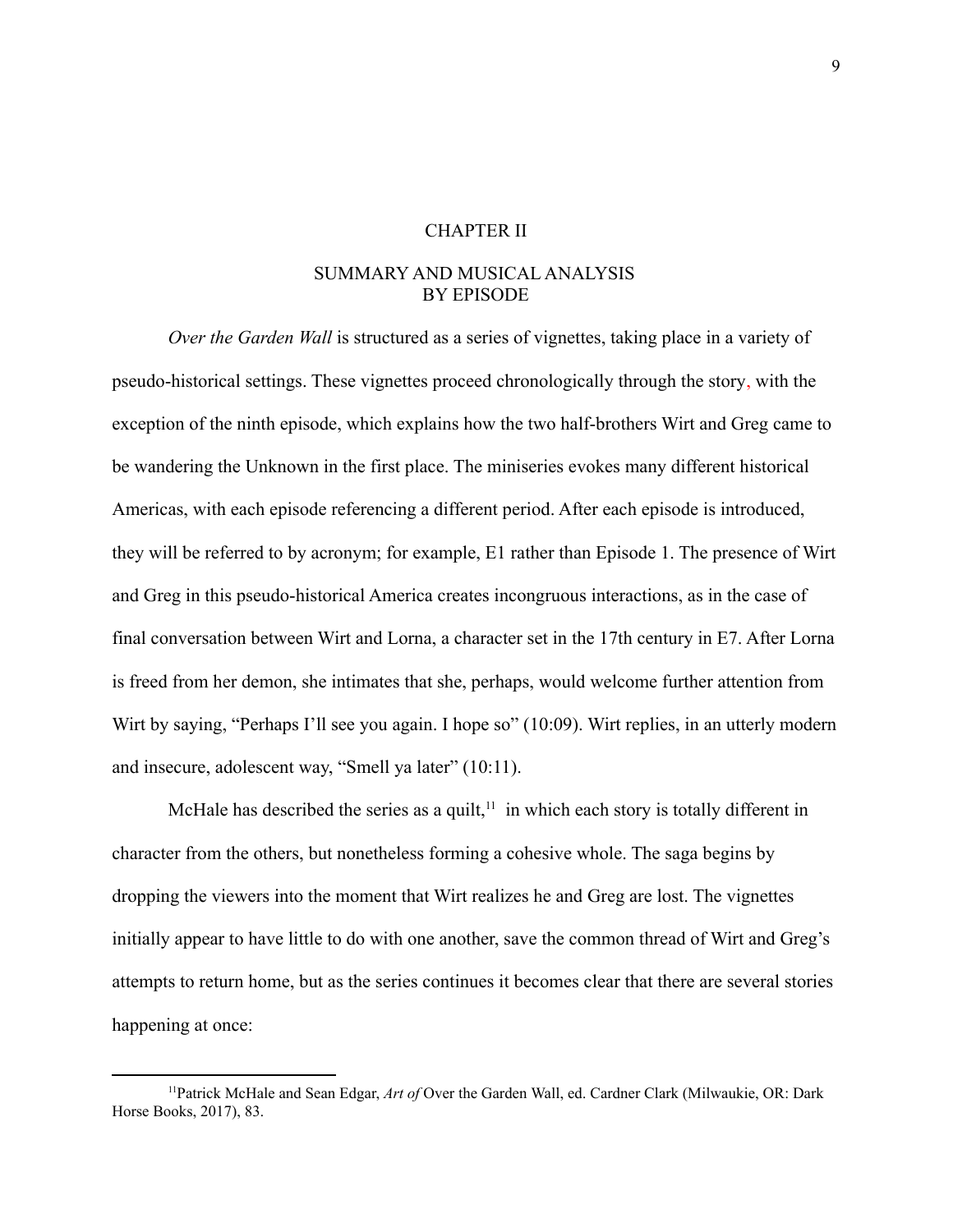- 1) The primary story is Wirt and Greg's journey through the woods, searching for a way home;
- 2) The secondary story follows the bluebird Beatrice's attempts to turn herself and her family back into humans after they were cursed by a real bluebird;
- 3) The tertiary story, which ends up resolving the primary story, consists of the attempts of Wirt and Greg to avoid and, subsequently, to defeat the Beast, who turns lost souls into edelwood trees.

Flora and fauna in this landscape share a kind of sentience and awareness with those of other imaginary places. The edelwood trees are trees with crying faces whose branches, when ground, create oil. The Beast is an allegory for death: as he states, "There is no other way. There is only me. There is only the forest, and there is only surrender" (E7, 11:01). Wirt and Greg's journey home is revealed, in the penultimate episode, to symbolize Wirt and Greg's attempts to survive a near-death experience.

#### **Episode 1, "The Old Grist Mill"**

The title of Episode 1, which will hereafter be referred to as E1, "The Old Grist Mill," plays on the saying "that's more grist for my mill," which is an idiom referring to the acquisition of practical experience or knowledge that will be useful in the future. The very first introduction the viewer gets to the story and the setting is in the animation accompanying the song which, on the soundtrack, is entitled "Into the Unknown." (The episode by the same title will be referred to as E9, after its introduction here, to avoid confusion.) The lyrics are part of this glimpse as well: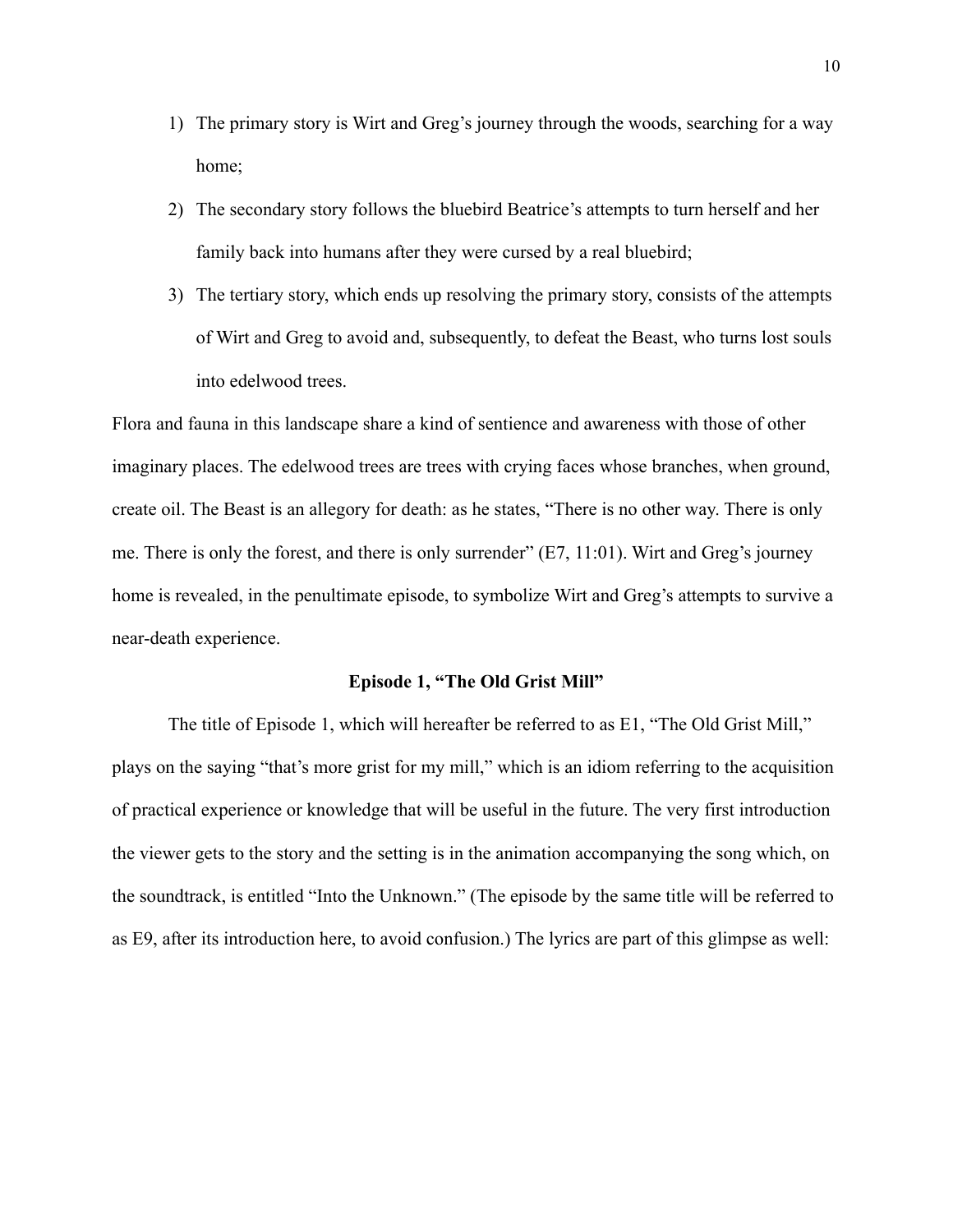Led through the mist by the milk light of moon All that was lost is revealed Our long bygone burdens, mere echoes of the spring But where have we come and where shall we end? If dreams can't come true, then why not pretend?<sup>12</sup>

In this way some of the principal themes of the show are introduced. The overriding problem of Wirt and Greg's wandering in the forest is present in the first line, as they were figuratively "[l]ed through the mist by the milk light of moon." The stories they become involved in are hinted at, both in the animation that accompanies the lyrics throughout the sequence and in the second and third lines: "All that was lost is revealed/Our long bygone burdens, mere echoes of the spring." There is wordplay on the exploration of mortality in the line "But where have we come and where shall we end," most clearly as a metaphor for the journey the boys take throughout the series, but also poetically referencing that a person's life, and thus a person, can end. The plot twist that they are not in a physical place is suggested in the final line before the chorus begins: "If dreams can't come true, then why not pretend?" The lyrics are vague, leaving the visual scenes to do most of the foreshadowing. Narration over sentimental piano music, similar to late 19th and early 20th-century popular song, follows and evokes the era of silent film and classic movies. As the story itself begins, the audience is introduced to Wirt and Greg, the protagonists, as they realize that they are lost in unfamiliar woods. Soon after, the boys meet both the Woodsman, a rather forbidding figure, and the bluebird Beatrice, and argue about whether they will ask one of them for help.

Patrick McHale has described in interviews that he was inspired by the visuals and the music of Romantic-era opera, $13$  and in E1, that influence is clear. Richard Wagner, for example,

<sup>12</sup>"Into the Unknown," *Over the Garden Wall* (Original Television Soundtrack), the Blasting Company (Cartoon Network, 2016), digital release.

<sup>13</sup>Patrick Kevin Day, "*Over the Garden Wall* Gets Lost in Creator's Imagination," *Los Angeles Times*, October 3 2014,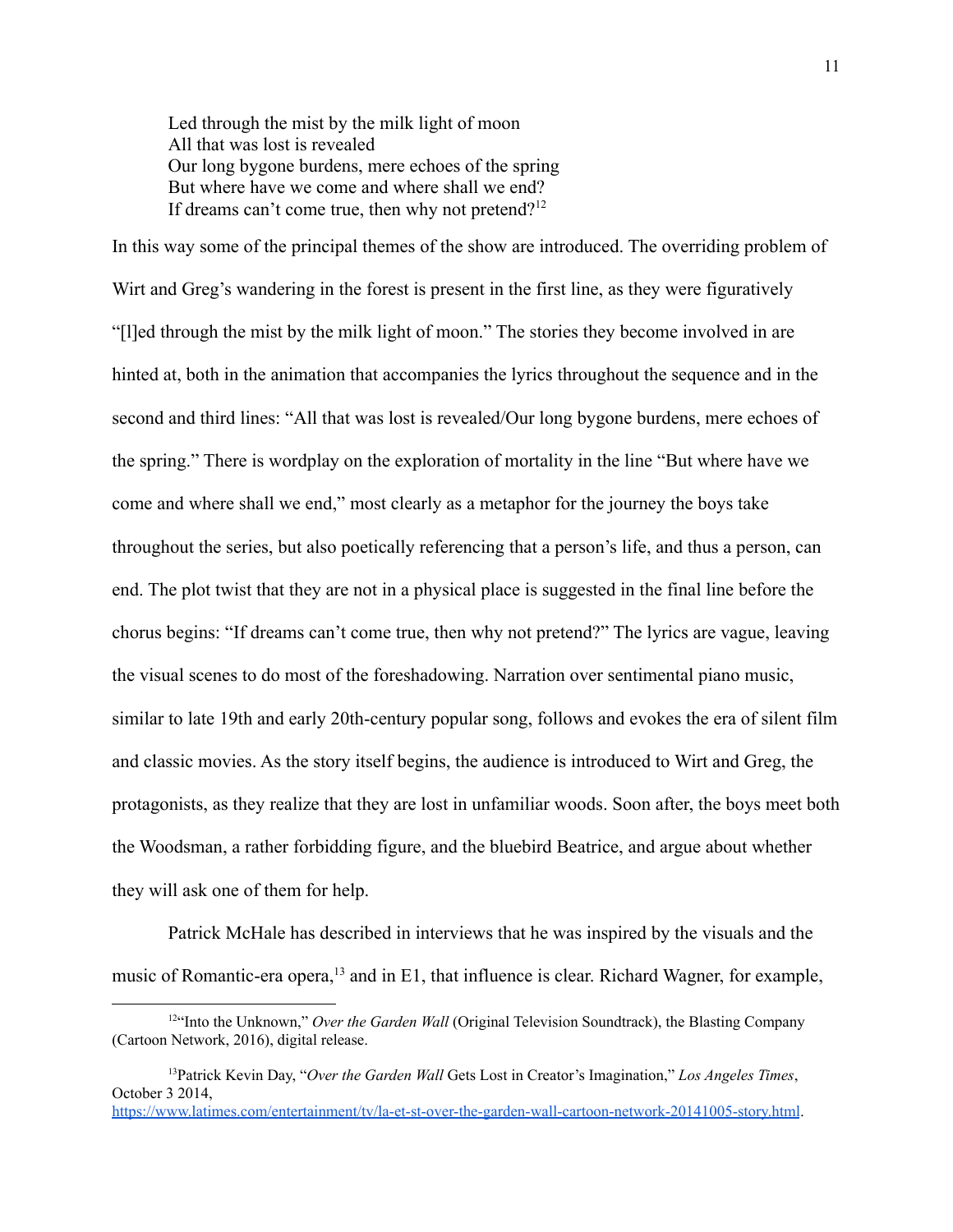made frequent use of leitmotifs in his operas.<sup>14</sup> The episode sets up many themes that are used as simple leitmotifs during the course of *Over the Garden Wall*; they are clearly identified every place they appear, particularly in the case of "One is a Bird." As Wirt comes onscreen and begins to recite poetry at 1:54, a clarinet can be heard in the background. It shortly develops into a woodwind ensemble. Woodwinds serve as Wirt's leitmotif throughout the series, and we learn later on that he in fact plays clarinet. At 2:08, the audience is introduced to the Woodsman, who is accompanied by the minor mode, dark timbres, and theremin that are associated with his character throughout the series. Every time he appears, these sounds accompany him; early in the series, they accompany the Beast as well. (As the series continues, it will become clear that the Woodsman and the Beast have some kind of relationship but are separate characters, with the Beast getting his own audial motifs, while those of the Woodsman remaining the same.) Beatrice is first seen onscreen at 2:32, where she offers help (or, rather, "help") to the boys for the first time. Wirt's reaction to the fact that a bluebird is talking to him indicates to the audience that, although Greg is not having trouble adjusting to the Unknown, it is a new and strange place for Wirt. The audience knows that the setting is surreal and magical in nature from the first few minutes of the first episode after Wirt says, "A bird's brain isn't big enough for cognizant speech… I'm just saying you're weird, like, not normal" (2:49). Musically, Beatrice's motif in the show is a theme taken from her mother's lullaby, which is played at Beatrice's introduction. The lullaby is called "One is a Bird," and the lyrics are as follows:

<sup>&</sup>lt;sup>14</sup>Richard Wagner lived 1813-1883 and was a prominent composer working in opera.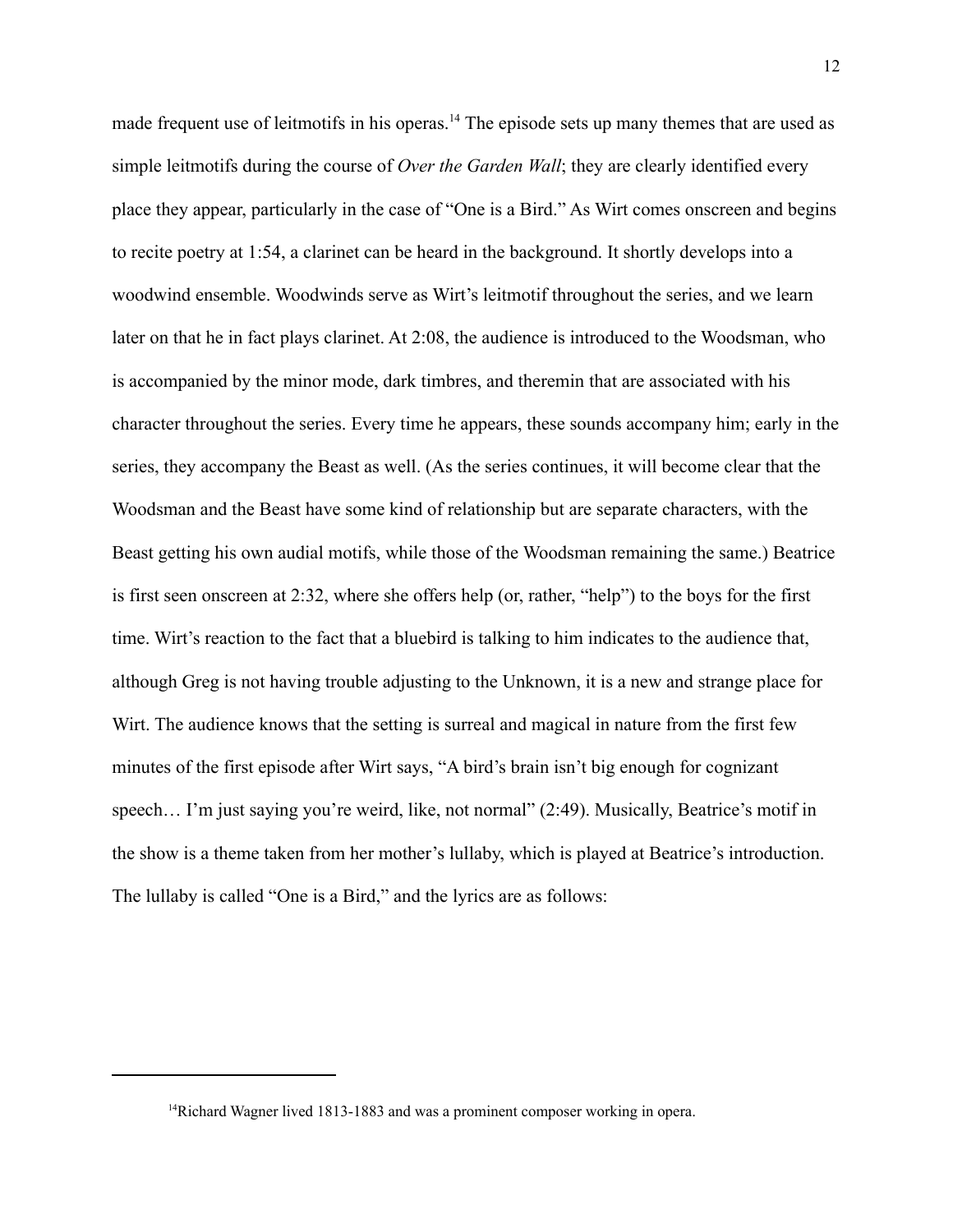One is a bird Two are the trees Three is the wind in the leaves Four are the stars Five with the moon Smiling down upon thee.<sup>15</sup>

Beatrice's theme, which is typically played on the piano and is often heard in the background when she is on screen or information is revealed about her, generally consists of the melody of the first three lines. The lyrics are not heard until the penultimate episode.

The Woodsman confronts them, brings them back to his home at the mill, and briefly introduces the Beast and what he does. Throughout E1, wordless vocal ensembles can be heard when the Unknown and the forest are discussed, or in transitions between scenes including dialogue. In E1, these transitions often include short animations and photos of the forest that surrounds the boys. One of these ensembles is present at the moment the boys are formally introduced to the Woodsman. In this scene, there is also an echo of "Come Wayward Souls," the theme that is connected to the Beast. For the duration of E1, this melody plays any time the Beast is mentioned. These ensembles create an eerie ambience, setting the mood of the forest. Wirt and Greg contemplate leaving, and consider knocking the Woodsman out to escape. Wirt moves on, but Greg does not, which comes back to bite them when a dog, who has eaten one of the black turtles seen throughout the series, attacks the mill in search of candy. In the second half of the episode, before the fight with the supernatural black dog, extended techniques reminiscent of classic horror music, such as dampened piano, sighing strings, and random notes, lead into the piece "You Have Beautiful Eyes," the song that dominates the fight scene. Ultimately, the boys destroy the mill, and the Woodsman directs them to follow a path through the woods until they

<sup>15</sup>"One is a Bird," *Over the Garden Wall* (Original Television Soundtrack), the Blasting Company (Cartoon Network, 2016), digital release.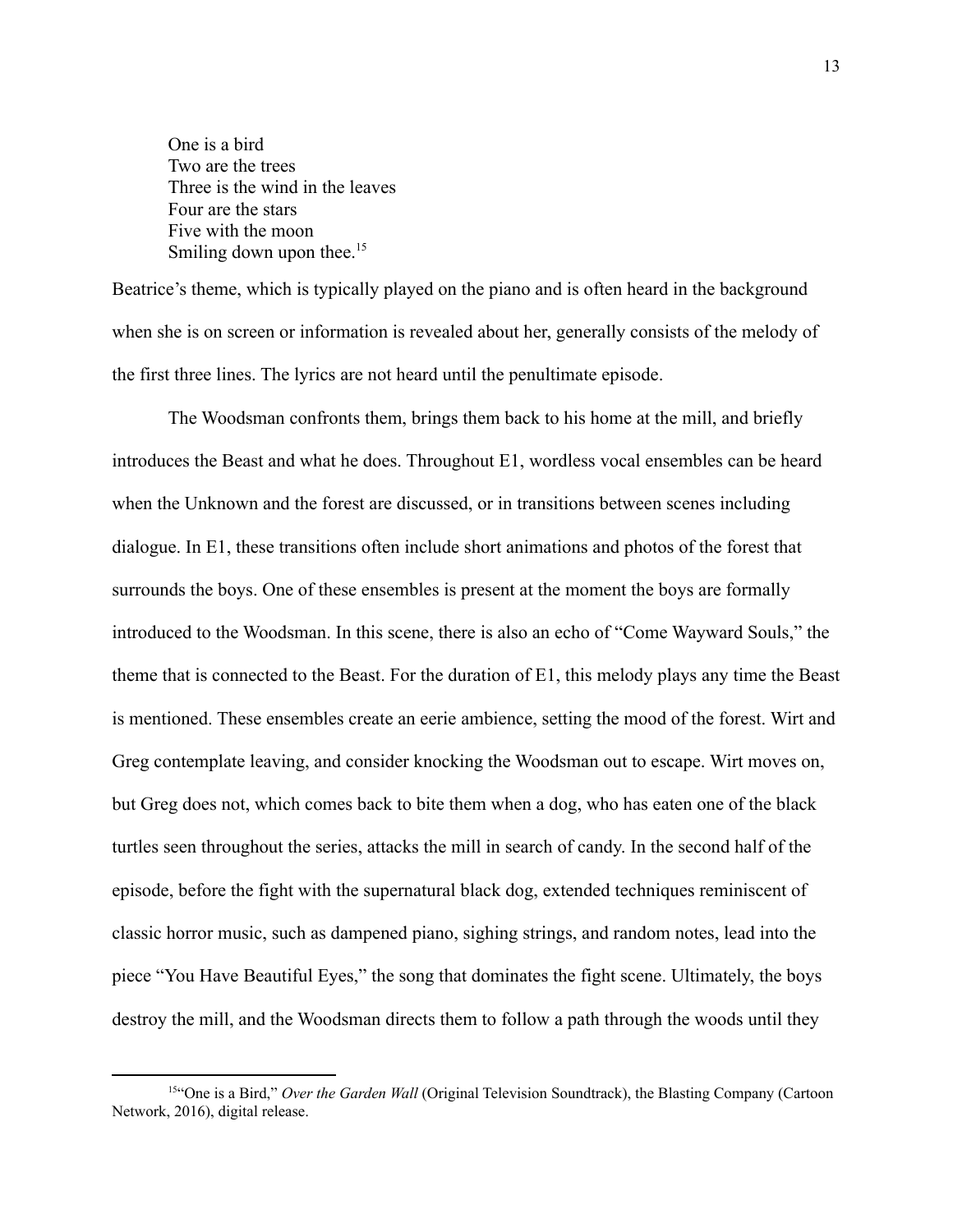find a town. During these scenes, the instrumental pieces "The Journey Begins" and "Half Moon River" play, signaling the official start of Wirt and Greg's quest to find a way home.

#### **Episode 2, "Hard Times at the Huskin Bee"**

Episode 2 (which hereafter will be referred to as E2), "Hard Times at the Huskin' Bee" opens with a vivid evocation of the music of the early talkies. This is the first episode in which the audience encounters the types of stories that will be told throughout the series, using the structure retained from the *Tome of the Unknown.* The initial story involved Wirt and Gregory collecting stories in order to escape the Unknown, and was more a sketch than a finished story. 16 Here, the episode takes place in a rural American town during the harvest season, which we learn both from the visuals throughout and the title, which refers to a gathering of people who all husk corn together as part of a celebration. The episode opens with gorgeous autumnal images and the sentimental fiddle of an American character. The animation matches the pastoral and sentimental musical character of the "Prelude," which implies that storytelling will follow, according to the historical usage of sentimental music in early film. The boys are traveling down a road in an idyllic rural American scene, with rolling hills, stands of trees, simple wooden buildings, and a bountiful harvest. Wirt and Greg have been walking through the night, and just as they find Pottsfield, Greg helps Beatrice out of a bush she has become stuck in. There is a discussion about Beatrice's nature and she offers to bring them to Adelaide of the Pasture, whom she describes as a good witch who will help the boys return home, although Wirt is skeptical. The American topos is reinforced as Wirt, Greg, and Beatrice encounter pumpkins, a plant native to North America, and wander into a town organized around a large barn. The houses in town are wooden and their outer walls are clapboard, an architectural style that is typical of northeastern America. Though Wirt is hopeful, the town seems to be abandoned, except for enormous turkeys sitting at

<sup>16</sup>McHale and Edgar, *Art of* Over the Garden Wall, 31.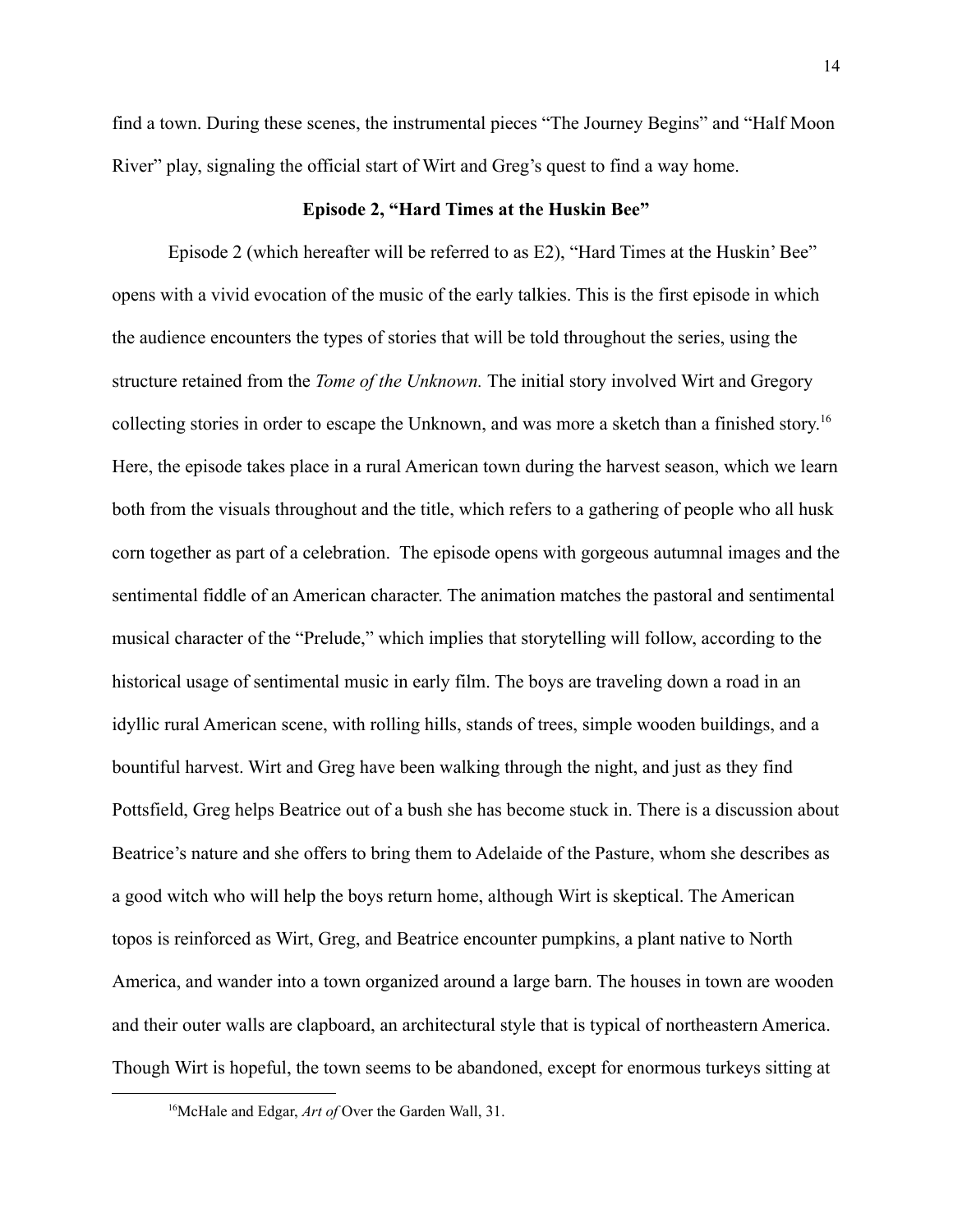kitchen tables. Eventually the boys hear music coming from the barn. When the group finally finds the inhabitants of Pottsfield, they are introduced with Sacred Harp singing, giving an impression of both religiosity and a very specific musical style that is quintessentially American. The group fails to find help, instead running across Enoch, who is a giant pumpkin head attached to a body made up of many ribbons. He assigns them to "…a few hours of manual labor…" (7:10), a punishment which Wirt finds somewhat pleasant. However, Beatrice feels uneasy. After Beatrice suggests that they might be digging their own graves, Greg finds a skeleton, and a jazz funeral dirge begins playing in the background as the townspeople come back as a parade. The instrumentation distinctly recalls both martial ensembles and vintage New Orleans jazz, prominently featuring both a snare drum playing a military pattern and wailing clarinets. The funeral march that plays is strongly reminiscent of the introduction to "Dead Man Blues," a 1926 recording by Jelly Roll Morton's Red Hot Peppers. It is instantly recognizable as funeral music, and combined with Greg's discovery, Wirt becomes anxious about what might happen to the group. It is revealed that the vegetable people are living skeletons wearing costumes. After they escape, Wirt and Greg decide to follow Beatrice to Adelaide of the Pasture.

#### **Episode 3, "Schooltown Follies"**

Episode 3 (which hereafter will be referred to as E3), "Schooltown Follies," opens with a similar shot of the group traveling through the woods. In stark contrast to the undated, but vaguely 19<sup>th</sup> century, rural Americana seen in E2, E3 is firmly rooted in the musical and visual aesthetics of the decades of roughly 1900–20. Miss Langtree<sup>17</sup> sports a distinctly Gibson-girl hairstyle<sup>18</sup> and the S-shape silhouette popular in the first decade of the 20th century, and the

<sup>17</sup>Named after actress Lilly Langtry, according to *Art of* Over the Garden Wall, though Langtree does not experience the scandals that followed Langtry.

<sup>18</sup>McHale and Edgar, *Art of* Over the Garden Wall, 104.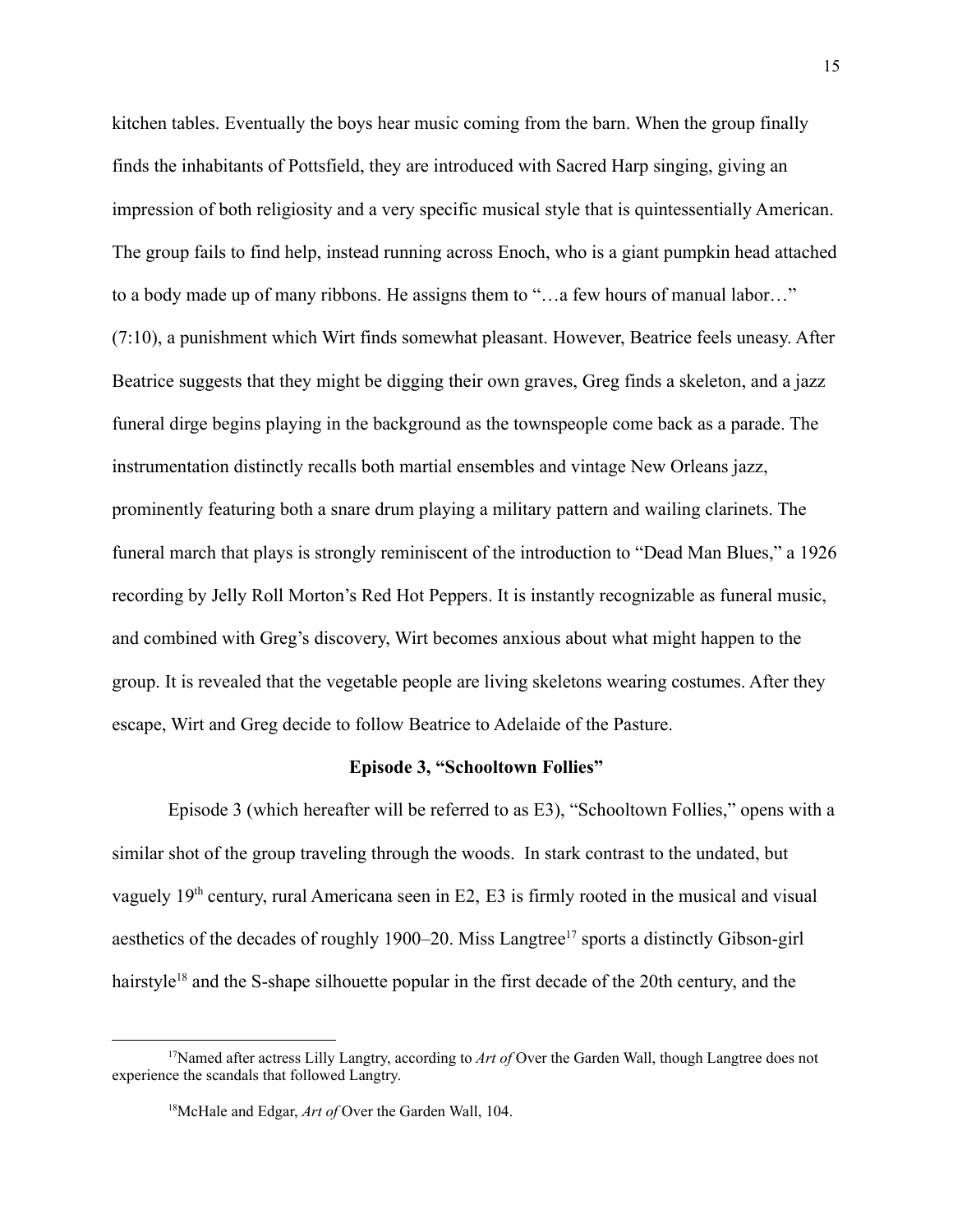setting of the episode is a one-room schoolhouse. A sepia photograph of Jimmy Brown, Miss Langtree's troublesome paramour, can be seen hanging above the piano while the characters eat lunch. All of the instrumental pieces in the episode rely on early jazz and syncopated band rhythms, with the clarinet as a lead instrument. The clarinet enjoyed a particular popularity in this style as a lead instrument; it is so characteristic of the first decade of jazz, particularly New Orleans jazz,  $19$  that it tends to read to audiences as a cue indicating the 1920s.  $20$  Characters are depicted as playing and singing much of the music throughout much of the episode, suggesting that the majority of this music is audible to Wirt, Greg, and Beatrice. The episode opens with "Adelaide Parade," which is stylistically, dramatically, and situationally reminiscent of "We're Off to See the Wizard" from the 1939 MGM film version of *The Wizard of Oz,* and which is, like its model, reprised throughout the series. Greg decides that he needs to make the world a better place, while Wirt is told by Beatrice that he's a pushover. Greg runs off, and in the process of looking for him, Beatrice and Wirt run across a schoolhouse, in which (for some reason) all the students are different animals. Wirt joins the class, to Beatrice's frustration. Miss Langtree sings "Langtree's Lament," a vocal feature in a simple jazz style which is structured, lyrically, like an alphabet song, and they lay out Miss Langtree's troubles with Jimmy Brown in detail. The central conflicts of the episode are revealed by Miss Langtree as she laments that she is not only having romantic problems, her father is also going to close the school, and there's a wild gorilla on the loose. Miss Langtree's father comes and visits during lunch, interrupting "Potatoes and Molasses"—a nonsense song that will, in the course of the miniseries, become synonymous with

<sup>19</sup>Jonathan W. Stone, "Inventing Jazz: Jelly Roll Morton and the Sonic Rhetorics of Hot Musical Performance," in *Listening to the Lomax Archive: The Sonic Rhetorics of African American Folksong in the 1930s* (University of Michigan Press, 2021), 133.

<sup>20</sup>Legendary clarinetist Sidney Bechet and the prominent clarinet part in Gershwin's *Rhapsody in Blue* (composed specifically for Ross Gorman, lead clarinetist in the Paul Whiteman Orchestra) represent two entirely different traditions, yet both immediately evoke, for listeners, the sounds of the 1920s.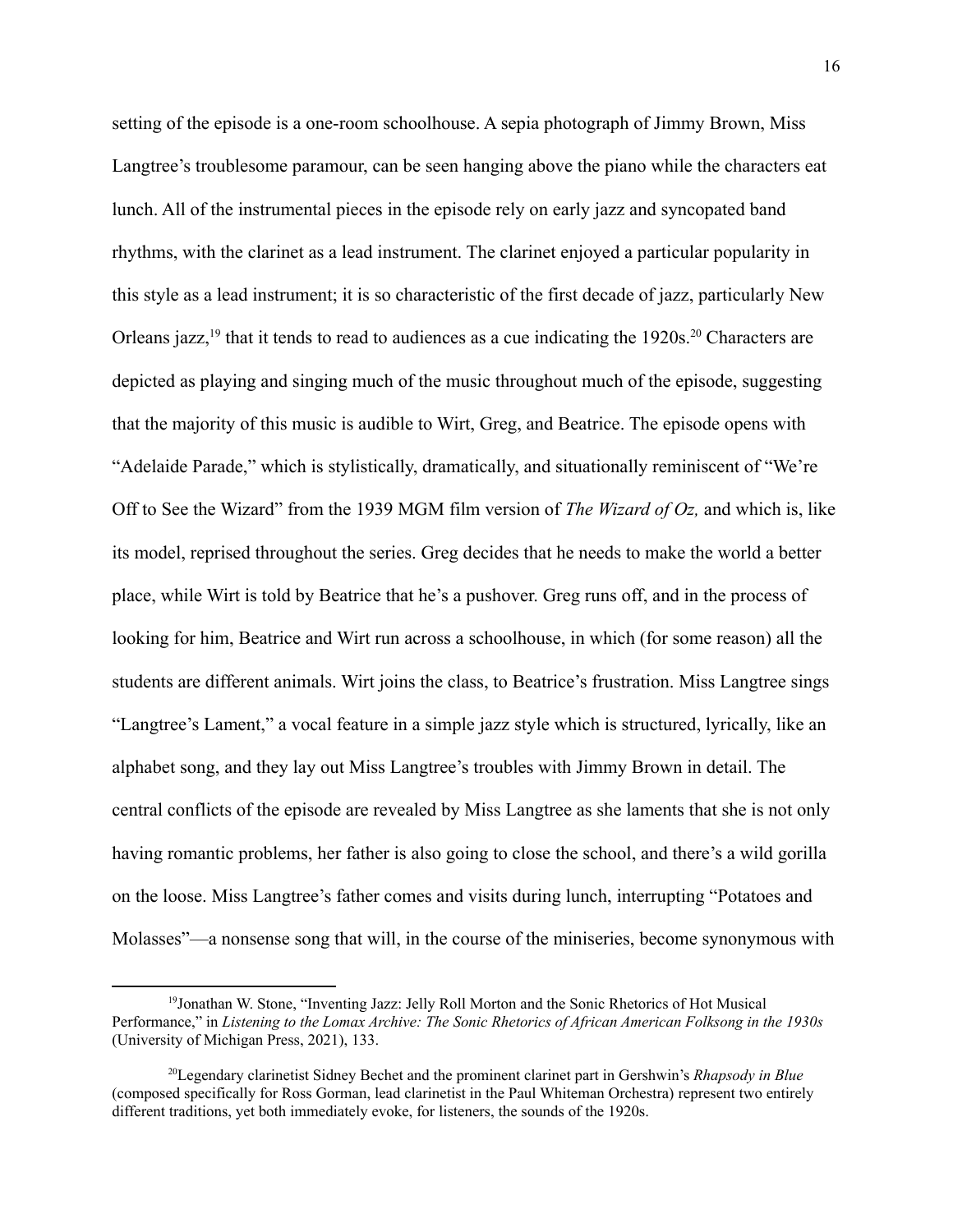Greg. He takes the instruments, and as he sleeps in the wood, it is revealed that the real reason he needs to close the school is because he is out of money. Greg steals the instruments and puts on a benefit concert, featuring "Money for School." The gorilla comes to the benefit concert, and after Wirt tackles him, the head of the costume falls off. Jimmy Brown was stuck in the costume all along after he worked for the circus. Everything is resolved, and Wirt, Greg, and Beatrice continue on their way through the woods.

## **Episode 4, "Songs of the Dark Lantern"**

"Songs of the Dark Lantern," Episode 4 (which hereafter will be referred to as E4), opens with a stormy night, an out-of-control horse-drawn cart, and the Woodsman. The episode opens with dramatic piano figures reminiscent of *Sturm und Drang*, featuring rapidly repeating intervals and turmoil in the bass, while the melody above is played in octaves and involves chromatic motion. The cart driver repeatedly yells "The Beast is upon me!" (00:35), and after a sharp turn, the group is thrown off the cart along with a big pile of hay. They land just outside a creepy tavern, and the Woodsman watches as they go inside. Greg goes to get food, and Beatrice is kicked out of the tavern by the Tavern-Keeper. It falls onto Wirt to get directions. Wirt and Greg introduce themselves by their names, but the Tavern-Keeper isn't satisfied and asks again. The episode is reminiscent of a musical. Everyone is given a fairy-tale archetype, e.g. the Butcher, the Baker, the Tailor, the Toy-Maker, and the Tavern-Keeper. Further, the characters are all implied to have a song attached to their archetype, as Wirt is told at 6:20, "Young Lover, sing us your love song!" Wirt is incorrectly identified at first as the Young Lover and struggles to get directions, but is later given the moniker of Pilgrim. The Highwayman gives a spooky performance, Beatrice hears the Beast singing in the woods, and flies into the woods to get directions. The Highwayman's song is an homage to Cab Calloway, and sets the scene further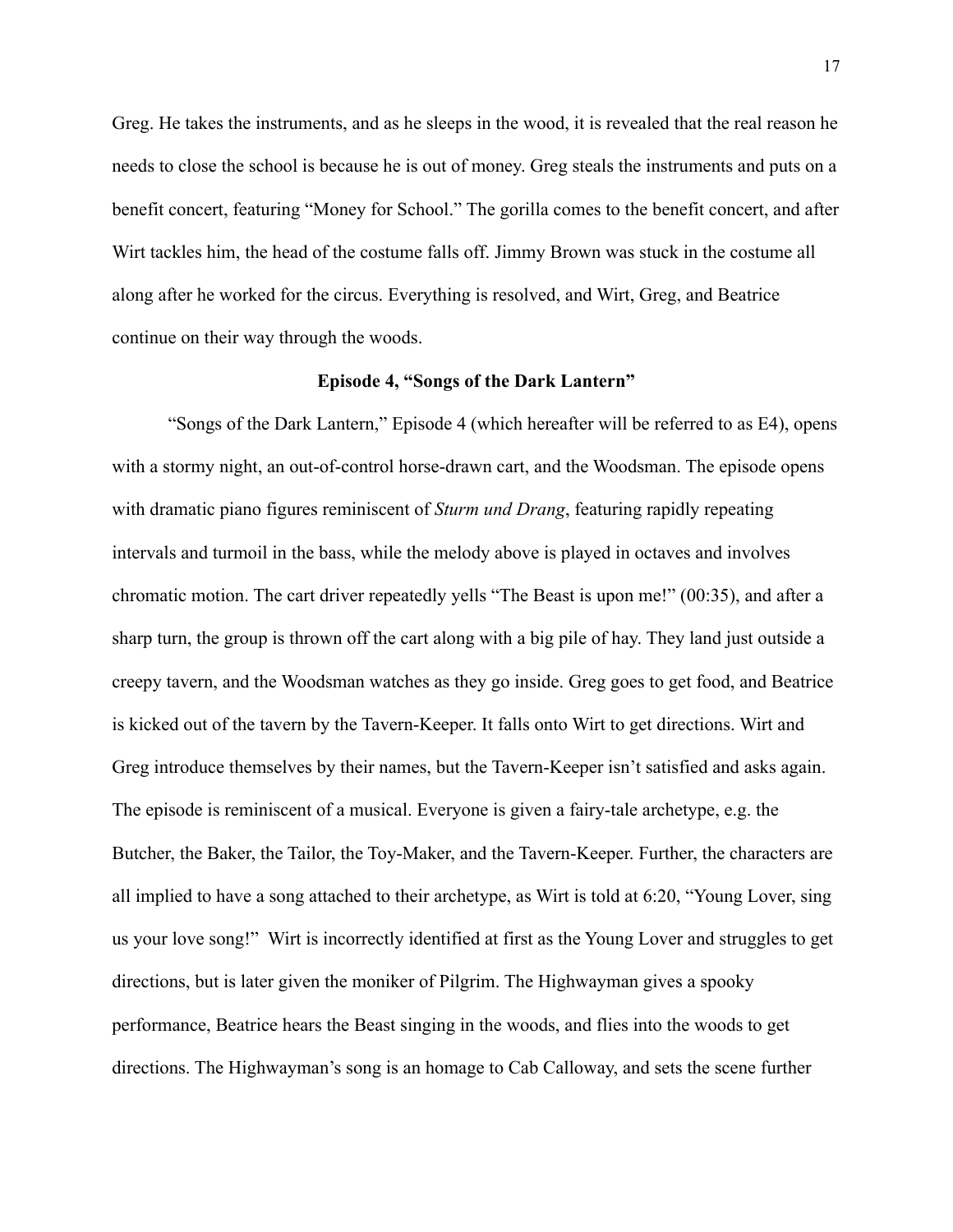into the realm of cartoons from the 1930s and their adaptations of fairy tales. As the boys are telling stories of their travels, the Tavern-Keeper reveals the deeper nature of the Beast in her song "The Beast is Out There." Her performance involves stylistic characteristics inspired by Betty Boop shorts meant to be eerie, such as vocal squeaks, a descending sequence, and a choral part in the accompaniment. It is in this episode that the Beast is first shown as a villainous figure, and the Woodsman is revealed to have a connection of some kind with the Beast. Beatrice screams, and Wirt and Greg rescue her on the back of Fred the Horse, who also gives them directions. After they ride away, it is clarified that even though the Beast and the Woodsman are connected, the Beast is manipulating the Woodsman by keeping his daughter's soul in the lantern the Woodsman carries, and they are separate characters.

#### **Episode 5, "Mad Love"**

Episode 5 (which hereafter will be referred to as E5), "Mad Love," takes place in an enormous eighteenth-century manor. The music of E5 begins with a mock-Classical style string quartet, entitled "Endicott Manor" on the soundtrack, which sets the episode in the American colonial period. Beatrice takes Wirt and Greg to meet Quincy Endicott under the pretense that they are relatives, attempting to steal the two cents necessary to pay the fee to take the ferry to meet Adelaide. Endicott, despite his wealth, is haunted by a ghost that he saw in a portrait, and it is affecting his mental state. The storyline relies upon the suspense of wondering whether Endicott is insane, a classic horror trope, and wondering whether the group has gotten themselves into deep trouble in their quest to acquire two cents. Vaudevillian organ is the instrument heard over the majority of the episode, reminiscent of the 1931 *Dracula* movie. There is also the presence of quiet extended techniques, such as eerie high tones and plucked piano, similar to those heard in "The Old Grist Mill." Greg, Fred, and Endicott start walking to the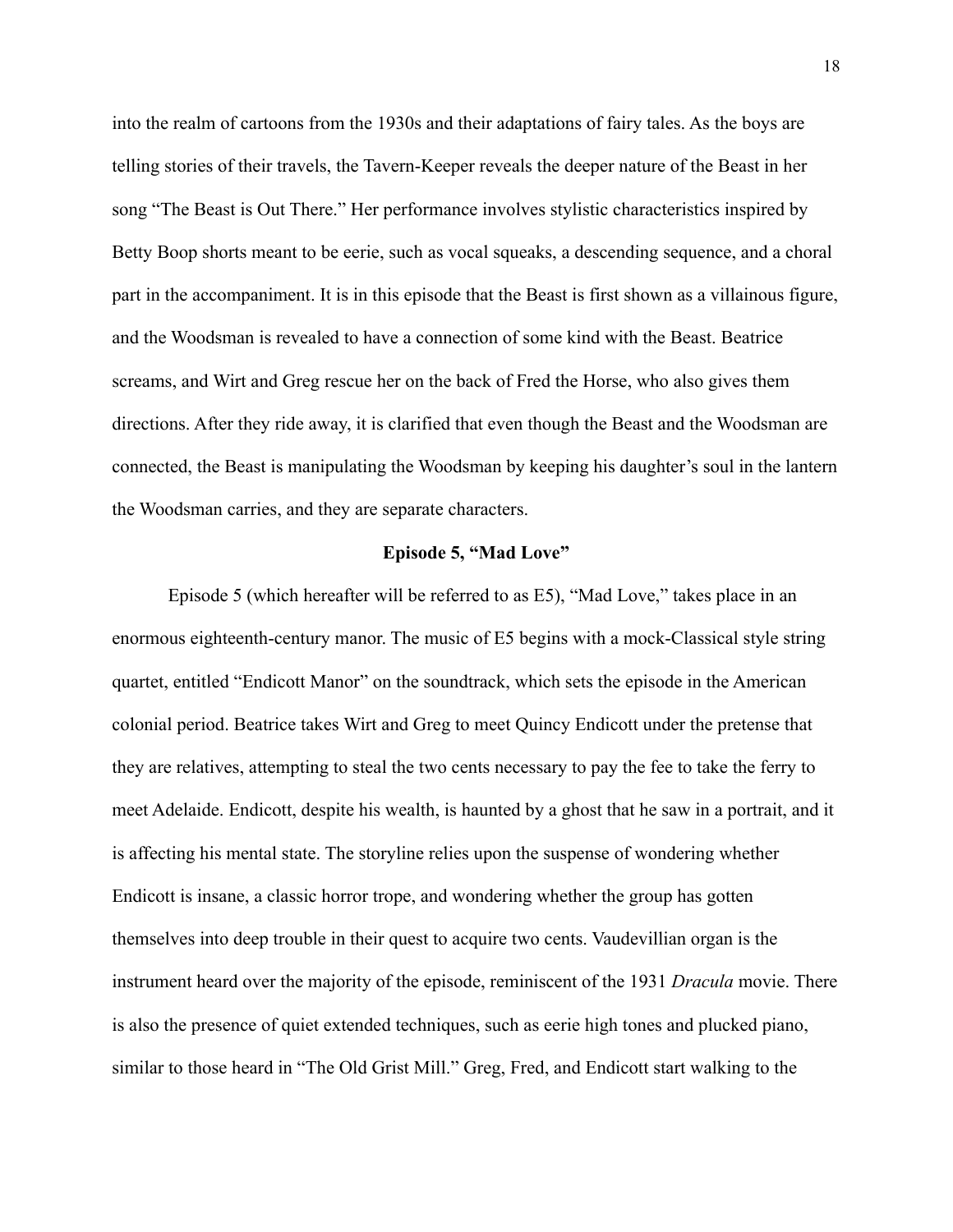painting, and Beatrice and Wirt trash the parlor in their search for loose change. Wirt and Beatrice get stuck in the armoire, and it is revealed that Beatrice used to be a human. As Greg, Fred, and Endicott are moving towards the painting, Fred begins to be suspicious about the mental state of Endicott and what that might mean for the supposed "ghost." There are fleeting moments, as Greg and Fred walk with Endicott through the mansion, when they all take a deep breath; these moments are accompanied by quiet and peaceful piano, as in the greenhouse, but are interrupted by the organ. The piano interludes allow for rapid mood shifts between a moment of narrative peace and the suspenseful progression of the plot. Wirt and Beatrice find an entrance into a strange wing of the house and share secrets with one another, while Beatrice's theme plays, adding depth to both her character and Wirt's. Endicott's group approaches the wing, and Fred's suspicions about Endicott possibly having murdered the lady of the house are aired. However, Margueritte Gray, a French woman who owns a tea company that competes with Endicott's business, walks in, and both Gray and Endicott faint. They were each so wealthy that their houses had connected without either of them realizing, and they each had thought that the other was a ghost. The references to the horror music culminate with the climax of the episode, and after the resolution, the string quartet returns. Endicott and Gray end up beginning a relationship and send off Wirt, Greg, and Beatrice, with two cents. Fred decides to stay behind. Greg throws the cents into a pond, saying, "I've got no sense (cents), no sense at all" (11:02).

#### **Episode 6, "Lullaby in Frogland"**

"Lullaby in Frogland," Episode 6 (which hereafter will be referred to as E6), opens with the group on a steamboat, emblazoned with "McLaughlin Brothers," floating down a river surrounded by autumnal foliage. Musically, the first piece that plays is "McLaughlin Bros. Jug Band," in the style of other jug bands, which are bands influenced by jazz and the blues,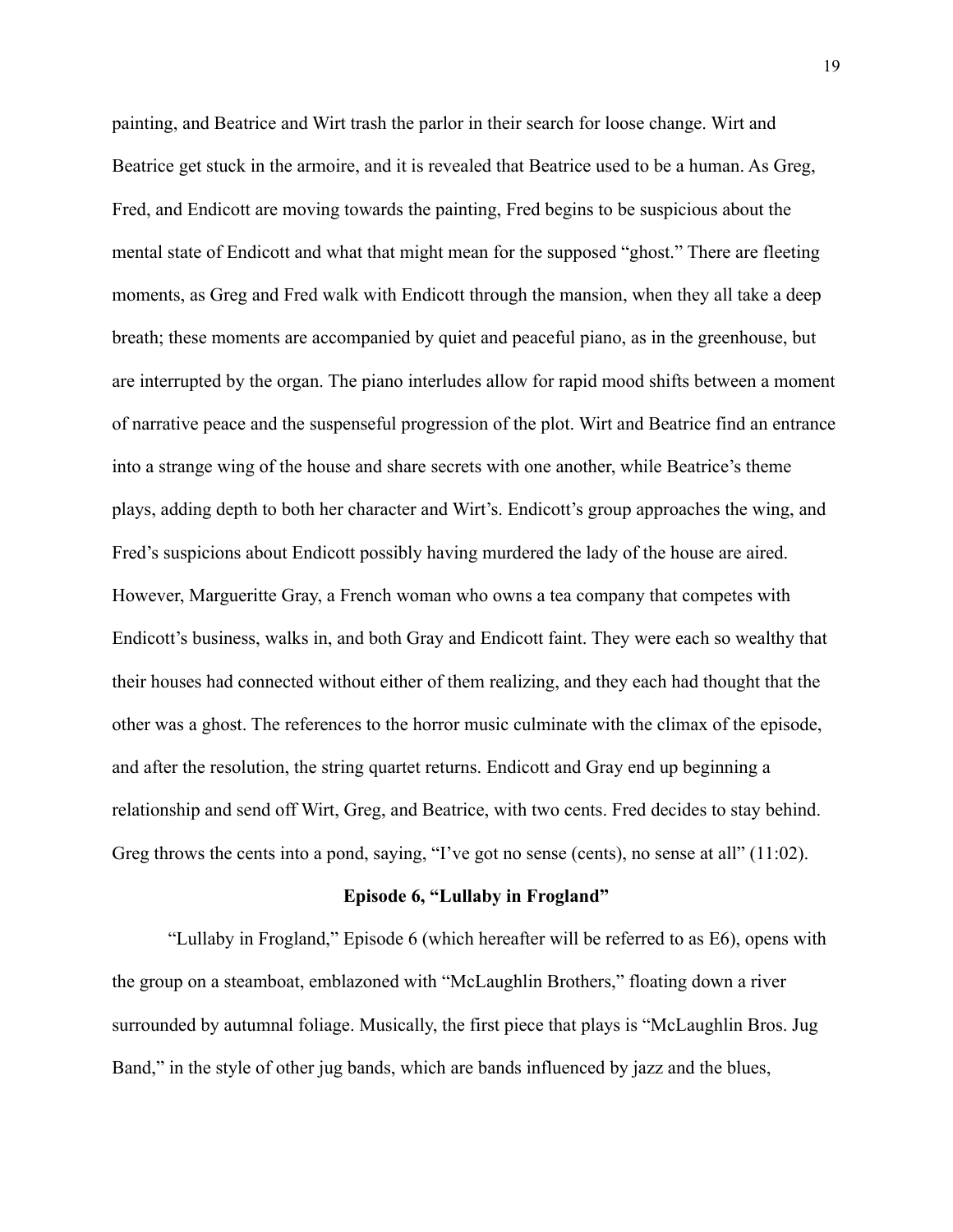incorporating a mixture of conventional and homemade instruments. It is quickly followed by "Adelaide Parade"— this time with Wirt's enthusiastic participation. Beatrice is sighing frequently and is distracted, and the boat is full of frogs dressed in elegant turn-of-the-century attire. Wirt and Greg are chased around the boat because they embarked without paying the fee, and so they disguise themselves underneath an enormous coat and a bass drum with Greg's frog as the head. During this chase scene, "Send Me A Peach" plays as a barbershop quintet, whose singers morph their vowels in order to sound like frogs. "Send Me A Peach" on the soundtrack album is sung in a crooning style reminiscent of classic pop music. Even though the song only plays as an instrumental track during the course of the episode as the boys are being chased, it establishes a relaxed mood in the first half of the episode. Wirt and Greg join the frog band, and Wirt accidentally knocks the bassoon player off the boat. In order to prevent being kicked off the boat, Wirt picks up the bassoon and begins to play the song titled "Over the Garden Wall" on the soundtrack. To everyone's surprise, Wirt plays well. When he is complimented, he comments that bassoon fingering isn't that different from clarinet fingering, conveniently ignoring the difference in embouchure between a single-reed instrument vs. that for a double reed. Furthermore, Greg's frog has a wonderful singing voice. When the boat docks, the frogs jump into the mud to begin their winter hibernation, while Greg's frog is offered a record deal. The music in the first half, including "Over the Garden Wall," is best characterized as fun and lighthearted, meant to set a contented and relaxed tone. Beatrice avoids taking the boys to Adelaide's that night, and flies off when she thinks they're asleep. Harmonica plays over the scene as Beatrice tries to convince Wirt he doesn't need to go home. As she takes off and flies through the night, the boys follow her and find Adelaide's cottage, and "Adelaide's Trap" begins playing. "Adelaide's Trap" is somber in character, characterized by low strings and a dampened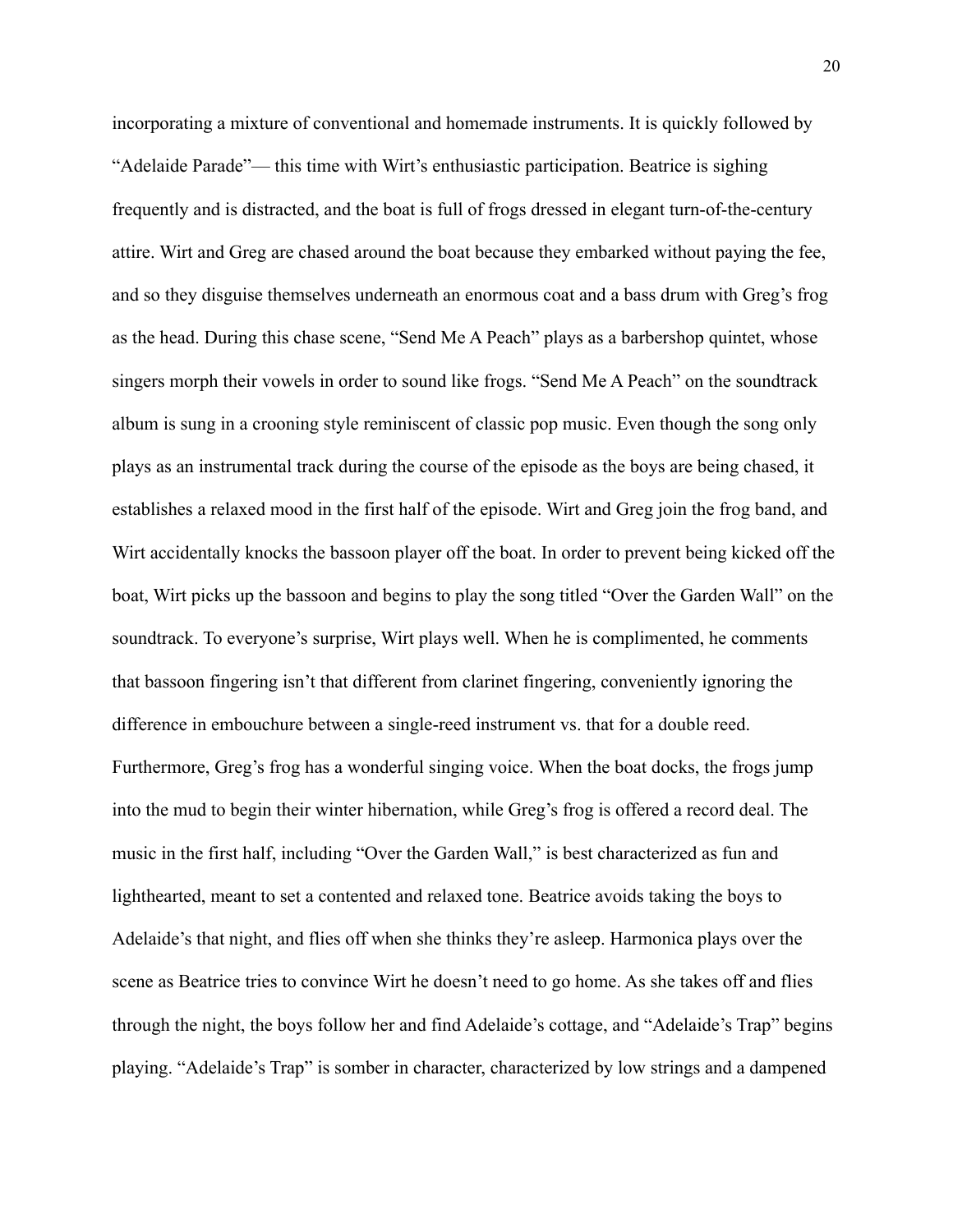plucked piano, similar to classic horror music. The mood of the music is decidedly sinister. It becomes evident that Adelaide is not a benevolent character, and that Beatrice was bringing Wirt and Greg to her so that Adelaide could have children to be her servants. In exchange, Adelaide was to provide magical scissors that would turn Beatrice and her family back into humans. Wirt and Greg manage to escape after Adelaide disintegrates in the fresh night air, but their friendship with Beatrice is on thin ice. For the remainder of the episode, besides the snippet of bassoon as the frog comes back, it is silent, and Wirt begins to question if they'll ever get home.

#### **Episode 7, "The Ringing of the Bell"**

Episode 7 (which hereafter will be referred to as E7), "The Ringing of the Bell," opens with rain and pseudo-impressionistic piano arpeggios. The piano is playing water music, descending arpeggios without strict adherence to tempo. Beatrice is briefly seen searching for the scissors, and Wirt and Greg are looking for a place to wait out the weather. Wirt is frustrated, snapping at Greg. The Woodsman knocks down a tree to block their path, and gives them a warning about the Beast. Wirt manages to knock the lantern out of the Woodsman's hand and escape. As the boys encounter the Woodsman, his low brass and theremin theme plays. The music of the episode transitions in the direction of horror music at 2:20, when they see the cottage for the first time. Wirt and Greg's spirits are lifted temporarily by their victory over the Woodsman, and they head into an old shack that appears to be abandoned. A lone, mournful violin plays a melody that is stylistically reminiscent of the opening of Ännchen's third act aria in Carl Maria von Weber's 1821 opera *Der Freischütz,* a ghost story, over the top of the scene. Both phrases ascend quickly and utilize a minor scale with a raised seventh, which increases the tension and develops the unearthly mood of the story each phrase is setting up. Wirt and Greg light fires and find baskets full of turtles, which indicates that the shack is not abandoned. Lorna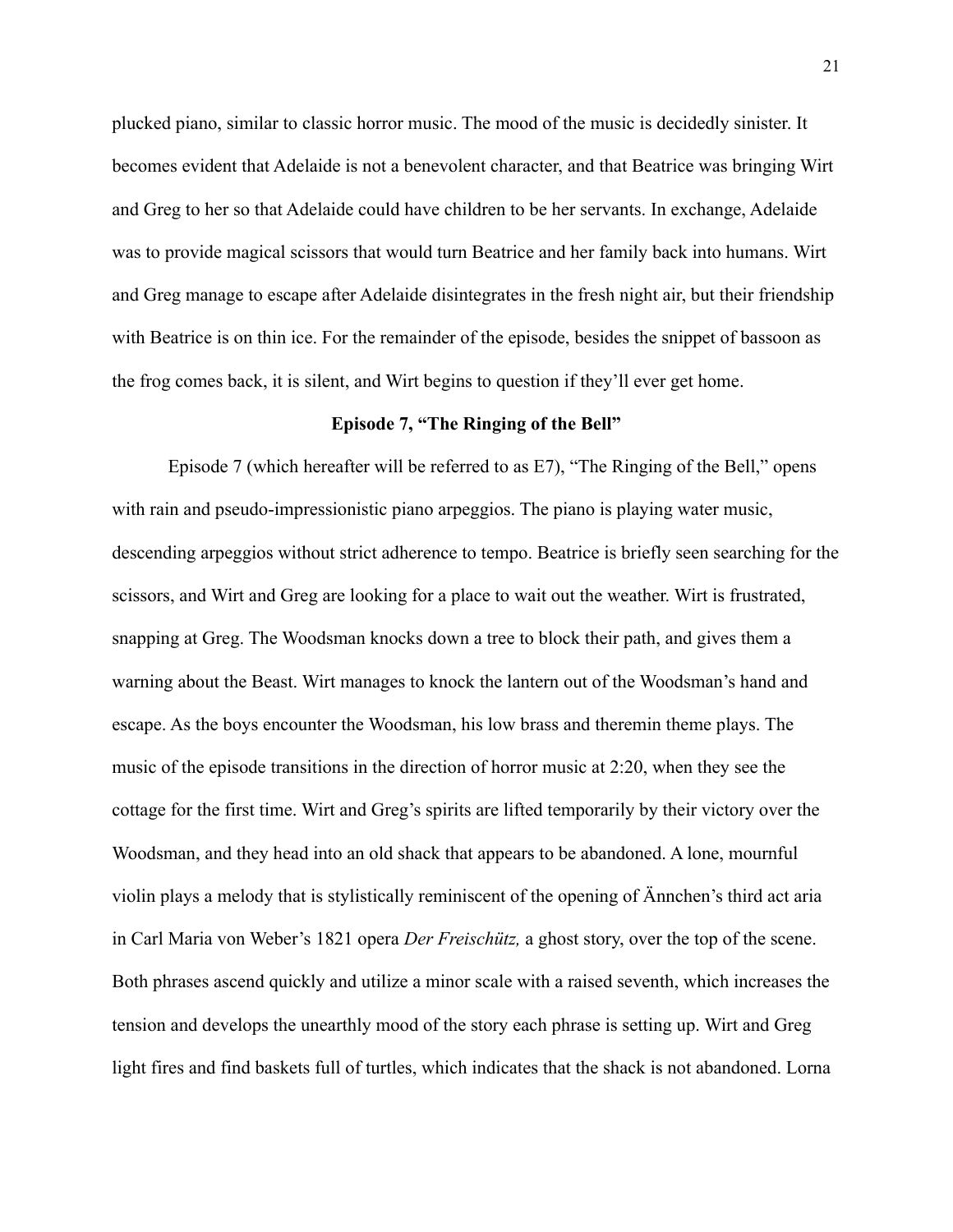emerges from where she has been doing her chores and warns them to hide in one of the baskets full of turtles as Auntie Whispers, an eccentric witch and Lorna's caretaker, approaches the door. Auntie Whispers's theme follows shortly thereafter and is characterized by an old, out-of-tune piano. The timbre of the instrument is reminiscent of ghostly musical cues found in horror music. Auntie Whispers can smell that Wirt and Greg are there, and makes a reference to people being eaten in the house. She rings a magical bell shaped like Lorna, which compels Lorna to tell her if there's somebody in the house.

Auntie Whispers eats one of the turtles, and then uses the bell to compel Lorna to clean the floor until it shines. It is briefly mentioned in the Art book that the turtles represent the "sins" of the Unknown, and that Auntie Whispers is taking the sin upon herself when she eats them.<sup>21</sup> This explanation is logical in the context of a 17th-century Puritan household. However, it does not seem to be internally consistent with the rules of the Unknown. Further, Auntie Whispers enjoys the taste of the turtles. It is possible that Auntie Whispers enjoys them as an idiosyncratic snack, and that the boys, and by extension the audience, is meant to find this habit unpleasant. In combination with Lorna's direction for the boys to hide when Auntie Whispers gets home, the turtles help create the pretense that Auntie Whispers is the dangerous person in the house. When Auntie Whispers falls asleep, Lorna has the boys come out, and Wirt offers to help Lorna clean the floor so she can escape. Wirt and Lorna sing a song together and blush when they touch hands, developing small crushes on each other, to Greg's clear disapproval. Auntie Whispers is accidentally awakened by Greg, and Wirt and Greg flee into a closet, which turns out to be full of bones. Lorna transforms into a demon and tries to eat them, so they jump out of a window. "More Bones to Sort," a Balkan-style tune in 7/4 that accompanies the scene while Lorna is attempting to catch the boys, is reminiscent of some pursuit music in early cartoons, mostly

<sup>21</sup>McHale and Edgar, *Art of* Over the Garden Wall, 135.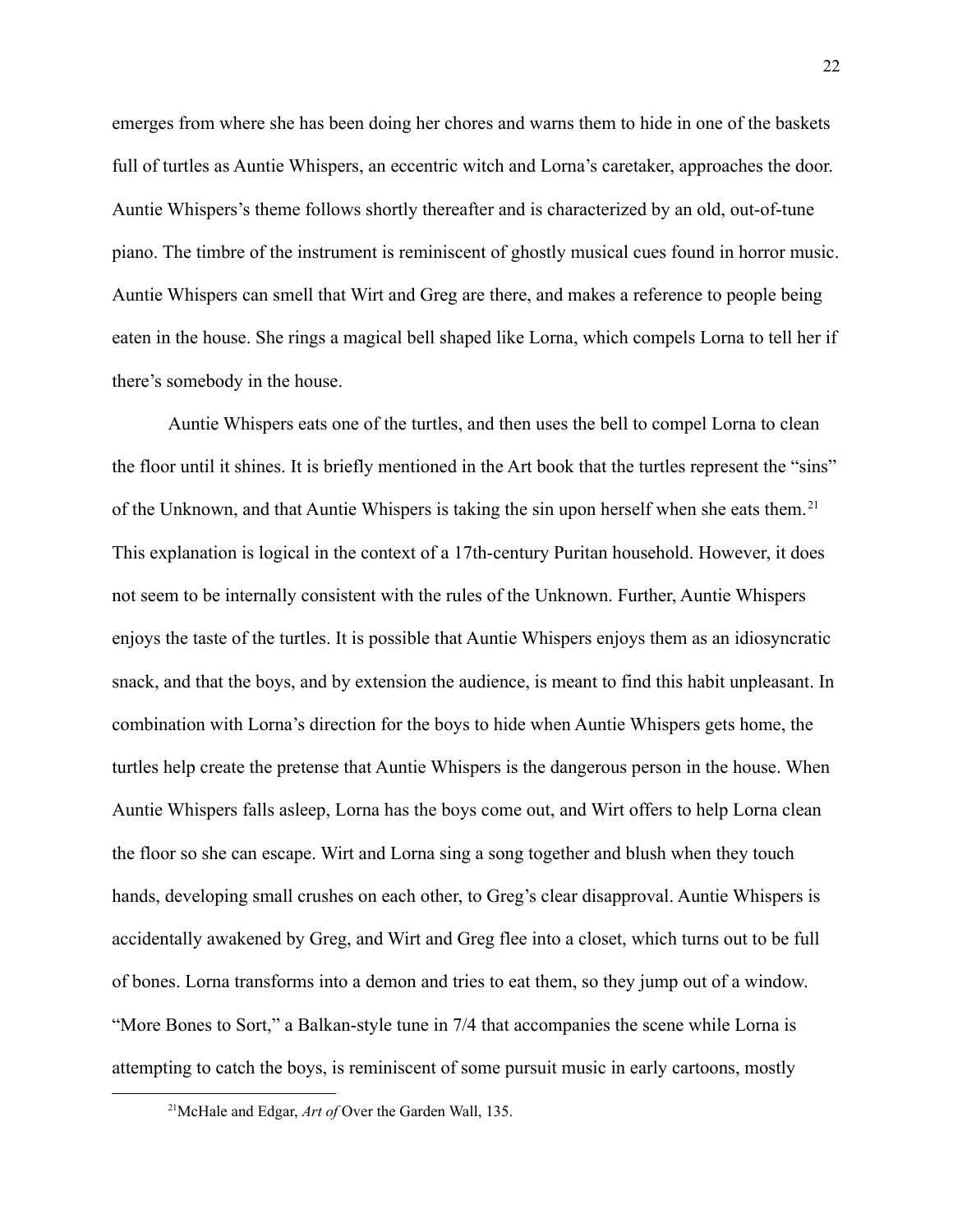involving the chases that were meant to be pell-mell and a bit wacky. Greg's frog has swallowed the bell, which Wirt uses to banish the evil spirit that is possessing Lorna. Lorna, now "cured" of possession, decides to stay with Auntie Whispers, and the boys head off into the woods again. Although Greg's spirits remain high, Wirt is clearly still discouraged and is fast losing hope. "Adelaide's Trap" plays again as the boys continue. The Beast celebrates the fact that Wirt and Greg might soon be lost forever.

## **Episode 8, "Babes in the Wood"**

"Babes in the Wood," Episode 8 (which will hereafter be referred to as E8), sees Wirt and Greg drifting down a foggy river. It is the most silent episode in the series. While they are on the river, the Beast can be heard singing "Jolly Woodsman" in the distance. Greg attempts to cheer Wirt up by playing a trumpet, but Wirt snaps at Greg, saying they'll never get home and that everything is Greg's fault. As Wirt lies down to take a nap, Greg pulls some leaves over the two of them and makes a wish on a star in the evening sky. Greg's journey up to Cloud City is accompanied by "Forward Oneroi," a piece implicative of both operatic music and some of the music in Old Hollywood movies like *The Wizard of Oz*, especially once the queen of Cloud City descends. Greg experiences a surreal dream sequence, presented as an homage to classic animation and soundtrack styles of the 1930s, in which Greg has fun with strange creatures and fights the North Wind. The two songs that play during the dream are "Everything is Nice and Fine" and "Old North Wind." Both songs are stylistically similar to the music of Betty Boop and Warner Brothers cartoons. After his dream victory over the North Wind, Greg asks if he can return and save Wirt. During the course of the dream, it begins to snow in the Unknown. Although it is never stated precisely when the Beast reenters the picture, Greg is next seen accompanying the Beast deep into the woods, under the pretense that Wirt and Greg will be able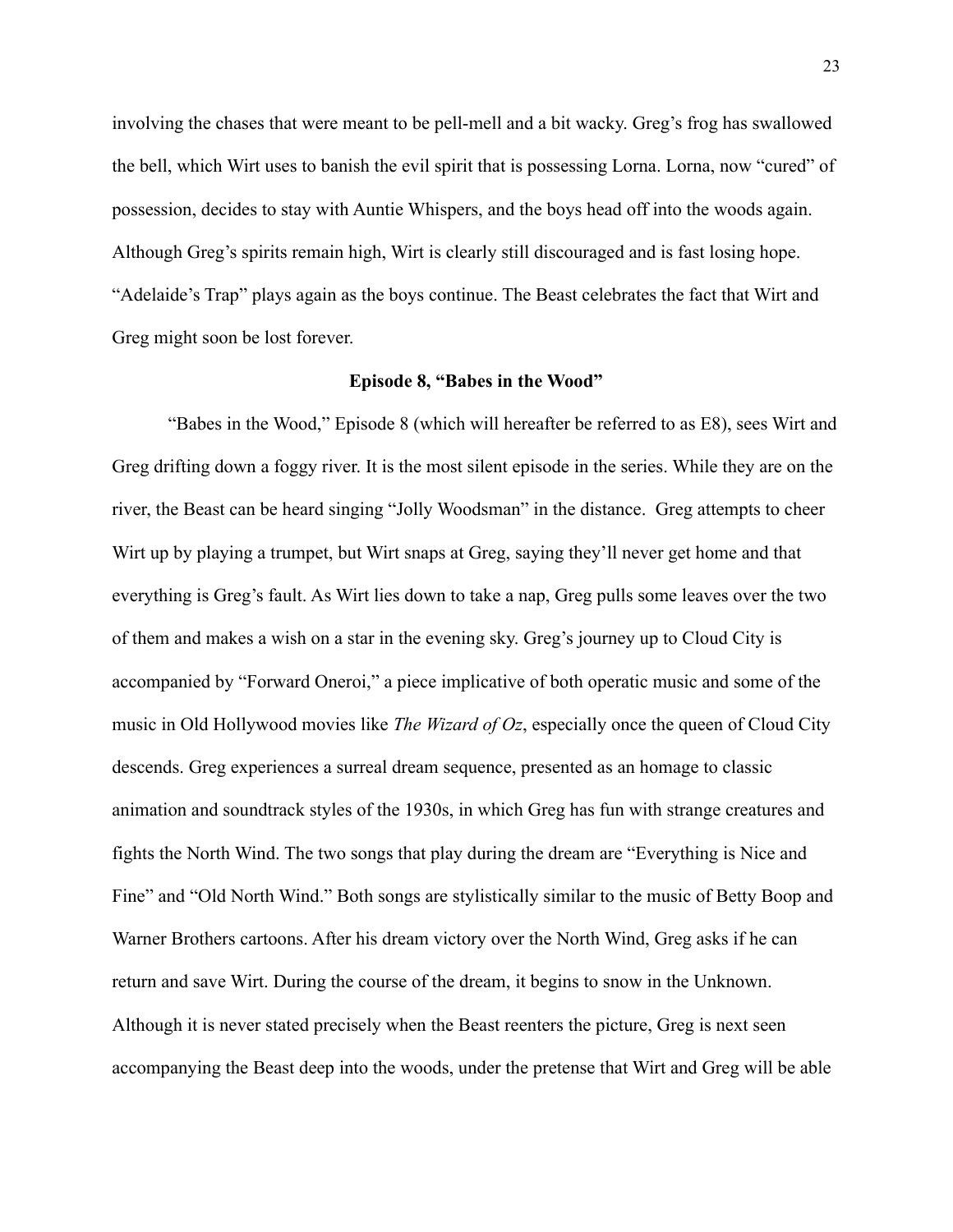to get home. Edelwood branches begin to grow around Wirt, and Beatrice searches for the two. After Wirt wakes up and finds Greg gone, he races around desperately looking for Greg. He slips and falls through ice, ending up disoriented and unconscious. Beatrice and the fish from the river pull him into a boat and, after only a few minutes, he slips back into unconsciousness. The Beast can be heard one final time singing "Jolly Woodsman," but otherwise, the episode is silent.

#### **Episode 9, "Into the Unknown"**

Episode 9 (which will hereafter be referred to as E9), "Into the Unknown" is the penultimate episode, and takes place just before the other events of the series—a prequel, so to speak. It explains most of the background information, including showing where Wirt and Greg are from and why they're wearing strange clothing. The explanation of the boy's circumstances is set later in the series as a flashback, wherein Wirt is reminded of the way he treated Greg; he is able to see his behavior in a new light after his travels and experiences. Wirt and Greg are from a modern America, sometime between the 1980s and the present, and it is Halloween night and the boys have improvised costumes. "The Fight is Over," a rock song featuring the singing of creator Patrick McHale, opens the episode. Wirt has a crush on Sara, presumably a friend from school, and he wants to give her a cassette tape full of his poetry and clarinet playing. Of course, Greg decides that he wants to help. They run into a group of girls standing by the entrance to the football stadium, and the girls talk about how Jason Funderberker is planning to ask Sara out. Wirt is devastated and believes he has no chance. He and Greg walk away, and Wirt recites some poetry. Wirt realizes that the tape is still with the group of girls, and they have put it into Sara's jacket pocket. "Tiny Star," which plays at 5:00, opens with an 80s-style bass synth. The rest of the episode centers around Wirt's attempts to get the tape back through a Halloween party and a subsequent gathering in the Eternal Garden cemetery. When the police find the group that has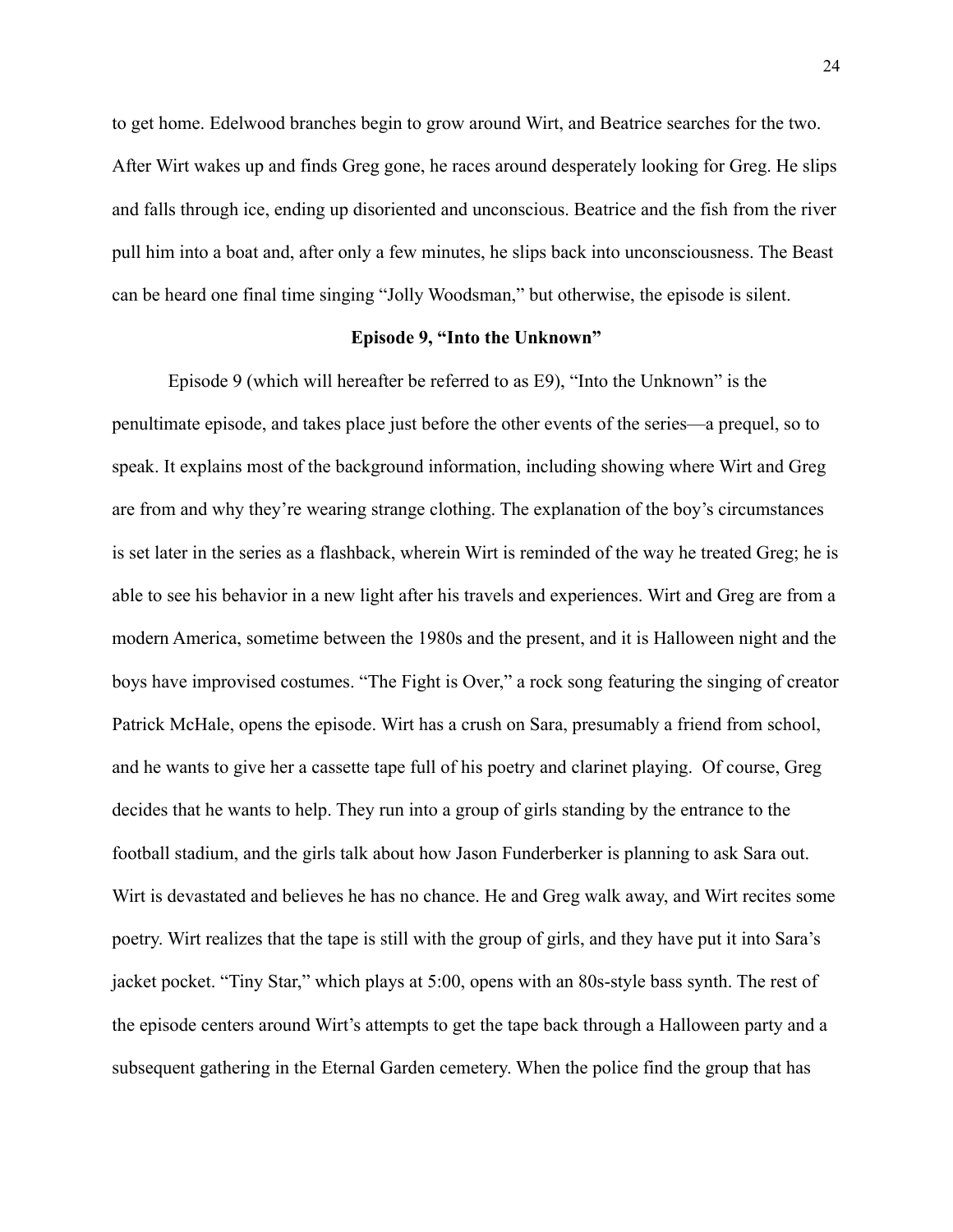gathered in the cemetery, the kids scatter, and Wirt and Greg end up on top of the cemetery wall. Sara finds the tape in her pocket, and Wirt feels that his life is over. The boys jump off the back of the wall and narrowly avoid being hit by a train after Wirt snaps at Greg. They roll into the water and both boys lose consciousness as "Old Black Train" plays. After the flashback ends and Wirt wakes up in Beatrice's family's tree, the audience hears "One is a Bird," Beatrice's theme, for the first time from its source—Beatrice's mother. The episode ends with Wirt deciding to go out and search for Greg. Beatrice's mother says, "You'll be no good to your brother dead," but Wirt replies, "I was no good to him alive, either" (10:50). He heads off into the storm.

#### **Episode 10, "The Unknown"**

Episode 10 (which will hereafter be referred to as E10), "The Unknown," is the showdown with the Beast. The musical content of each episode had been slowly decreasing up to this point, but E10 is once again full of music. The episode brings back many of the motives that had not been heard since the beginning of the show, opening with inquisitive woodwinds and bringing back the choral timbre and the melody from the verse of "Into the Unknown" on a music box. In a blizzard that is nearly a whiteout, Beatrice sees Greg and the Beast, but is beaten back by the wind. The Beast is setting impossible tasks for Greg in order to break his will. Between the lack of sleep, the difficult nature of the tasks, and the cold, Greg has become extremely tired and looks ill. Beatrice smacks into Wirt while they're both looking for Greg. They decide to look for him together, their friendship repaired. The Woodsman searches for edelwood to grind into oil for his daughter's soul trapped in the lantern, but then hears the Beast's song and ventures out to find the source. "Come Wayward Souls," the song that the Beast has sung snippets of occasionally throughout the show, plays in its entirety as the Beast succeeds in entrapping Greg in the edelwood stump. The Woodsman finds Greg and is utterly horrified.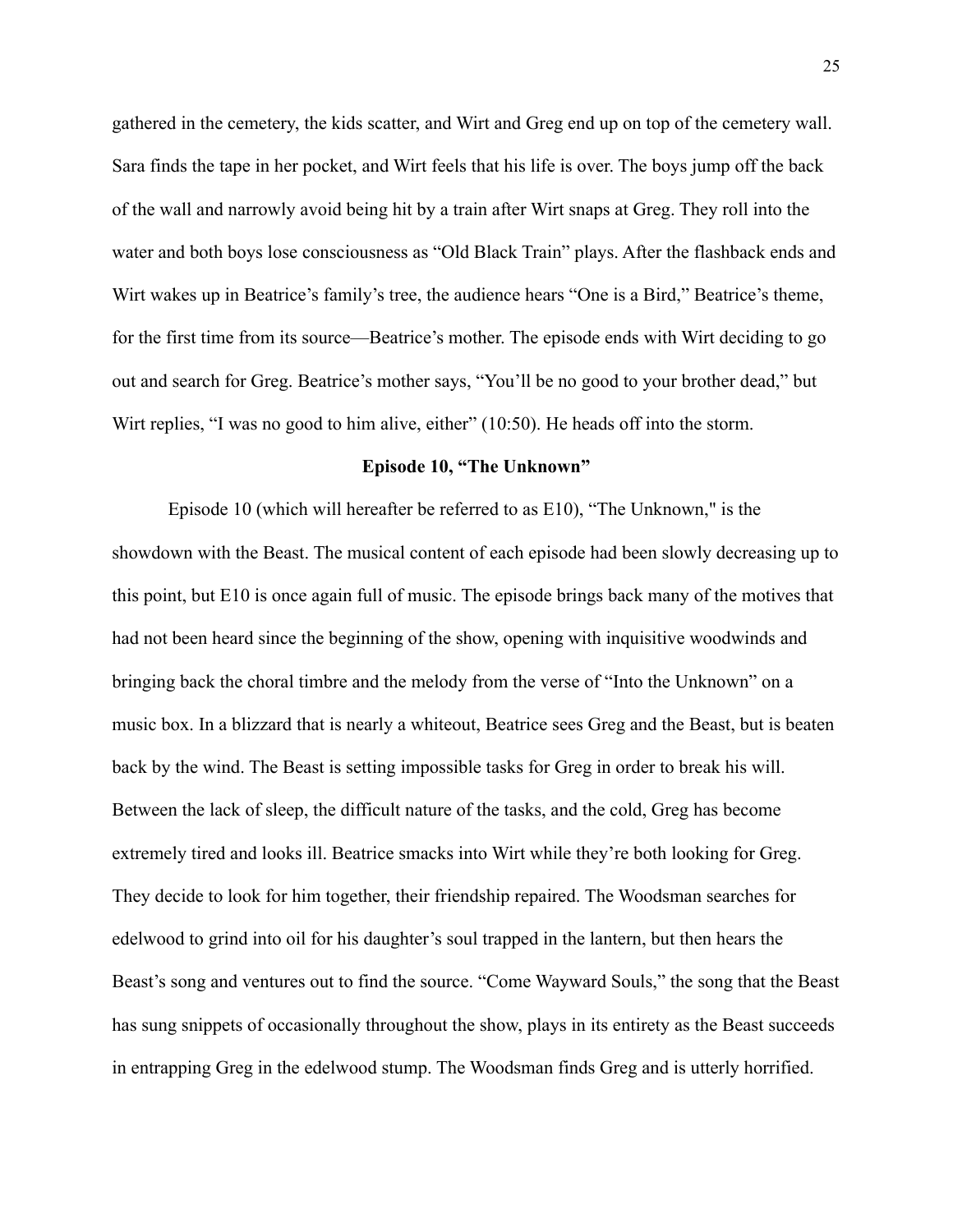The Beast provokes the Woodsman, trying to either steal the lantern back or to get the Woodsman to use Greg's edelwood tree for oil. Beatrice and Wirt find the Woodsman's lantern and Greg, wrapped in edelwood branches as "Potatus et Molassus," a version of "Potatoes and Molasses" set as a Latin requiem, plays in the background. Wirt tries, unsuccessfully, to revive Greg. The Woodsman has fallen at the hands of the Beast, who demands the lantern back. The Beast tries to get Wirt to take on the task of lantern-bearer, using the same trick he used with the Woodsman, but Wirt sees through it. Wirt realizes that the soul in the lantern is none other than that of the Beast, and gives the lantern back to the Woodsman. Wirt gives Beatrice the scissors that will make her family human, which he had stolen in order to escape from Adelaide. The group parts ways, each of them going home. The Beast tries to get the Woodsman to continue as lantern-bearer, but the Woodsman blows out the lantern, defeating the Beast once and for all. Once the Beast is defeated and Wirt decides to take Greg home, the sound of the music box returns. Wirt wakes up in the water, and manages to get help for both himself and Greg before passing out. "One is a Bird" plays in its entirety as the boys are found and rescued, fading into background music in the hospital. The two wake up surrounded by their friends from the cemetery. Sara and Wirt plan a date, while Greg amuses everyone with his frog. "Into the Unknown" concludes the series as the stories of the Woodsman, Beatrice and her family, Lorna and Auntie Whispers, Endicott, Langtree and Jimmy Brown, and Enoch are shown in snapshots of the resolutions of their stories. The final episode revisits, musically, all the themes of its overture, resolving each of the motifs individually.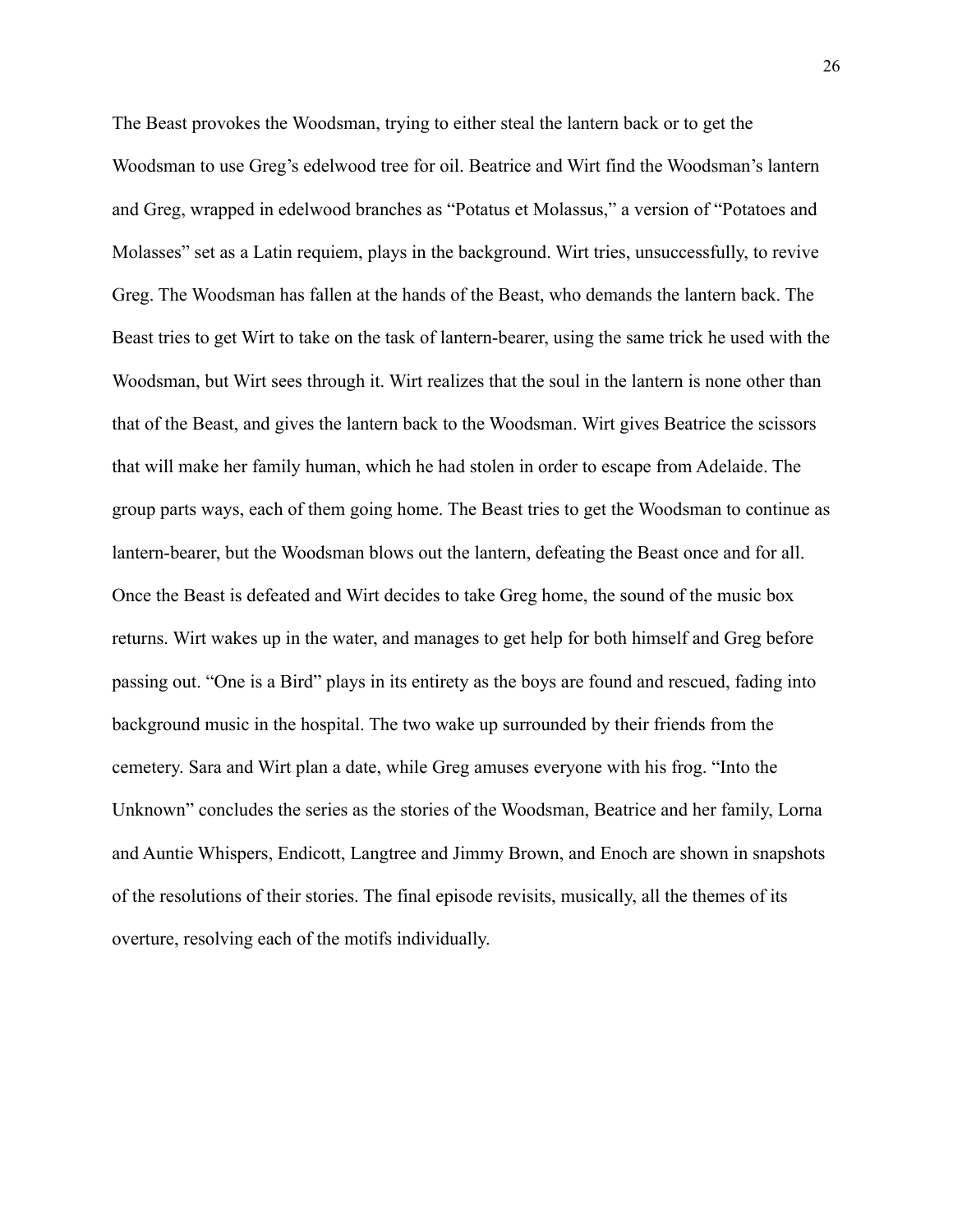## CHAPTER III

## A COMPENDIUM OF MUSICAL STYLE **REFERENCES**

During the Summary and Musical Analysis section, many references were discussed by episode when they appeared. The references included in this chapter have been selected for several reasons. First, the references here are more specific, and are too specialized to discuss in the broad terms used previously. Second, these references have less direct effect on or relationship to the plot, and are present in order to create a familiar feeling for the young adult audience, as will be discussed in due time. In this chapter, as in previous, episodes will be referred to by an acronym; for example, E2 for Episode 2.

In E2, the violin's performance in the "Prelude" is reminiscent of the string style that is present in many classical works written in the early part of the 20th century meant to evoke Americana, in the sense that it relies on simplicity and an open texture. It is somewhat similar in temperament to Aaron Copland's *Appalachian Spring*, for example. The vibrato is slightly narrower and is not present from the onset of the note, and the melody is not embellished much in a classical style. Nevertheless, the stylistic aspects that might be present in American fiddle traditions, such as melodic embellishments or double stops, are absent. The character of the melody the violin plays can best be described as simple and unadorned, a style that is present in many works from the late  $19<sup>th</sup>$  and early  $20<sup>th</sup>$  century, used in an attempt to represent a cohesive American musical tradition.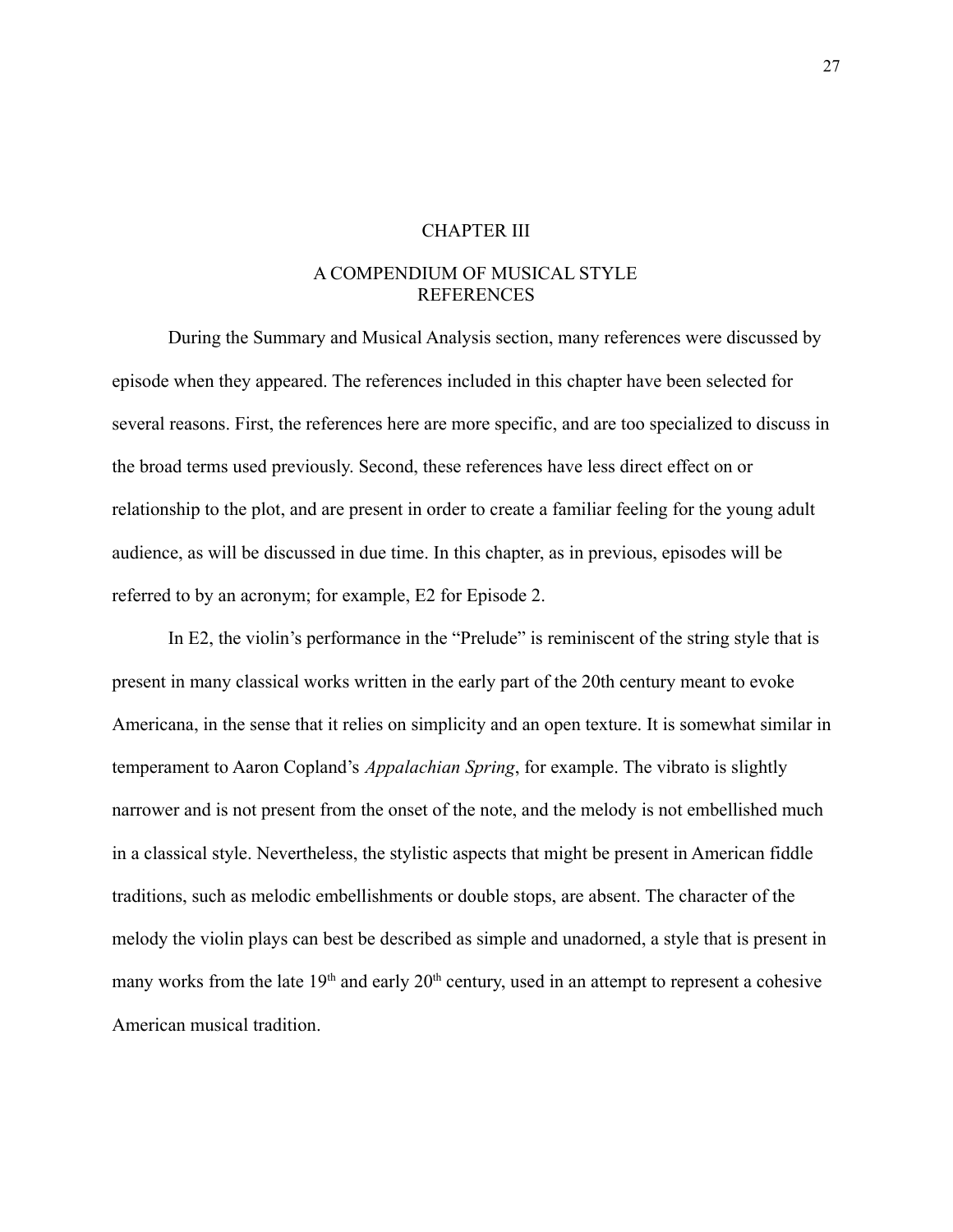All the episodes, including E4, were foreshadowed in the introductory sequence accompanying "Into the Unknown" with a still shot of a group of toys. The group includes the Tavern-Keeper, the Highwayman, the Butcher, the Baker, and the two musicians. It is the Toy-Maker, whom the audience sees working on another toy figurine by the fire, who initially speaks with Wirt. The episode recalls, in many ways, the 1933 Betty Boop short "The Old Man of the Mountain," one of three featuring Cab Calloway. Calloway voiced all the characters in the short except for Boop herself, and in this short, Betty goes on a journey up the mountain to give the Old Man (of whom all the characters are afraid) his just desserts. As with many Betty Boop cartoons, the story is told through song. The Old Man of the Mountain has his own song, which Betty Boop must learn in order to defeat him.<sup>22</sup> The Old Man of the Mountain is strongly reminiscent of the Beast, who sings "Jolly Woodsman" and "Come Wayward Souls," and who terrorizes the population of the Unknown. In E4, the counterpart to Betty Boop is the Tavern-Keeper, and the counterpart for Calloway is the Highwayman. The Tavern-Keeper's vocal patterns are strongly reminiscent of the baby-doll singing style of Betty Boop, including the incorporation of her vocal quirks and squeaks. The Highwayman has a deep and charismatic voice, utilizing many of Cab Calloway's phrasing patterns, including backphrasing— the practice of deliberately singing behind the beat in order to communicate an emotion or to highlight a phrase—and the softening of consonants to emphasize certain words. Softening of consonants is done by either leaving the ends of words off or by a lack of clear enunciation throughout the words, as the Highwayman does by blurring his words a bit on "And I make ends meet" (3:47).

"Lullaby in Frogland," E6, takes place on a steamboat emblazoned with "McLaughlin Bros" on the back, and the song that opens the episode "Adelaide Parade" is called the

<sup>22</sup>Fleischer Studios, prod. *The Old Man of the Mountain* (1933; New York, NY; Paramount Pictures), DVD.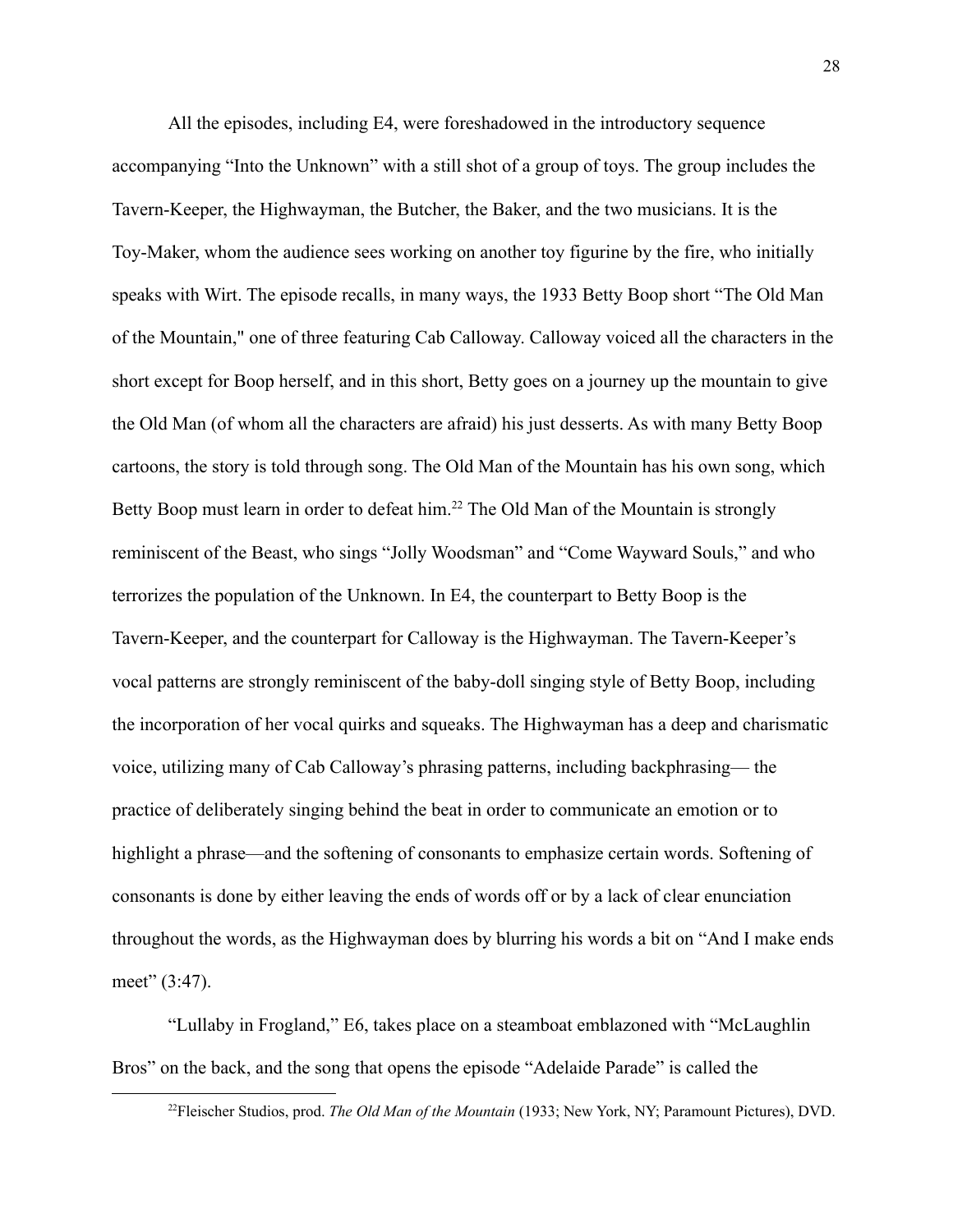"McLaughlin Bros. Jug Band." Both are references to the historical toymaking company, the McLoughlin Brothers, with an altered spelling; the aesthetic of the McLoughlin Bros. toys is referenced in the Art book as a major influence on the visuals of the show, along with many other Victorian and 19th-century visuals. The choice to name the steamboat "McLaughlin Bros." is perhaps a nod to the frogs and the boys being the same size in this episode. Either the frogs have suddenly become human-sized, including Greg's frog, or the boys shrunk for the purpose of getting on the frog-size boat. This is never explained, but the boat being used as a reference to toys also contributes to the lighthearted mood in the first half of the episode.<sup>23</sup>

In the Art book, the creators explain many of the musical and visual references that they drew from as they produced the show. In early notes on McHale's choices for the soundtrack, he stated, "Music is important in the show; the soundtrack will be influenced by historically American-style music... ranging from Stephen Foster to the Stooges."<sup>24</sup> Opera and silent film are cited as being major influences on the show. <sup>25</sup> The operatic influence is most clearly seen in the music with the previously mentioned similarities to certain melodies in *Der Freischütz.* The silent film influence has also been discussed, mainly appearing in the sentimental character of the Prelude and the ragtime pell-mell character of the chase music used throughout the series. Both "Hansel and Gretel: An Opera Fantasy," a 1954 film released by RKO Radio Pictures and based upon Engelbert Humperdinck's opera *Hänsel und Gretel*, and Disney's 1938 "Silly Symphony: Wynken, Blynken, and Nod" are referenced as significant influences both on the animation and on the connection of the visuals to the soundtrack. "Wynken, Blynken, and Nod" specifically influenced Greg's fantasy dream sequence during E8, as can be seen in the

<sup>23</sup>McHale and Edgar, *Art of* Over the Garden Wall, 85, 132.

<sup>24</sup>McHale and Edgar, *Art of* Over the Garden Wall, 17.

<sup>25</sup>McHale and Edgar, *Art of* Over the Garden Wall, 162.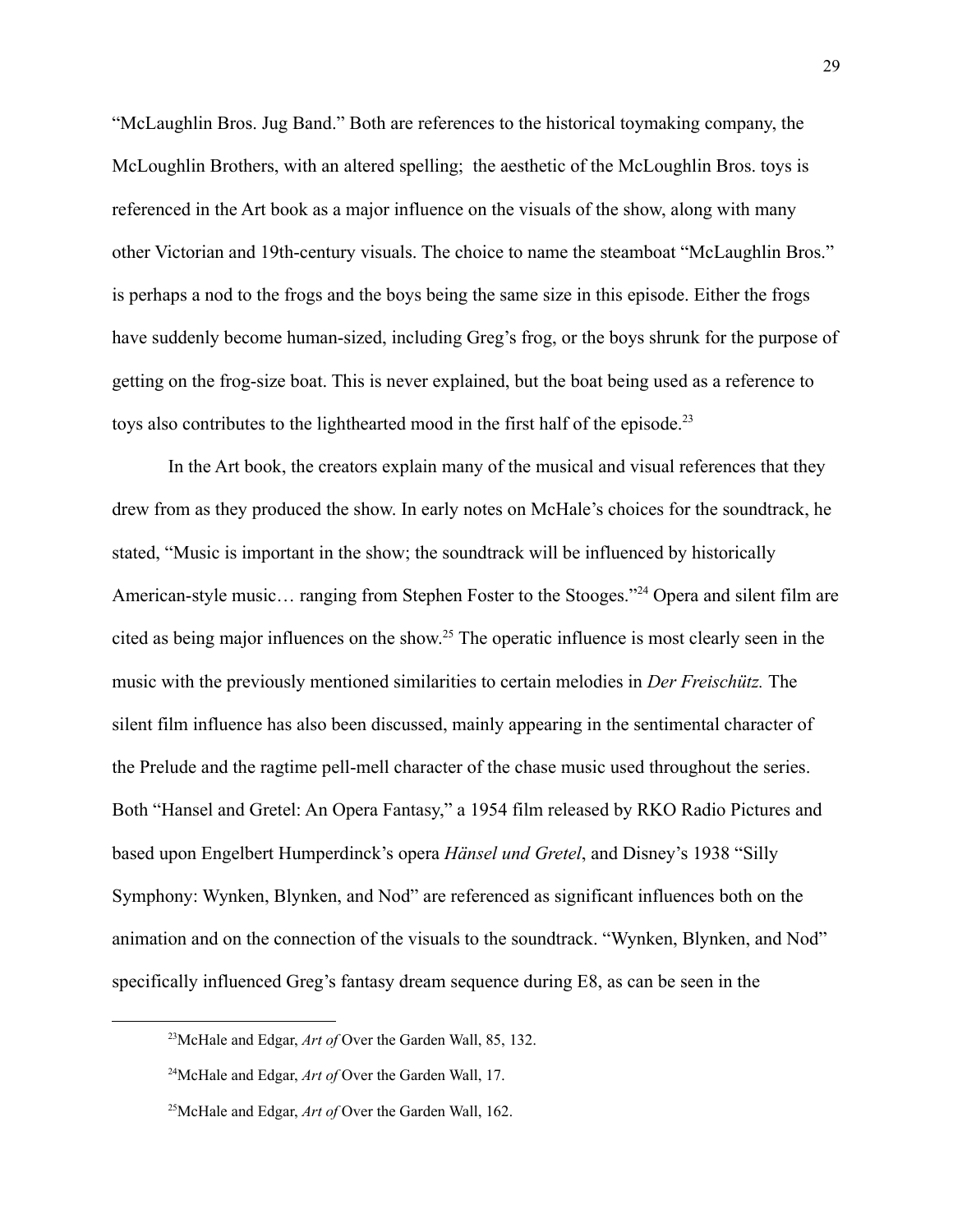similarities in their flights into the sky.<sup>26</sup> The creators also specifically name Hoagy Carmichael as having inspired "Patient is the Night."<sup>27</sup>

Often, throughout *Over the Garden Wall,* the influence of the 1939 Metro-Goldwyn-Mayer film *The Wizard of Oz* can be seen. The structure of the narrative imitates the story told in *The Wizard of Oz* in many ways. In *Wizard of Oz*, Dorothy suffers an accident and finds herself waking up, lost, in a strange land. She travels through the land, following the Yellow Brick Road and collecting a group of friends who all need something from the Wizard of the city of Oz. During their travels, the group is hampered by the influence of an evil witch who doesn't want Dorothy to be able to return to her home. It turns out that the Wizard of Oz isn't really a wizard at all, and that it's up to Dorothy to get herself home. When she gets back, she wakes up as if from a dream and exclaims to her family and friends, "and you were there, and you were there…"<sup>28</sup> When the film is compared to the narrative arc of *Over the Garden Wall*, it is clear there are many similarities.<sup>29</sup> Wirt and Greg experience an accident and find themselves lost in a strange world, Adelaide turns out to be actively malicious and entirely unhelpful due to her connection with the Beast, Beatrice joins the group on their travels, and Wirt ends up getting them home. (Greg even remarks at the hospital that his frog was there, too.) There are superficial differences, namely the absence of the red shoes, the consistent presence of the yellow brick road, and the incredible city. However, the overall narrative structures of the two works are more alike than not. The similarities are apparent visually and musically in a few areas as well. The road that appears at the end of E1 and the beginning of E2, for example, visually references the

<sup>26</sup>McHale and Edgar, *Art of* Over the Garden Wall, 142.

<sup>27</sup>McHale and Edgar, *Art of* Over the Garden Wall, 173.

<sup>28</sup>Victor Fleming, director, *The Wizard of Oz* (1939; Metro-Goldwyn-Mayer), DVD.

<sup>29</sup>The primary influence on *Over the Garden Wall* is the 1939 film. L. Frank Baum's original book, *The Wonderful Wizard of Oz* (1900), differs on several plot points.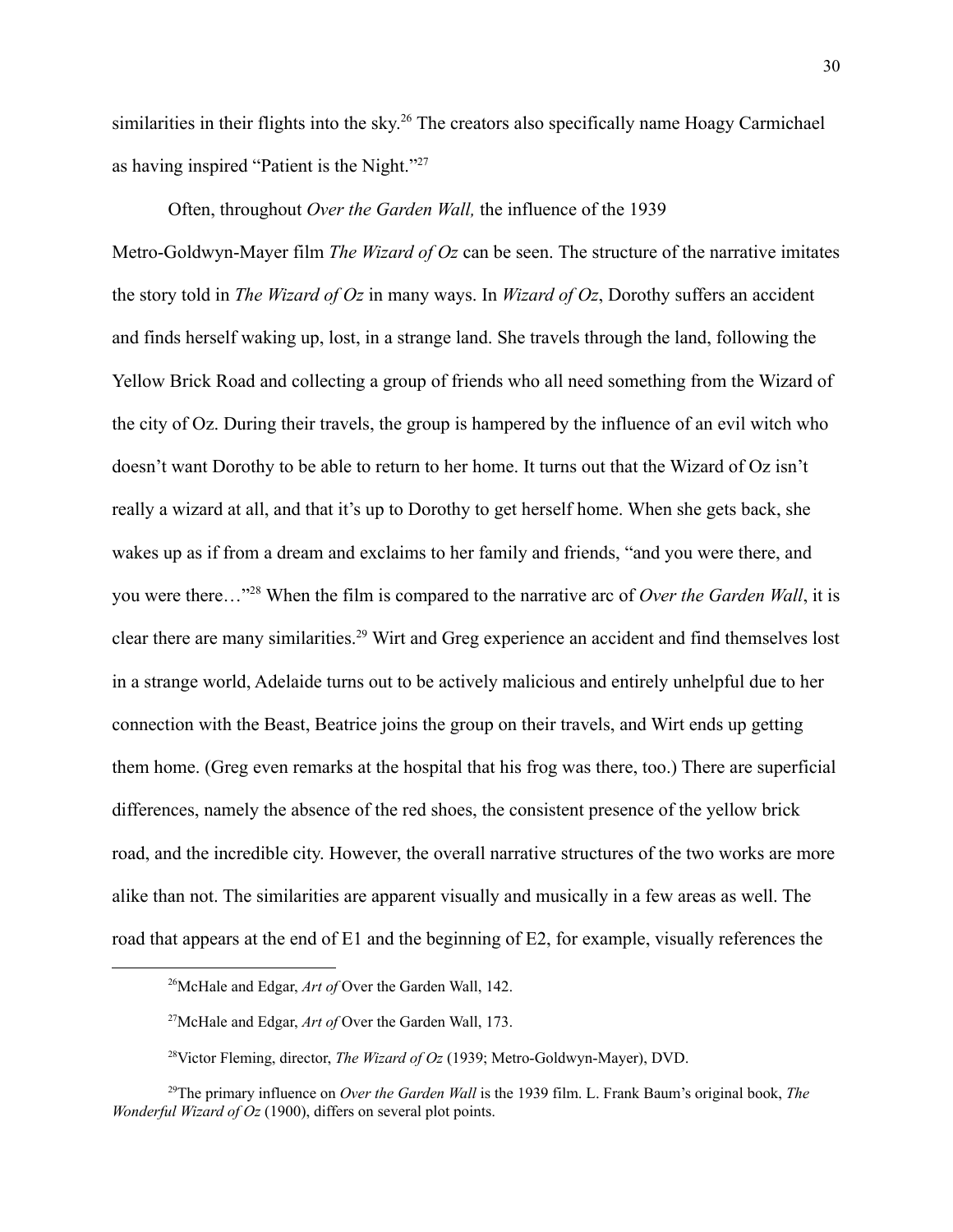Yellow Brick Road. Additionally, "Adelaide Parade" sounds very similar to "We're Off to See the Wizard," and serves a similar purpose as a theme that appears several times throughout the show. Unlike in *The Wizard of Oz*, however, Greg and Wirt find themselves in terrible danger, and the meaning of "Adelaide Parade" is wholly twisted after Adelaide attempts to harm the boys. It does not return in any form after the meeting with Adelaide, and Wirt and Greg are not able to return home quickly.

Much of the inspiration for the art of *Over the Garden Wall* was taken from Victorian and Belle Epoque postcards, and there are a few places where these postcards influenced the instrumentation of the show as well. The Art book discusses many of these references, particularly in the influence they exerted over E2. The Art book goes into detail on 19th and early 20th-century images that influenced the character designs, such as the vegetable people from Pottsfield. In fact, the storyline from E2 began with a Victorian postcard involving babies that grew from the ground in cabbage heads, but with a dark twist. Nineteenth-century visuals and costumes are often perceived by modern audiences as frightening and off-putting. Additionally, this is the only episode in which people in the Unknown, besides Wirt and Greg, are wearing costumes. Pottsfield was influenced strongly by Victorian visuals because McHale wanted to include an episode that felt very much like a classic American Halloween.<sup>30</sup> Visually, the people of Pottsfield are somewhat similar to the character present in the *Oz* book series known as Jack Pumpkinhead. There the correspondence ends, though; the personality of the characters in Pottsfield, their origins, and their storylines have little in common with the whimsy of the Oz books.

<sup>30</sup>McHale and Edgar, *Art of* Over the Garden Wall, 91.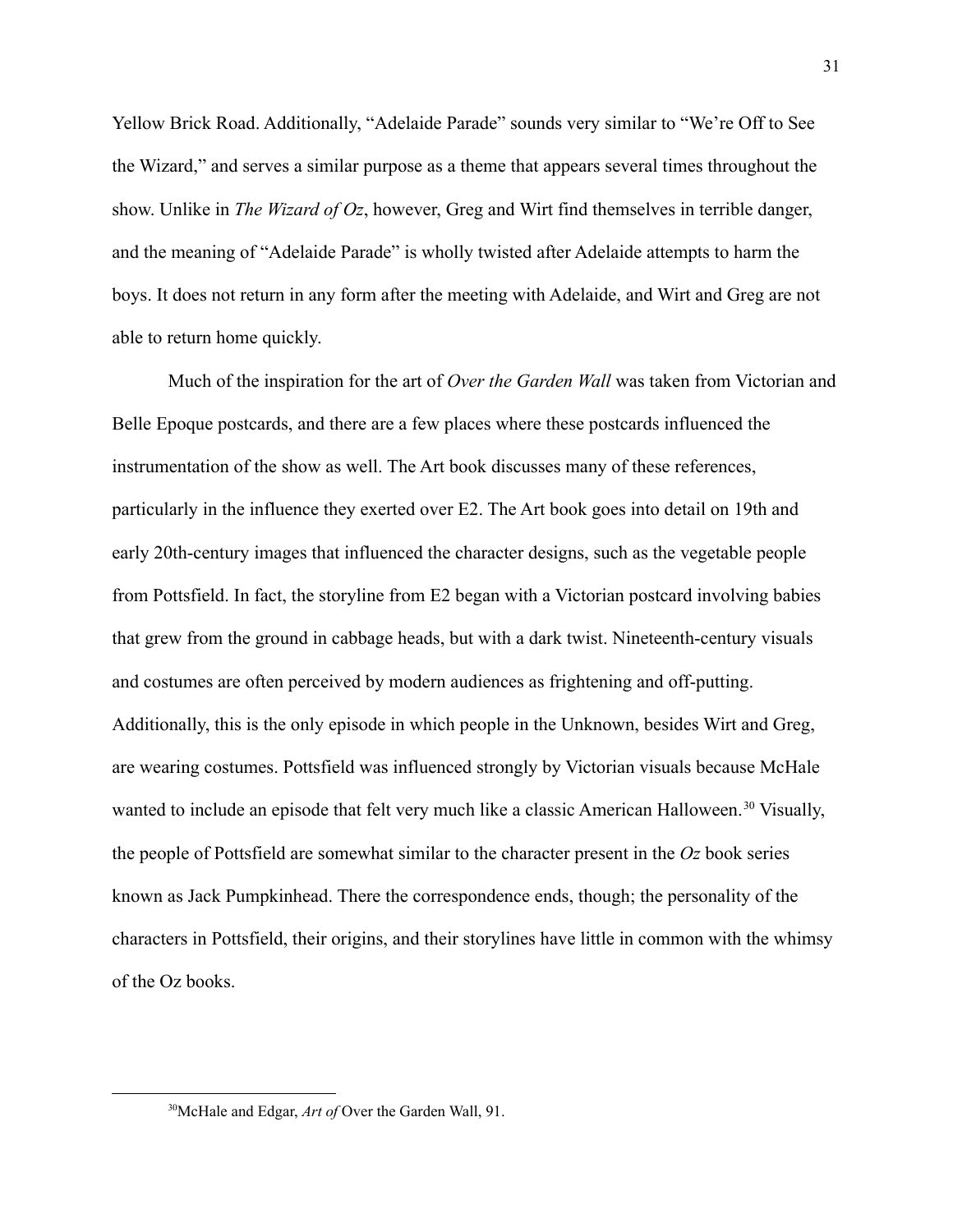### CHAPTER IV

## ANALYSIS OF USES OF MUSIC

In *Over the Garden Wall*, music serves several purposes. It serves to indicate setting and place, allowing each episode to take on the character of the historical period it is set in. Songs of this nature include "Endicott Manor" (Classical quartet), "Money for School" (early jazz), "The Fight is Over" (1970s rock), and "Tiny Star" (1980s pop). Music moves the narrative along, as in a musical, with songs performed by the characters describing actions they are taking or events that have already occurred. "Langtree's Lament," for example, discusses Langtree's problems with Jimmy Brown, and "Old North Wind" describes the fight between the Old North Wind and Greg as it happens. Music also serves to symbolize the mental state of the characters as the series progresses, both through motifs and sounds attached to each character and by symbolizing Wirt's mental state (e.g., it is more frequent when Wirt's spirits are high and he is motivated to continue, and decreases as Wirt becomes increasingly dejected).

Music of some kind plays almost entirely throughout E1 (in this chapter, as in previous, episodes will be referred to by an acronym; for example, E2 for Episode 2). This is the episode with the most music in the series, and is responsible for introducing the themes of the show. It opens with "Into the Unknown" accompanying an animation sequence involving the minor characters that Wirt and Greg encounter over the course of the series, and foreshadows the fate that each of them will face as the boys become involved in their stories. Greg's frog, for example, is the character singing, and is shown playing the piano introduction. Beatrice is seen in human form distracted by a bird, foreshadowing the curse put upon her and her family. The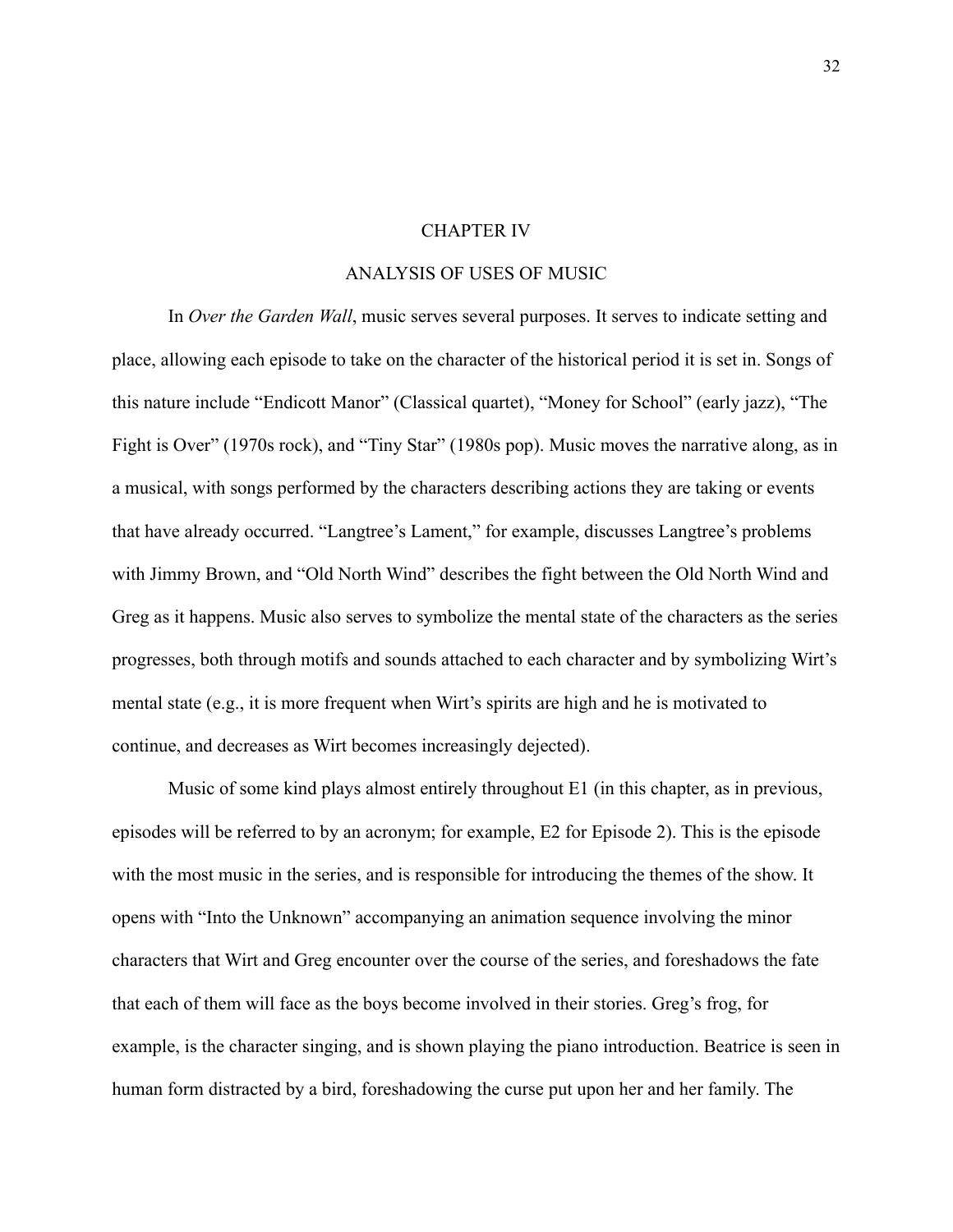circus ensemble, including Jimmy Brown in his gorilla suit, is seen performing in a large auditorium. A black cat, implied at the end to be the voice of Enoch, is seen harvesting pumpkins with the turkeys. Toys in the shape of the tavern-goers in Songs of the Dark Lantern appear (presumably made by the toymaker, with whom Wirt later converses and who is not pictured as part of the group), and the audience sees Endicott find the portrait. Then the audience sees Adelaide finishing up a quilt, followed by the McLaughlin Brothers setting a toy boat on the river. <sup>31</sup> Lorna is shown sorting the bones, the fish fishes in the river, Greg takes the Rock Fact rock out of the garden, and finally, the audience sees the Woodsman's daughter look off into the woods. The introduction is a dumbshow, or a part of a play acted in mime to supplement the main action; in this case, it introduces the themes that will be explored throughout the miniseries, rather than leaving the audience to be entirely confused before the backstory is revealed in E9.

"The Old Grist Mill," E1, also introduces musical motifs that communicate important information about each character. Wirt's motif involves woodwinds and plays when he is reciting poetry, two things that distinguish him and about which he is slightly embarrassed, keeping them a secret until "Mad Love." Beatrice's motif is a theme sung by her mother, indicating her connection to and problems with her family, and her eventual reconciliation with them. The Woodsman is connected musically both to the Beast and to classic horror, audially indicating that he is a part of the strange, off-putting nature of the Unknown and that he is perhaps not to be fully trusted. This episode also serves to set up the central conflicts of the series, and when taking the music into account, it becomes clear that E1 is, functionally, a thematic overture similar to those found in some 19th-century operas and in classic American musical theater. The

<sup>&</sup>lt;sup>31</sup>The "McLaughlin Brothers" name, as mentioned previously, was taken from a toy company that manufactured whimsical toys in the last half of the 19th century, although they spelled their name "McLoughlin." McHale and Edgar, *Art of* Over the Garden Wall, 85.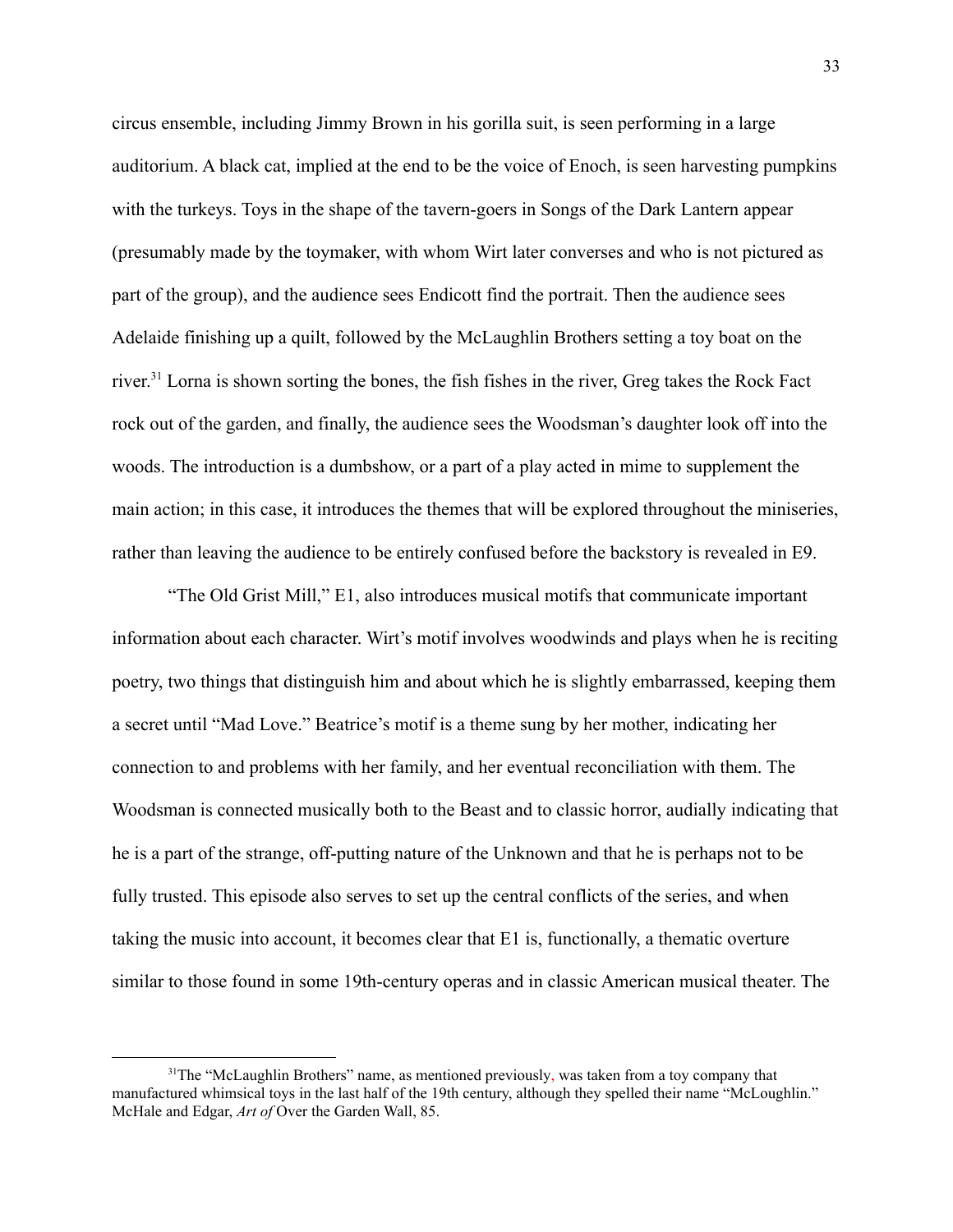audience both hears and sees all the characters for the first time, and the music is comprised of

themes and motifs that will be heard more fully throughout the rest of the series.

Greg's theme is not introduced in E1. It is not until E3 that the audience gains a deeper understanding of Greg's character, and learns his major musical theme. "Potatoes and Molasses" is a very significant song both for Greg's character development and in moving the plot of the episode forward. The lyrics of "Potatoes and Molasses" are nothing if not silly:

Oh, potatoes and molasses If you want some, oh, just ask us They're warm and soft like puppies and socks Filled with cream and candy rocks Oh, potatoes and molasses They're so much sweeter than algebra class If your stomach is grumblin' and your mouth starts mumblin' There's only one thing to keep your brain from crumblin' Oh, potatoes and molasses If you can't see 'em, put on your glasses They're shiny and large like a fisherman's barge You know you've eaten enough when you start seein' stars Oh, potatoes and molasses It's the only thing left on your task list They're short and stout, they make everyone shout For potatoes and molasses For potatoes and—<sup>32</sup>

The song is Greg's way of motivating the animals to eat and be happy. Though Greg is silly throughout the series, this is the first moment when it becomes apparent that he has a talent for cheering people up with his nonsense and keeping spirits high, and that he senses when more whimsy is called for. In the context of the Woodsman's warnings in the first episode about the importance of keeping up one's motivation in order to survive, this represents an element of foreshadowing. After this episode, Greg's character is associated with the instrumentation and rhythms of "Potatoes and Molasses" and "Money for School" up through the last episode, and

<sup>32</sup>"Potatoes and Molasses," *Over the Garden Wall* (Original Television Soundtrack), the Blasting Company (Cartoon Network, 2016), digital release.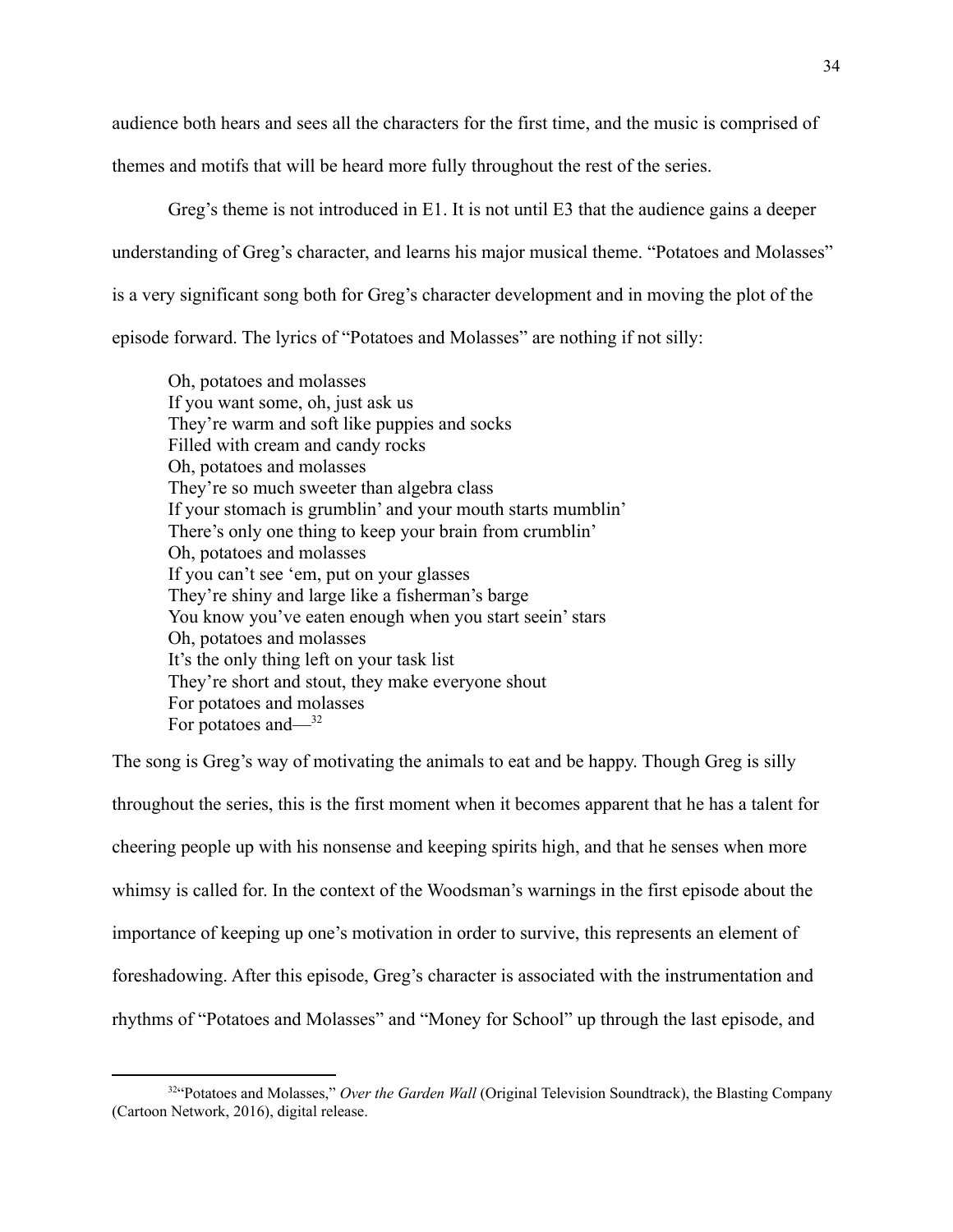there is a reprise of the melody and lyrics of "Potatoes and Molasses" at the climax of the series, when Greg is in mortal danger.

The first time "Adelaide Parade" comes up in the series (E3, 00:24), Greg is singing it alone, and both Wirt and Beatrice refuse to participate. In the first half of E6, Wirt and Greg sing "Adelaide Parade" together and celebrate their hope that they will be going home soon. This is the point of the series when Wirt's spirits are at their highest point, and the music is pleasant. The mood begins to shift when they are sitting in the mud around the campfire. After Beatrice flies off and the boys follow her, "Adelaide's Trap" begins to play. The piece opens with a low and slow cello line and a dampened, almost plucked keyboard sound, developing into a duet in the low strings before the dampened keyboard returns. The climax is in the low strings as the Beast's theme enters. The piece tapers into a chaotic section as the dampened keyboard and strings descend randomly, and then ends with a few bars of opened piano. The piece is in a minor key and moves more slowly and has a more legato character than the pieces through the rest of the episode. During the scene in which this song plays, Adelaide is revealed to have been tricking Beatrice, and Beatrice is revealed to have been tricking Wirt and Greg. This is a major turning point in the story and in Wirt's disposition. Up to this point, the series has included music and musical cues throughout each episode. After E6, *Over the Garden Wall* becomes progressively more quiet—mirroring Wirt's perspective and mood—until E10.

Because *Over the Garden Wall* is so musically dense, silence is just as important as such musical cues as "Potatoes and Molasses" in indicating mood. E8 is the quietest episode overall, despite Greg's surreal ragtime dream sequence. Greg's journey up to Cloud City is accompanied by "Forward Oneroi," a piece implicative of both operatic music and some of the music in Old Hollywood movies like *The Wizard of Oz*, especially once the queen of Cloud City descends.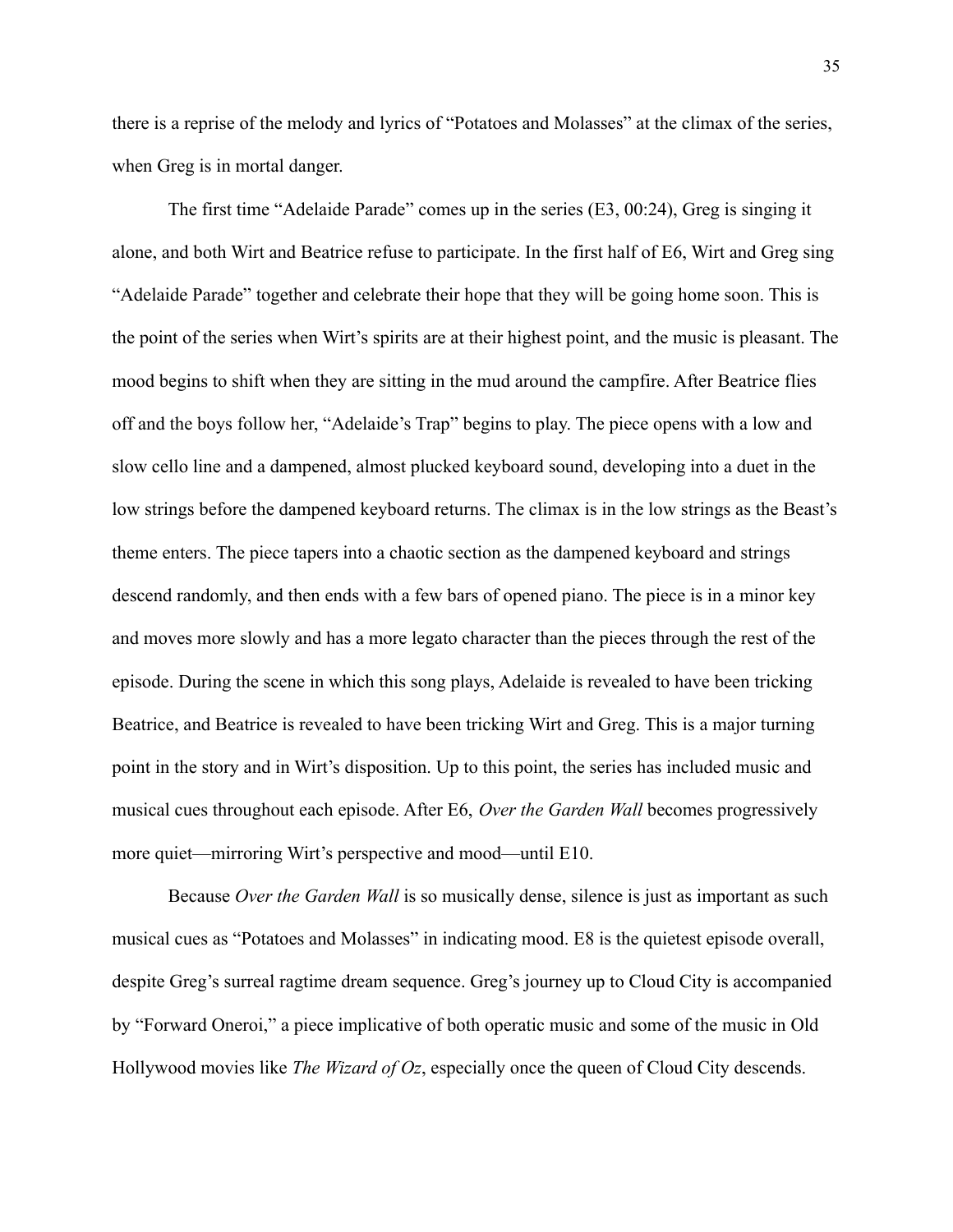Cloud City is also reminiscent of the Emerald City, in that it is a delightfully eccentric place and that the queen of Cloud City offers to send Greg home. The animation sequence that occurs alongside "Everything is Nice and Fine" and "Old North Wind" is a love letter to early cartoons,<sup>33</sup> and the fight scene, in which Greg bottles up the North Wind, is accompanied by music similar to MGM silent film fight music. The musical sequence is deeply connected to Greg's character, utilizing sounds that have represented him throughout the narrative and ending with Greg's naive attempts to free himself and Wirt from the Beast. The lyrics of "Everything is Nice and Fine" are in many ways representative of Greg's general mindset, particularly the opening: "Everything is nice and fine all the time/The softest clouds and rainbow skies ain't gonna lie/We always have the most spectacular time together…"<sup>34</sup> After Wirt wakes up, the silence takes over once more. "Jolly Woodsman" plays again in the distance as Wirt realizes he has pushed Greg away and failed to protect him, and through the rest of the episode, the only background noise is a persistent single tone after Wirt hits his head.

The series is presented from Wirt's perspective,  $3<sup>5</sup>$  according to McHale; Wirt is experiencing the dream, and that influences the way the Unknown appears and acts. This can be seen when Wirt notices the sudden architectural shift in E5 (7:30), and in the implication, from Endicott's tombstone, that the characters are people whose tombstones he saw immediately prior to entering the Unknown. This is also the reason that each vignette takes place in a historical setting. The settings mirror the time periods when the characters were alive; these periods are indicated by, for example, Endicott's tombstone sporting a 17th- and 18th- century "death's

<sup>33</sup>McHale and Edgar, *Art of* Over the Garden Wall, 142.

<sup>34</sup>"Everything is Nice and Fine," *Over the Garden Wall* (Original Television Soundtrack), the Blasting Company (Cartoon Network, 2016), digital release.

<sup>35</sup>McHale and Edgar, *Art of* Over the Garden Wall, 119.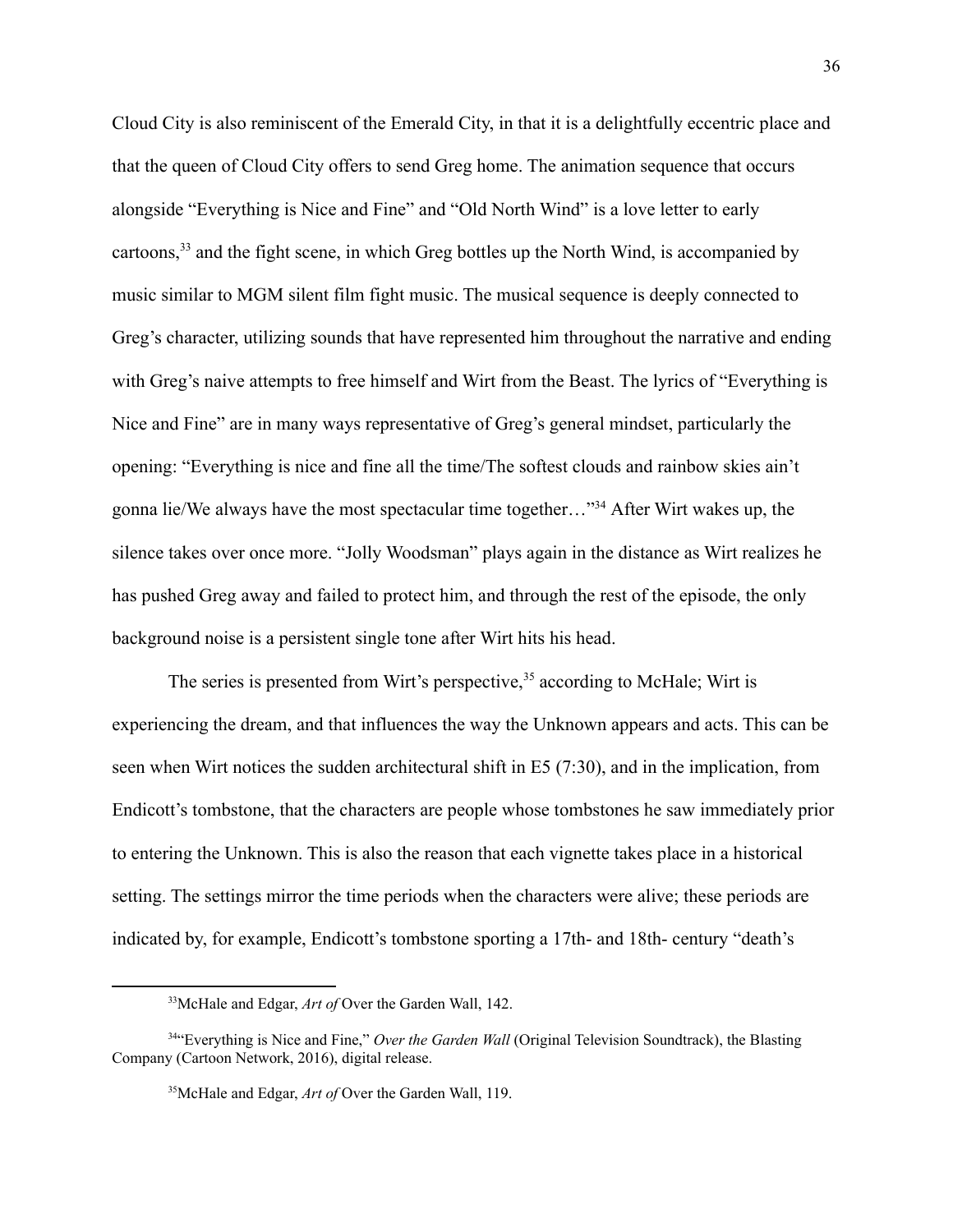head" motif, or a motif of a skull and crossbones or wings that appears at the top of a gravestone.<sup>36</sup> The music is most dense during the first half of the series, when Wirt is the most optimistic that he and Greg will get home. The growing silence is an aural cue that Wirt is losing hope, and E8 is the episode where Wirt begins to give up entirely. It is only when Greg is in danger and Wirt must save him that he regains his motivation, and the music grows again.

The music in the rest of the miniseries serves the dual purpose of narrative motion and indicating setting. For example, in E2, there are two main purposes to referencing Sacred Harp for "Pottsfield C.M." First, it instantly signals that Pottsfield is located in a rural America, as this is where Sacred Harp singing was born<sup>37</sup> and the place that Sacred Harp singing continues as a practice. Second, it indicates the religious nature of the people of Pottsfield. Because Sacred Harp singing is primarily a religious tradition, it is easier for Wirt and Beatrice to notice that they are celebrating the harvest in a sacred fashion. As Wirt remarks, "So, they're some kind of weird cult, or something" (4:23). Cults have been a frequent subject in horror films, most recently in the 2019 film *Midsommar,* and Sacred Harp as a religious music is used here to set the scene as off-putting and foreboding, particularly when one of the pumpkin people says, "People don't usually 'pass through' Pottsfield" (5:14). Wirt relaxes when they are sent to work. However, the name Pottsfield is reminiscent of a Potter's field, or a place where those without financial resource have traditionally buried their dead. In combination with the religious overtones of Sacred Harp music, the sinister cult and death associations return towards the end of the episode as the boys are digging deep holes. After Wirt is left behind by Beatrice and Greg, it turns out that the skeletons they found are coming to life and putting on vegetable costumes—the

<sup>&</sup>lt;sup>36</sup>Edwin Dethlefsen and James Deetz, "Death's Heads, Cherubs, and Willow Trees: Experimental Archaeology in Colonial Cemeteries," *American Antiquity* 31, no. 4 (1996), 502.

 $37$ Earlier, it was explained that Sacred Harp comes out of the Shape Note tradition but is not quite the same. Shape Note singing was born in the urban Northeast in the late 18th century; Sacred Harp was first published in Georgia in 1844.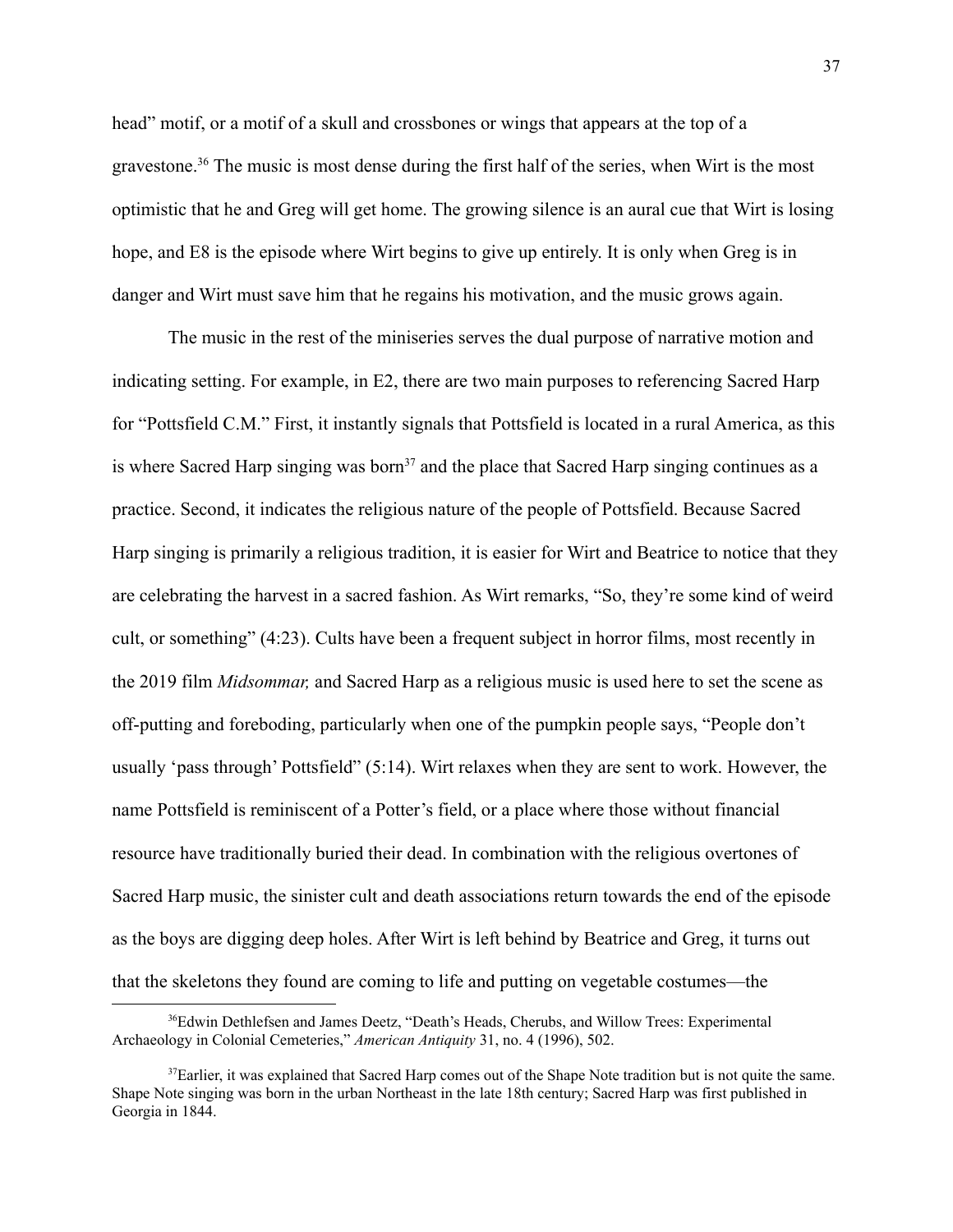townspeople themselves are all skeletons. The funeral march, in this context, serves several purposes. At first, it reinforces the idea that Wirt and Greg are digging their own graves and might be in imminent mortal danger. As the scene progresses, it becomes clear that it was also foreshadowing the truth about the pumpkin people and their reverse funeral. Rather than coming to bury somebody, they are coming to restore somebody to life. This also suggests that the Unknown is a place filled with people who are already dead, a fact that is not fully revealed until the audience catches a glimpse of Quincy Endicott's tombstone during the penultimate episode.

In E3, music is vital in placing the episode in the early 20th century. "Langtree's Lament" features a typical, simple early jazz progression, ending with ii-V-I chord progression.<sup>38</sup> Miss Langtree's job is to teach "animals to count and spell" (7:33), as her father says, and "Langtree's Lament" is thus, as a song that goes through the alphabet and some numbers, fitting for the character. However, during the course of the show, it is not played in full and it does not move the plot forward other than to demonstrate that this is an early 20th century schoolhouse and that Wirt is willing to put up with a lot in order to prove his point (and annoy Beatrice). "Potatoes and Molasses" uses mild syncopation in the piano to reference ragtime and, in addition to the wind and brass instrumentation, helps place the episode firmly in the early 20th century.

The string quartet in E5 is entitled "Endicott Manor" on the soundtrack and opens with a fugal section. Juxtaposed with the elaborate mansion, it is a clear nod to the colonial setting the creators themselves acknowledge.<sup>39</sup> The music in the rest of the episode is more character-based and story-based than setting-based, in contrast to other episodes like "Schooltown Follies." The story of Endicott and Margueritte Gray, while the main focus of the episode, is not the most

<sup>38</sup>"Langtree's Lament," *Over the Garden Wall* (Original Television Soundtrack), the Blasting Company (Cartoon Network, 2016), digital release.

<sup>39</sup>McHale and Edgar, *Art of* Over the Garden Wall, 119.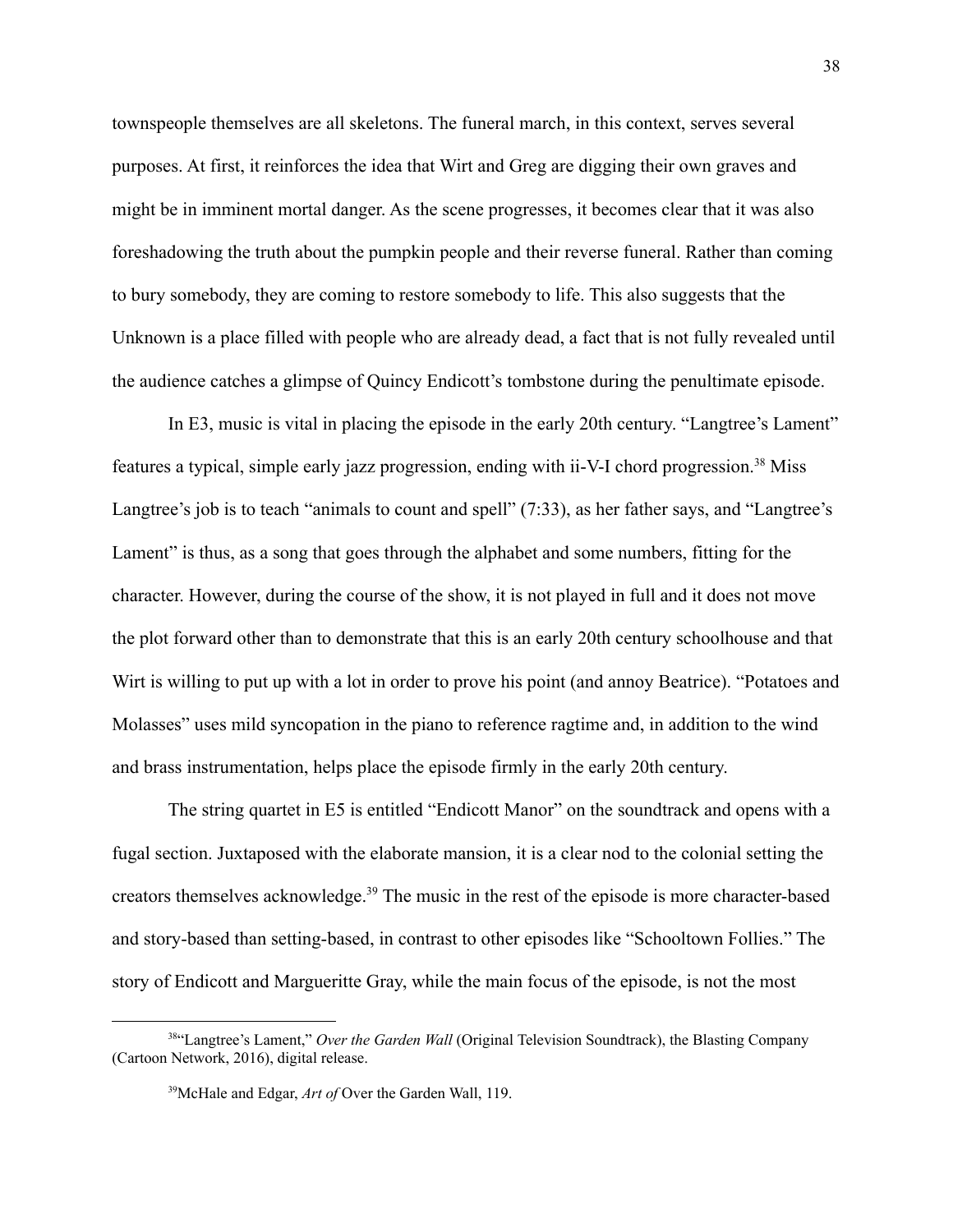important narrative development. At 6:21, Wirt and Beatrice are trapped in a wardrobe, and begin to actually speak to one another about serious things. It is the moment that Wirt and Beatrice start to become friends, and is the first time that Beatrice expresses hesitation about taking the boys to Adelaide. It is also the scene in which the audience finds out that Beatrice was once human but is now under a curse. Piano music of a distinctly solemn character underscores the scene, incorporating Beatrice's theme, and as the group leaves the mansion afterward an excerpt from "Adelaide Parade" plays more slowly in the strings, indicating a transition out of a colonial European setting back into a more contemporary American setting.<sup>40</sup>

"The Ringing of the Bell," E7, is a deviation from the previous historical vignettes in that the music of the episode does not indicate time period and setting at any point. Even in episodes like E5, in which the topic of the episode is more closely related to classic horror tropes than to any colonial storyline, there is a nod to the setting in the string quartet. The vignette in E7 is set in a Puritan household, but the music of the episode comes mostly in the form of an imitation of Impressionistic piano music and horror music, with one very short vocal duet that is similar to musical theater love songs, as well as a klezmer chase scene. The musical character of both the strings and the piano is ghostly; they are ethereal and eerie. The episode is full of classic horror music, mirroring the horror of the episode's storyline. Lorna's monster form, her possession, and her propensity to eat people is typical of many classic monster movies. After Lorna is cured, the piano comes back, but has a slightly more hopeful character. Unfortunately for Wirt, she decides to stay with Auntie Whispers and they disappear into the mist, and what was left of his spirit falls while "Adelaide's Trap" plays again.

*<sup>40</sup>Over the Garden Wall* (Original Television Soundtrack), the Blasting Company (Cartoon Network, 2016), digital release.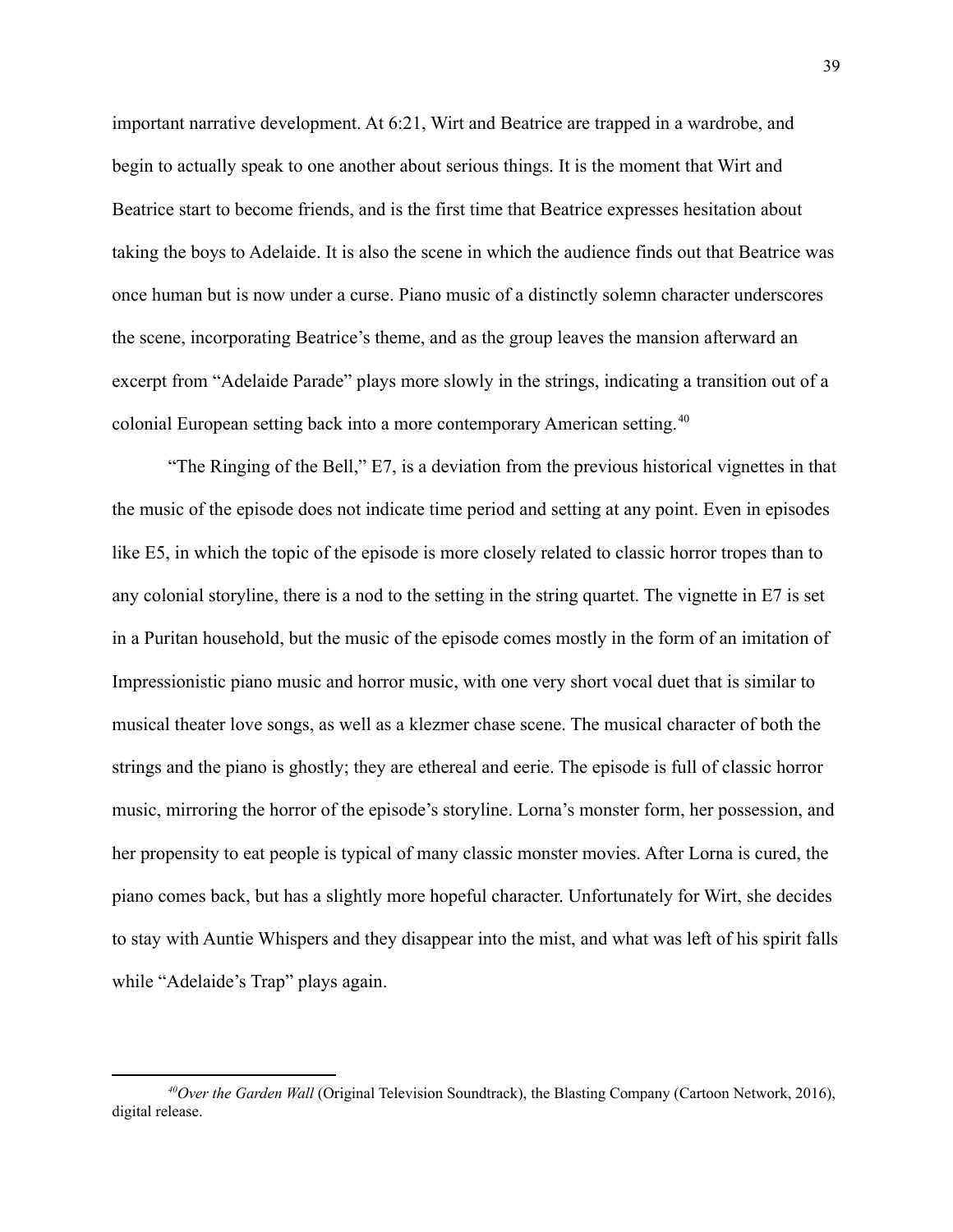"Into the Unknown," E9, is a flashback from the story happening in the Unknown, meant to explain what exactly has been going on and how the boys got into their predicament. It also provides context to Wirt and Greg's relationship, and the responsibility to Greg that Wirt does not fully acknowledge, even to himself, until Greg is kidnapped by the Beast. Both visually and aurally, E9 immediately snaps the viewer out of the historical Americana that has been present in the rest of the series. The episode seemingly takes place in a setting contemporary to the 2014 airing of *Over the Garden Wall*. Blue light streams out of the windows of houses, creating an electric and digital feeling in direct contrast to the candlelit atmosphere of the rest of the series.<sup>41</sup> It is certainly set no earlier than the mid-2000s, since Wirt creates a mixtape on cassette and Sara has no way to play it, having no tape player. With that being said, the music of the episode is a bit ambivalent and does not place it directly in the early 2010s. "The Fight is Over" is somewhat similar in tone and character to Mott the Hoople's 1972 version of David Bowie's "All the Young Dudes." "Tiny Star" is representative of the 80s, featuring heavy bass synth. The use, in *Over the Garden Wall*, of "Tiny Star" as a distinctly retro sound is part of a larger trend in video media produced in the 2010s to call on 1980s nostalgia, as can be seen in the popularity of such shows as *Stranger Things*.

The episode's aural atmosphere pivots sharply when the boys narrowly avoid the train and tumble down the hill. American roots performer Justin Rubenstein sings a version of Bluegrass standard "Old Black Train" with lyrics adjusted to better fit the narrative of *Over the Garden Wall.* As noted in the Introduction, "Old Black Train," a standard with many versions including those by Woody Guthrie and the Carter Family, has always been about death, with the train used as a metaphor for death. The Carter Family's version focuses on needing to get one's

<sup>41</sup>McHale and Edgar, *Art of* Over the Garden Wall, 152.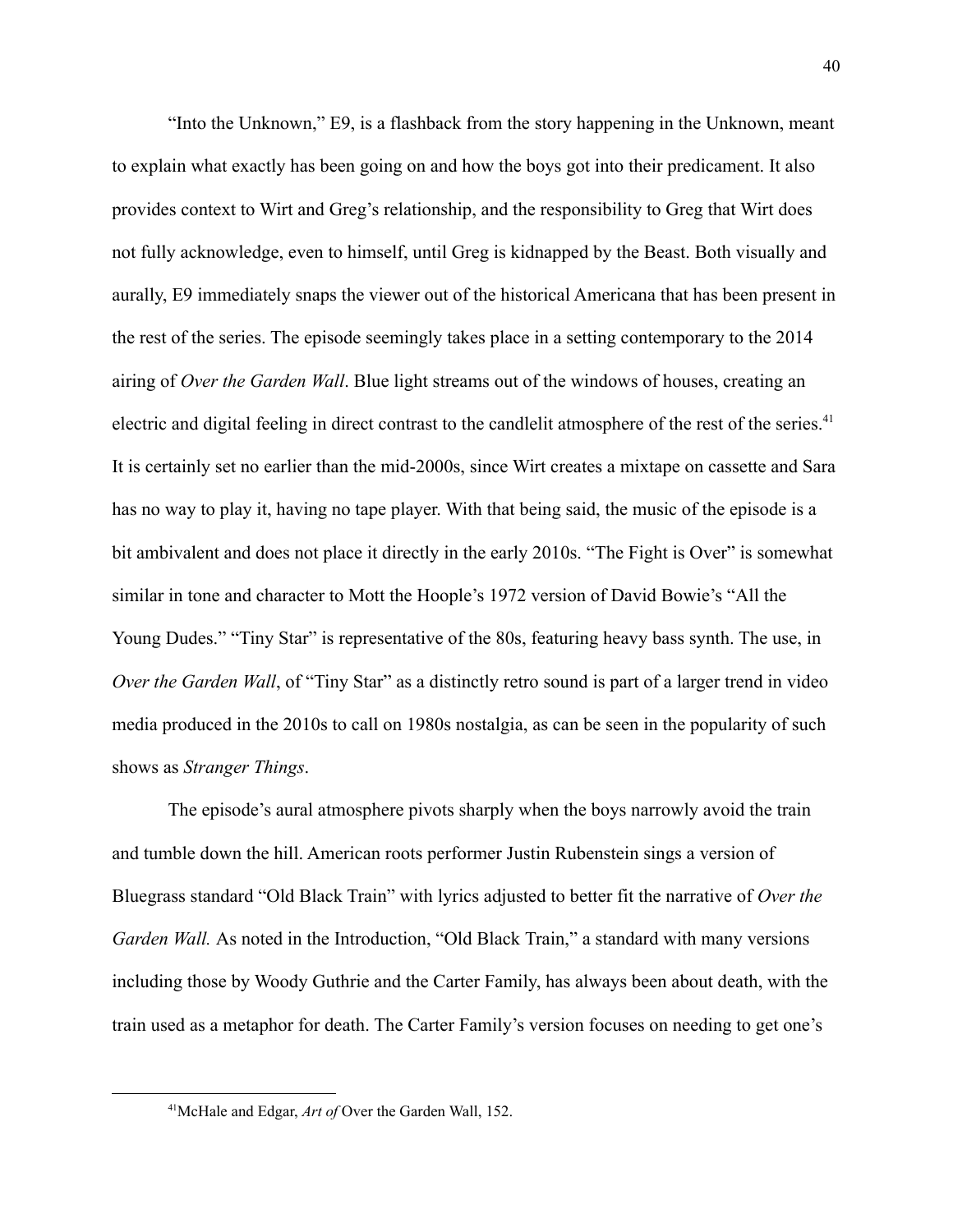affairs in order in a Christian sense, and Woody Guthrie's is bent towards the idea that death

comes for everyone, rich and poor. <sup>42</sup> Rubenstein's version focuses more on the actual journey:

There's an old black train a-coming Scrapin' 'long the iron You don't need no ticket, boys It'll take you when it's time

Now, come on now, young strangers Weren't you someone's son? How'd you find this depot? Cause it ain't where you belong

You will pass a graveyard Stones worn by the years The train'll stop a minute But don't let it leave you here

[...]

This journey is a long one It'll take you all around Life rushing by your windows Before it lays you down<sup>43</sup>

The song reveals, finally, that the boys are actually having a near-death experience, not simply lost in the woods. After Wirt wakes up, Beatrice's mother sings "One is a Bird" and the theme transforms: not simply representing Beatrice, but representing family and how important it is. It is fitting that the theme plays as Wirt heads out into the blizzard to look for Greg.

"The Unknown" brings back the consistent background music that had slowly dwindled. The episode mimics the last act of an opera, especially with "Come Wayward Souls." In certain ways, particularly its identical opening melodic phrase in the voice, it is reminiscent of the

<sup>&</sup>lt;sup>42</sup>See the Carter Family lyrics: "That poor young man in darkness/Cared not for the gospel light/Till suddenly he heard the whistle blow/On the little black train and sighed/ "Have mercy on me Lord/Please come and set me right." and Woody Guthrie's lyrics: "Your million dollar fortune/Your mansion glittering white/You can't take it with you/When the train moves in the night."

<sup>43</sup>"Old Black Train," *Over the Garden Wall* (Original Television Soundtrack), the Blasting Company (Cartoon Network, 2016), digital release.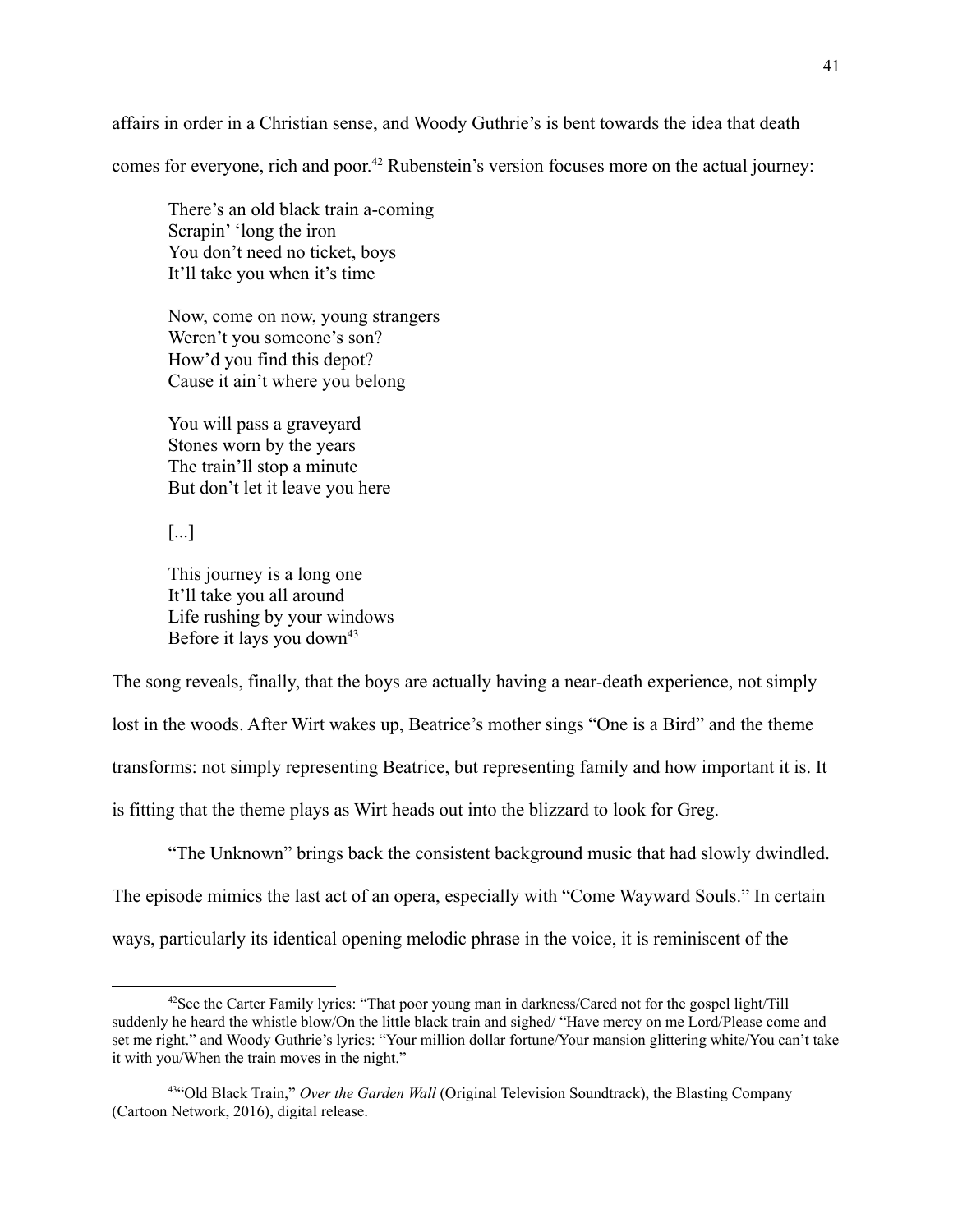"Lachrimosa" from Giuseppe Verdi's 1874 Requiem. "Come Wayward Souls" is the Beast's dirge for his victims, so it is fitting that the melody would reference a notable historical requiem. As Wirt and Beatrice find Greg, "Potatoes and Molasses" returns, but not in the form it originally took. It is slowed down, somber, and translated into Latin, referencing the genre of Catholic requiem. Throughout the rest of the episode, as Wirt confronts the Beast, bassoon, piano, and extended techniques including high tones and creaks play.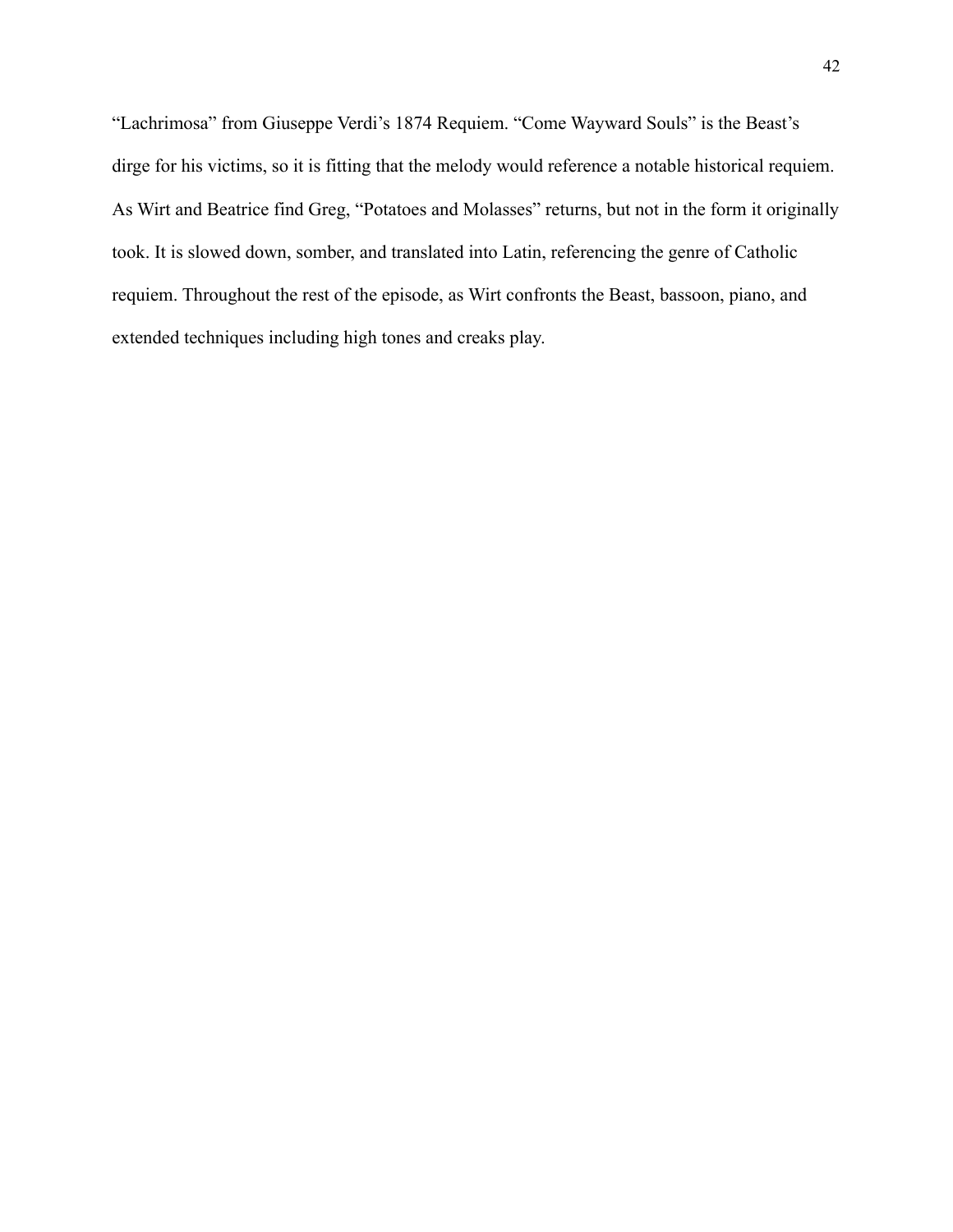## CHAPTER V

#### **CONCLUSION**

*Over the Garden Wall* is a work firmly placed in the genre of young adult fiction. It is recounted from the perspective of teenage Wirt, with music and visuals that reference classic cartoons and movies, which many American teenagers have grown up watching. At the surface level, *Over the Garden Wall* is about two boys and their journey home; however, the miniseries is truly about the process of becoming an adult and the importance of family. Wirt begins the show as the older sibling who is annoyed with Greg at every turn. He resents that, as the caretaker, he is responsible for Greg's actions. Greg, however, adores Wirt. He looks up to Wirt and loves spending time with him from the very beginning. When the Woodsman is introduced, he is frightening; when Beatrice is introduced, she is sarcastic and seems to dislike the boys. Both the Woodsman and Beatrice are not what they initially seem, however, and both are motivated by their own families. The Woodsman carries the lantern because of his grief over losing his daughter, while Beatrice leads the boys into a trap in order to save her family after she was responsible for their curse. Beatrice and the Woodsman each care for Wirt and Greg, and their involvement with the boys leads, ultimately, to all being reunited with their families: the Woodsman with his daughter, and Beatrice with her (human) family. Originally, Wirt's motivation is simply to find his way home. He is concerned with Greg's safety, but is inattentive, allowing Greg to wander off several times. When Wirt begins to feel that finding their way home will be very difficult, if not impossible, he loses sight of his purpose and permits Greg to wander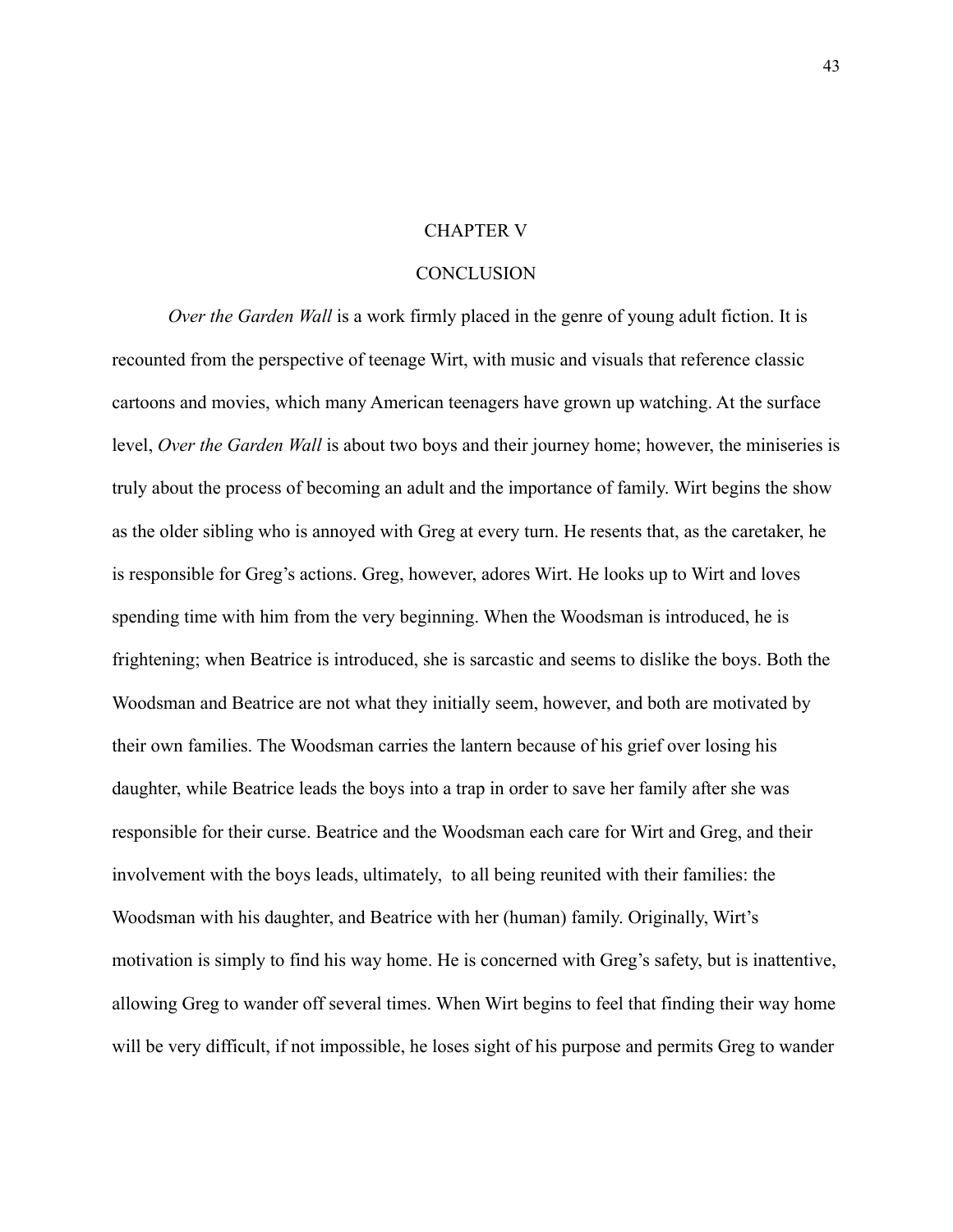into danger. It is not until he is faced with the reality that he might *really* lose Greg that he realizes how much he loves Greg, and how much he does not want to lose him.

The "One is a Bird" theme parallels the journey that Wirt takes to realizing the importance of family. "One is a Bird" is Beatrice's theme throughout the show, but it is not until Wirt meets Beatrice's family that its full depth is shown. It is not only a melody related to Beatrice; more importantly, it is a melody given to Beatrice by her mother, whom she has not seen in a long time. Beatrice cares for her family deeply, but has left them, trying to fix her mistake without admitting to the fact that it is her fault. Despite everything, her family loves and misses her, and asks about her desperately as soon as Wirt mentions her. "One is a Bird" symbolizes family and the love and care that family members have for one another, and it likewise symbolizes Wirt's love for Greg, of which Wirt himself needed to be reminded. Despite his regrets, Wirt did not treat Greg as poorly as he feels he did, and Greg was strong and rebellious in his own way. The scene in which the origins of "One is a Bird" are revealed is also the major catalyst Wirt needed to return to his quest and make sure that Greg returned home safely. He is no longer buffeted by the winds of circumstance. He has a mission that he must complete, and a motivation outside of himself. The audience is reminded through Wirt's journey of how much their younger siblings adore them, the importance of family, and to look outside of themselves. For the young adult audience, *Over the Garden Wall* has a message that will inevitably resonate.

Musically, *Over the Garden Wall* draws upon historical cues and distinctly American sounds, as well as classic animation and Old Hollywood, to move the narrative forward, convey information about the characters, establish an ambience, and firmly place each vignette in its own distinctive setting. The soundtrack is overflowing with references to the cartoons that young

44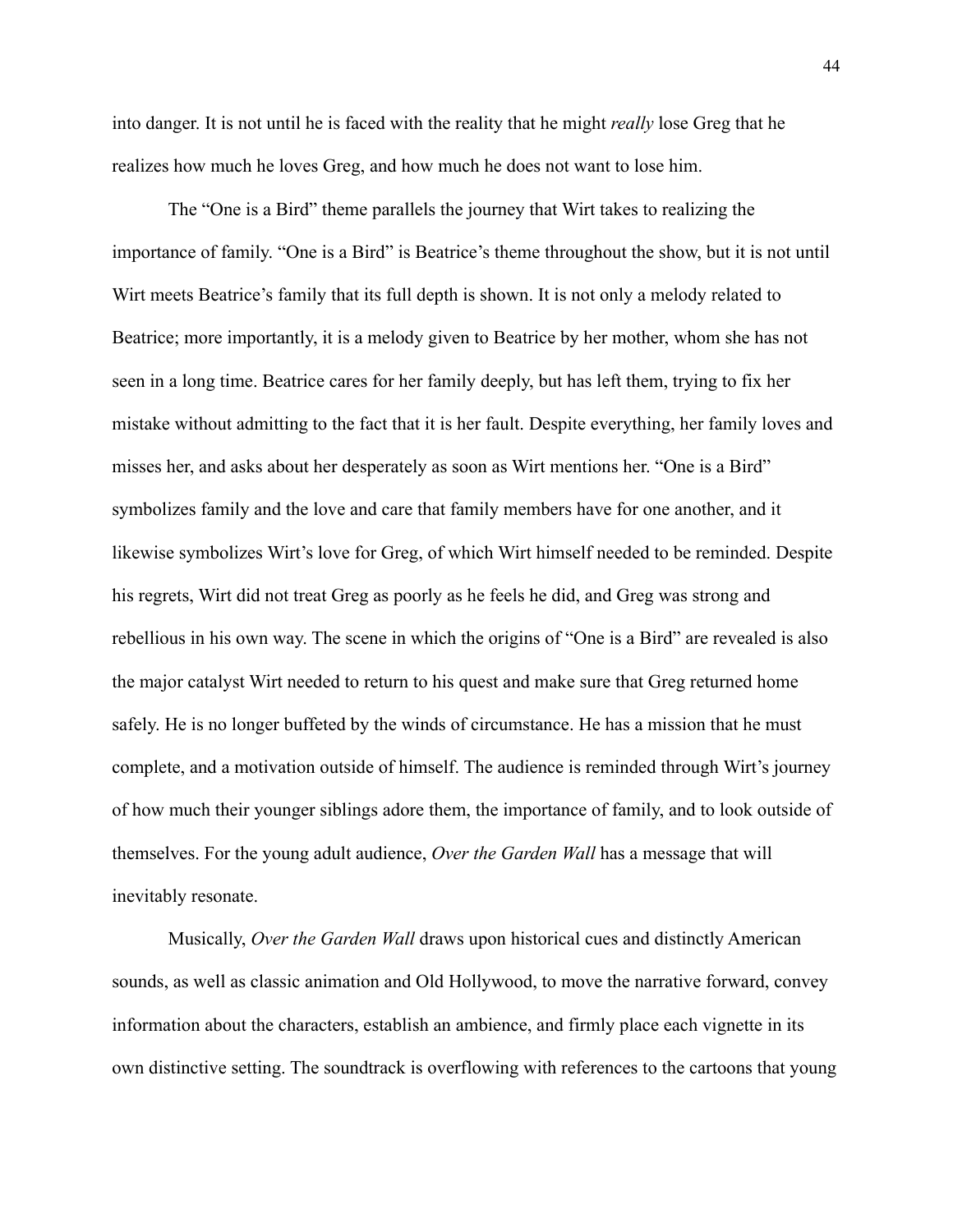adults have grown up watching, and it reaches young adults where they are with its familiarity. Although the story appears to be a dream sequence at the end, Wirt and Greg's relationship is deeper and healthier at the end than at the beginning. Wirt learns to take responsibility for his actions, to take care of Greg, and how much he genuinely values their relationship. Further, Wirt comes away with the lesson that life is worth living, and that Greg is worth protecting and spending time with. Considering that *Over the Garden Wall* aired on and was developed for Cartoon Network, a television network aimed at children and teenagers, the character growth and the values imparted make it particularly well suited to its audience, and the parallel musical narrative is instrumental (so to speak) in bringing the point home.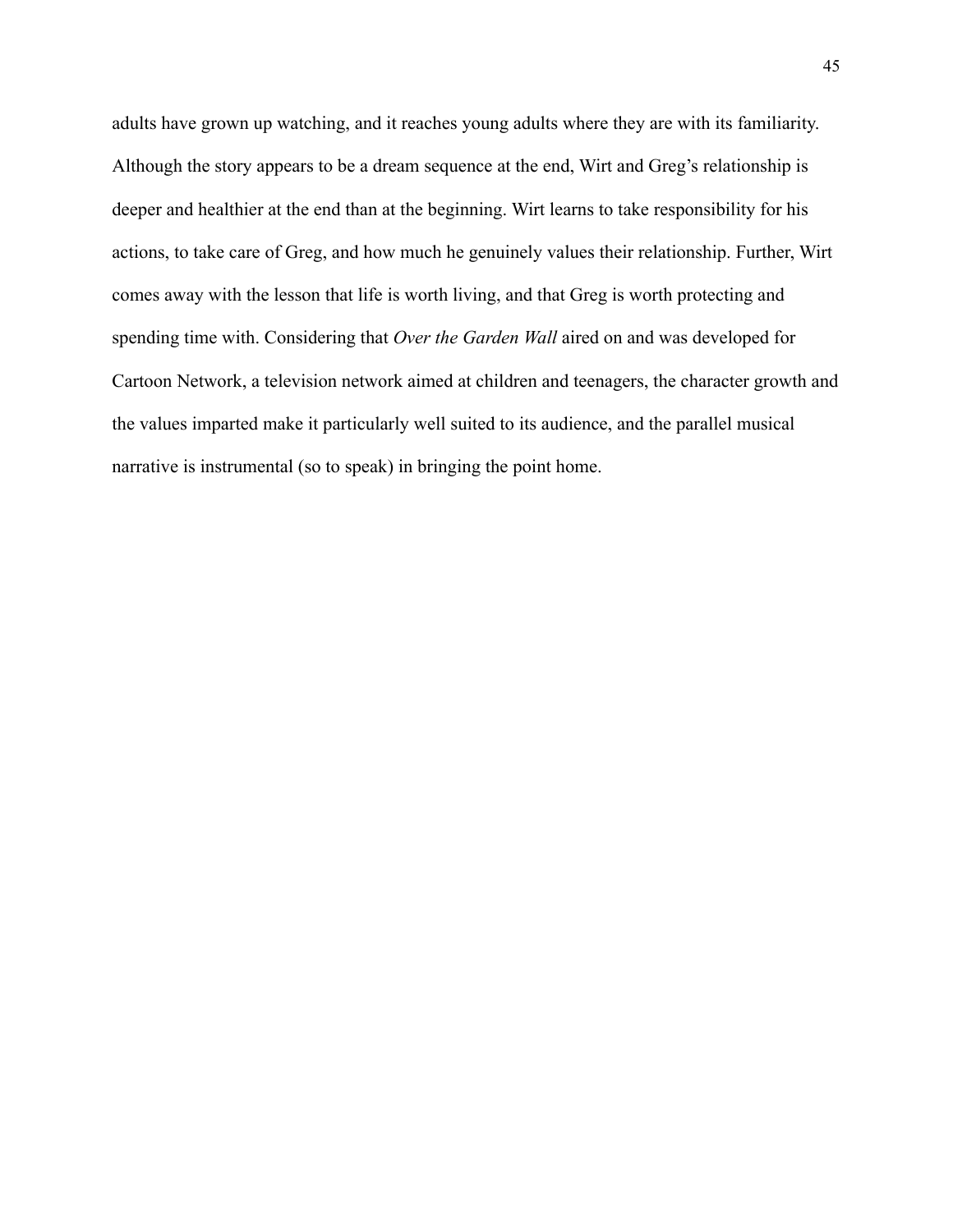## BIBLIOGRAPHY

- "Creative Arts Emmy Awards Winners." Television Academy. Retrieved September 12, 2015. https://www.emmys.com/sites/default/files/Downloads/2015-creative-arts-winners-v1.pdf
- Day, Patrick Kevin. "*Over the Garden Wall* Gets Lost in Creator's Imagination." *Los Angeles Times,* October 3 2014. https://www.latimes.com/entertainment/tv/la-et-st-over-the-garden-wall-cartoon-network-20141005-story.html.
- Dethlefsen, Edwin, and James Deetz. "Death's Heads, Cherubs, and Willow Trees: Experimental Archaeology in Colonial Cemeteries." *American Antiquity* 31, no. 4 (1966): 502–10.
- Eskew, Harry, and Charles Reagan Wilson. "Sacred Harp." In *The New Encyclopedia of Southern Culture: Volume 12: Music*, edited by Bill C. Malone, 128–33. University of North Carolina Press, 2008.
- Fleming, Victor, dir. *The Wizard of Oz.* 1939. Metro-Goldwyn-Mayer. DVD.
- Fleischer Studios, producer *The Old Man of the Mountain.* 1933. Paramount Pictures. DVD.
- Fox, Derrick. "African American Practice of Shape-Note Singing in the United States." *The Choral Journal* 56, no. 5 (2015): 38–51. http://www.jstor.org/stable/24579744.
- Jones-Bamman, Richard. "A Brief History of the Banjo." In *Building New Banjos for an Old-Time World*, 21–43. University of Illinois Press, 2017.
- Maas, Emily. "Video: Creating the Soundtrack for Cartoon Network's *Over the Garden Wall.*" *TV Guide,* October 21 2014. https://www.tvguide.com/news/creating-soundtrack-cartoon-1088224/.
- McHale, Patrick, creator *Over the Garden Wall.* 2014; Cartoon Network Studios/Warner Bros. Domestic Television Distribution. Hulu.
- McHale, Patrick, and Sean Edgar. *Art of* Over the Garden Wall. Edited by Cardner Clark. Milwaukie, OR: Dark Horse Books, 2017.
- Polo, Susanna. "An Interview With The Folks Behind Cartoon Network's *Over the Garden Wall*, Premiering Tonight!" *The Mary Sue,* November 3 2014. https://www.themarysue.com/an-interview-with-the-folks-behind-cartoon-networks-overthe-garden-wall-premiering-tonight/.